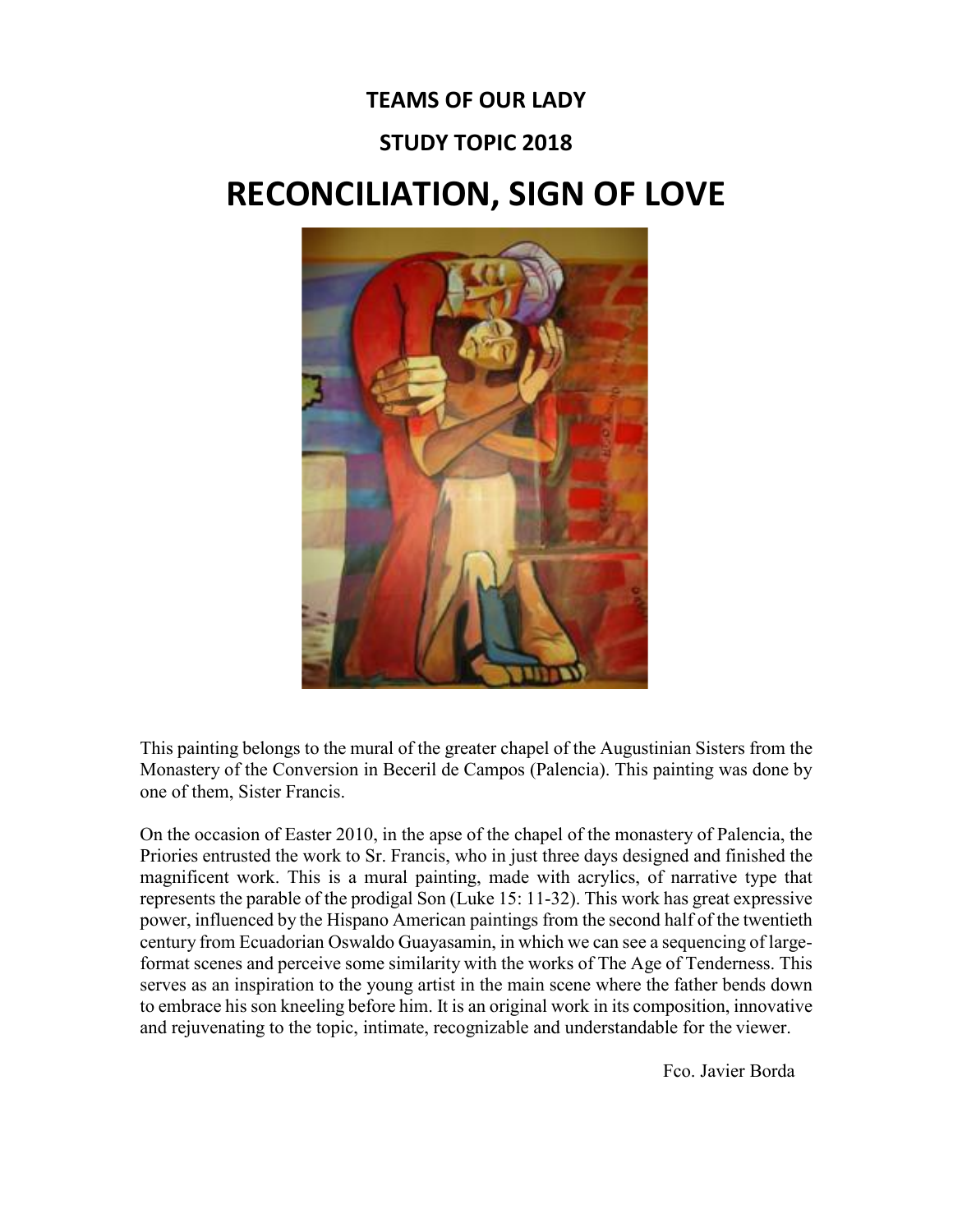# **TEAMS OF OUR LADY STUDY TOPIC 2018 RECONCILIATION, SIGN OF LOVE**

Dear members and collaborators: The study topic that we present to the movement today, and that has as its title the same motto of the XII International Meeting, "RECONCILIATION, SIGN OF LOVE", echoes that short but intense week where we were able to live the grace and the profound meaning of our divine filiation, its gratuity and above all, the immeasurable mercy of the Father.

This Parable of the Merciful Father and the Prodigal Son, on which the theme is developed, is perhaps the most poignant of all the parables accounted in the Gospels, and in particular the Evangelist Luke, the only one who include it.

The story, which is simple and understandable to any reader, is used by Jesus to take us to the spiritual depth of divine love. This is contrasted with the attitudes of all the characters in this story and leads us to realize our own incarnated reflection on which, without doubt, we can see ourselves reflected in the mirror of its plot.

Throughout these nine chapters that make up the text of this book, it is the same Father in Heaven, represented in the father of the parable, who comes to meet us and engage in a personal dialogue, lived in the context of our reality, of our joys and sufferings, like those that are generously shared in the powerful testimonies that are included in the book. The enrichment of the exchange that happens in the team meeting, will take us to expand, from our weaknesses, our condition of beloved children. As stated clearly in the dogmatic constitution on divine revelation, Dei Verbum, Vatican 2: *"In the Sacred Books, the Father who is in Heaven comes lovingly to meet his children and talks to them."*

The readers of this study topic, prepared by a team from Ecuador to whom we express our gratitude, will find in this book what Pope Francis invites us to recover: *"the grammar of simplicity, capable of giving warmth to the heart of the people".* The study takes us through that simplicity and through discernment in the community of the team, to reach a great theological and spiritual depth.

In addition to the reflection of each chapter, the testimonies of life, and some quotations from the catechism and other Church documents, the authors have included a "hidden treasure" for many team members around the world: the text of reflection on the parable of the Prodigal Son, from our founder, Father Henri Caffarel.

As it was presented on the letter to the Fatima Meeting, we the members of Teams of Our Lady, are not perfect: this perfect gift of the movement, the charisma of Conjugal Spirituality, is conveyed by us, imperfect men and woman, that in our adherence to this gift, we have and manifest our own strengths and weaknesses.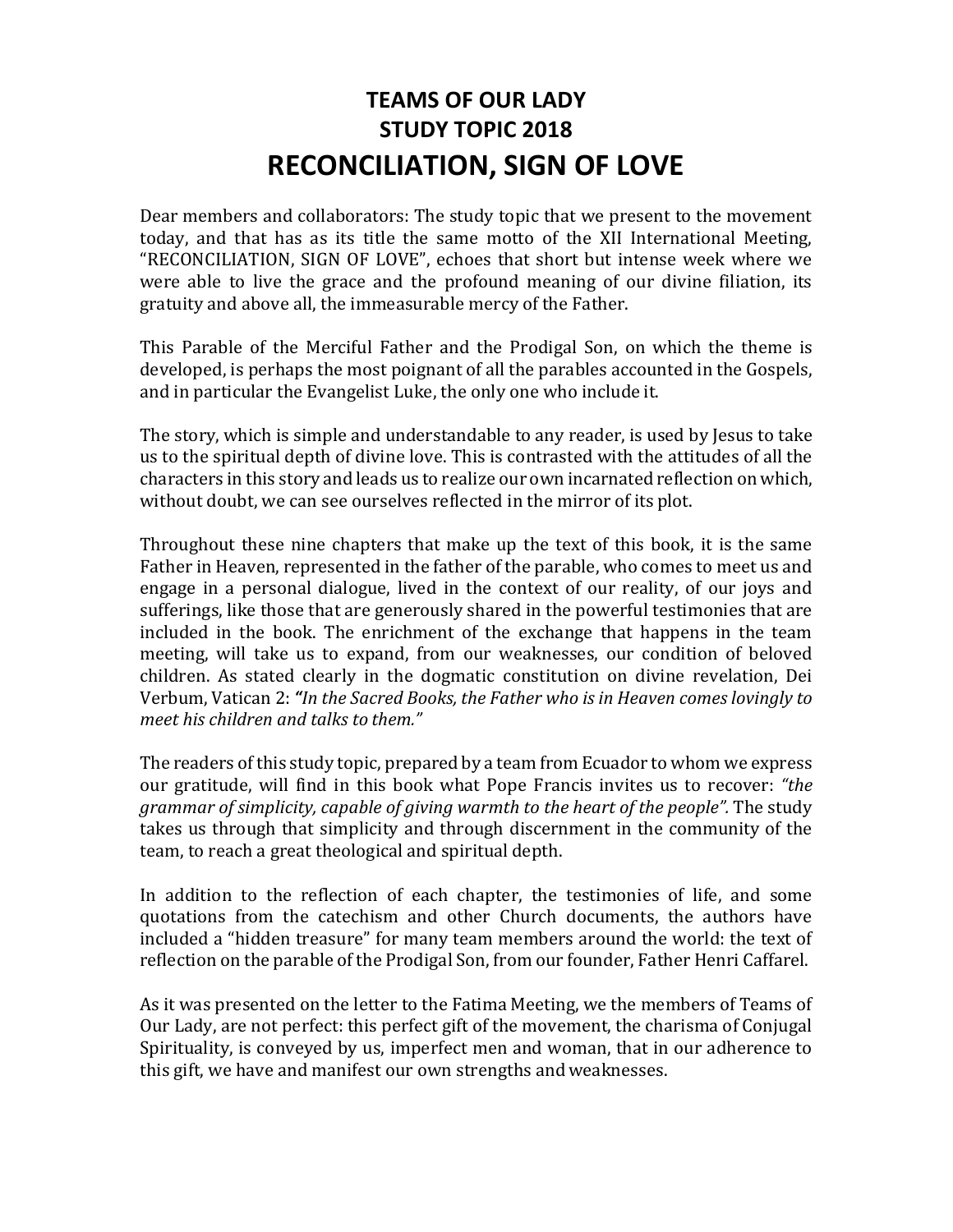At the same time that we assume the missionary and healing role to which the Church and the world call us, the study of this book will help us develop a critical and merciful look on our own frailties. These frailties are in need of healing by experimenting the mercy of the Father, making us disciples with greater capacity to forgive and heal, because only "*he who has experienced the joy, peace and inner freedom that comesfrom being forgiven, can open himself to the possibility of forgiveness*"

We wish you an enriching and fruitful journey of reflection.

International Responsible Team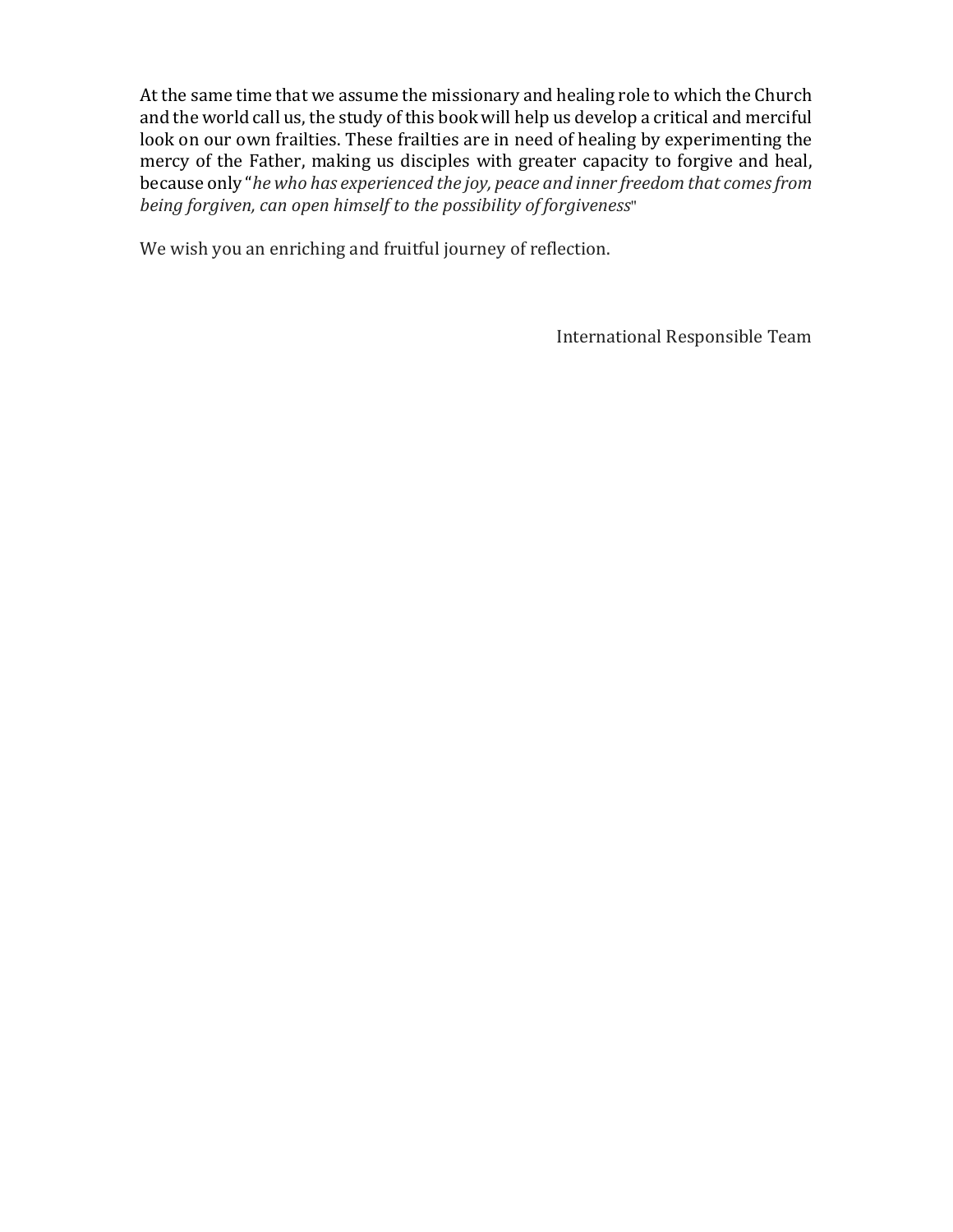## **TEAMS OF OUR LADY**

## **STUDY TOPIC 2018**

## **RECONCILIATION, SIGN OF LOVE**

#### **INTRODUCTION TO STUDY TOPIC 2018 - 2019**

#### *The Prodigal Son*

*And He said, "A man had two sons. "The younger of them said to his father, 'Father, give me the share of the estate that fallsto me.' So he divided his wealth between them. "And not many days later, the younger son gathered everything together and went on a journey into a distant country, and there he squandered his estate with loose living. "Now when he had spent everything, a severe famine occurred in that country, and he*  began to be impoverished. "So he went and hired himself out to one of the citizens of *that country, and he sent him into his fields to feed swine. "And he would have gladly filled his stomach with the pods that the swine were eating, and no one was giving anything to him. "But when he came to his senses, he said, 'How many of my father's hired men have more than enough bread, but I am dying here with hunger! 'I will get up and go to my father, and will say to him, "Father, I have sinned against heaven, and*  in your sight; I am no longer worthy to be called your son; make me as one of your hired *men."' "So he got up and came to his father. But while he was still a long way off, his father saw him and felt compassion for him, and ran and embraced him and kissed him. "And the son said to him, 'Father, I have sinned against heaven and in your sight; I am no longer worthy to be called your son.' "But the father said to his slaves, 'Quickly bring out the best robe and put it on him, and put a ring on his hand and sandals on his feet;*  and bring the fattened calf, kill it, and let us eat and celebrate; for this son of mine was *dead and has come to life again; he was lost and has been found.' And they began to celebrate.*

*"Now his older son was in the field, and when he came and approached the house, he heard music and dancing. "And he summoned one of the servants and began inquiring what these things could be. "And he said to him, 'Your brother has come, and your father has killed the fattened calf because he has received him back safe and sound.' "But he became angry and was not willing to go in; and hisfather came out and began pleading with him. "But he answered and said to his father, 'Look! For so many years I have been serving you and I have never neglected a command of yours; and yet you have never given me a young goat, so that I might celebrate with my friends; but when this son of yours came, who has devoured your wealth with prostitutes, you killed the fattened calf for him.' "And he said to him, 'Son, you have always been with me, and all that is mine is yours. But we had to celebrate and rejoice, for this brother of yours was dead and has begun to live, and was lost and has been found.'"* Luke 15:11-32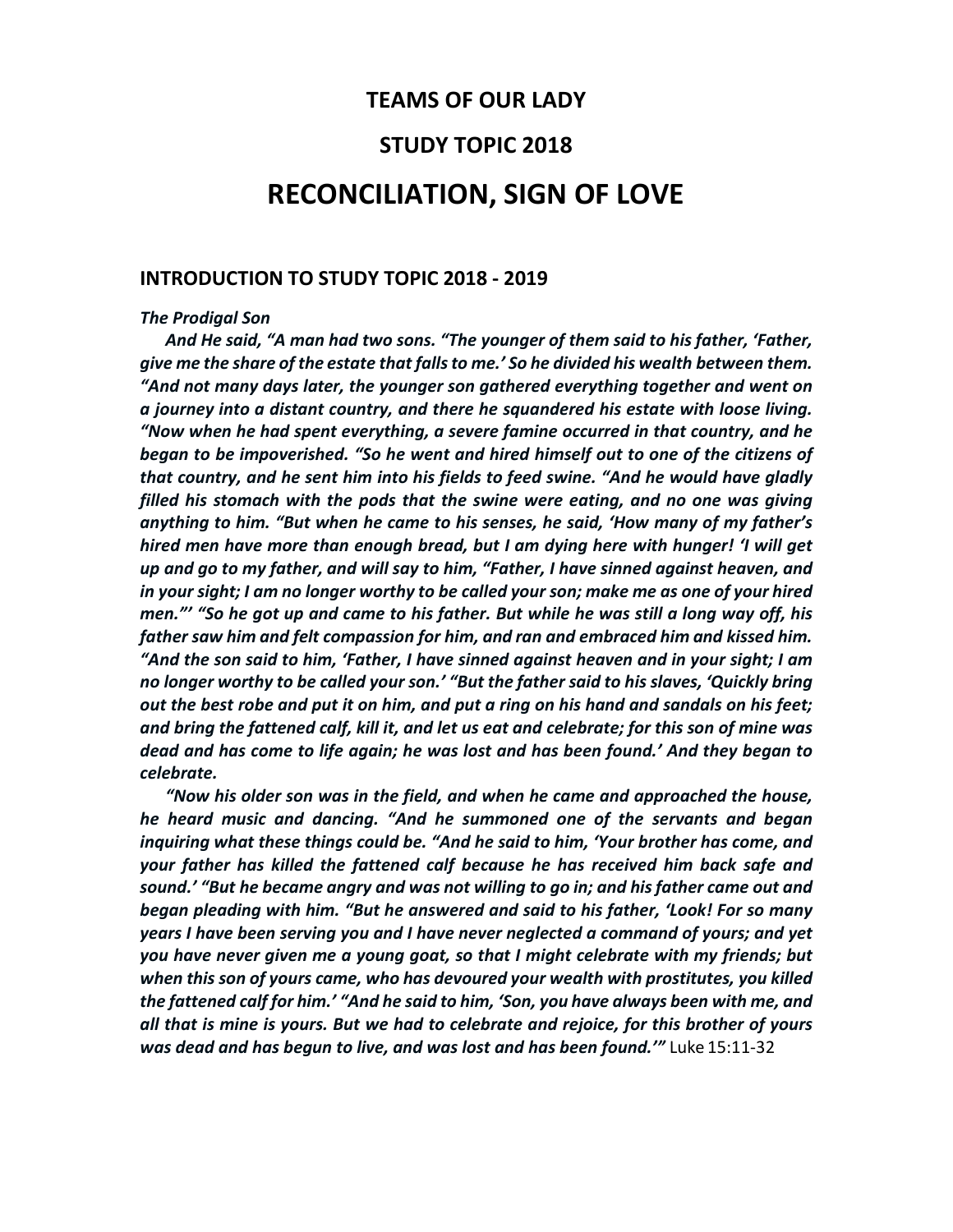This parable of the Gospel of Luke, known as the parable of the "prodigal son," should rather be called the "good father" or better yet the "merciful or compassionate father." It could also be known as the parable of the "lost son", because it is preceded by two other parables that deal with loss: "the lost sheep" (Luke 15: 4-7) and "the lost coin" (Luke 15: 8-10), but independent of the name, this parable has been qualified as the masterpiece of all the parables of Jesus, in which the evangelist comments on situations that contain varied human and family attitudes, such as freedom, responsibility, longing, return, joy, celebration, reconciliation, grace, etc., which are universal features of life.

Luke, who writes the Gospel of the marginalized, gives a key interpretation with a very characteristic theme for him which is forgiveness, represented in the father as a symbol of God's own love, with an unconditional, open, unlimited mercy that does not only turns to the sinner (younger son), as He goes out in person to meet him, but also to the eldest son, the stubborn critic, obstinate in not wanting to understand his love. However, he remains preached to insist on his generosity, especially when it comes to opening wide the doors of the Kingdom to a sinner who has decided to return to Him.

Through the eight chapters of the book, we have broken down the parable into themes that we consider to be of deep reflection for spiritual growth, both individually, as a couple and as a team.

The First Chapter: refers to the Christian meaning of freedom. The Second Chapter: reflects on the purpose of the giftsreceived. The Third Chapter: raises the crisis as an opportunity for conversion. The Fourth Chapter: focuses in recognizing our fragility. The Fifth Chapter: deals with the pain of our faults. The Sixth Chapter: addresses mercy and forgiveness as signs of love. The Seventh Chapter: compares the sense of human justice versus divine justice. The Eight Chapter: by consciously changing the order of the verses focuses on the joy of the reunion.

The study ends with the Balance Meeting.

As a novelty, the life testimonies, generously shared by two couples of the Movement, are broken down and presented throughout the first eight chapters of the book. They narrate their experiences and feelings, related to each study topic. In the same way, Father Caffarel's homily on the prodigal son, "*Le Fils Prodigue*", has been transcribed, almost in its entirety, through the nine chapters, coinciding with the topic of each chapter.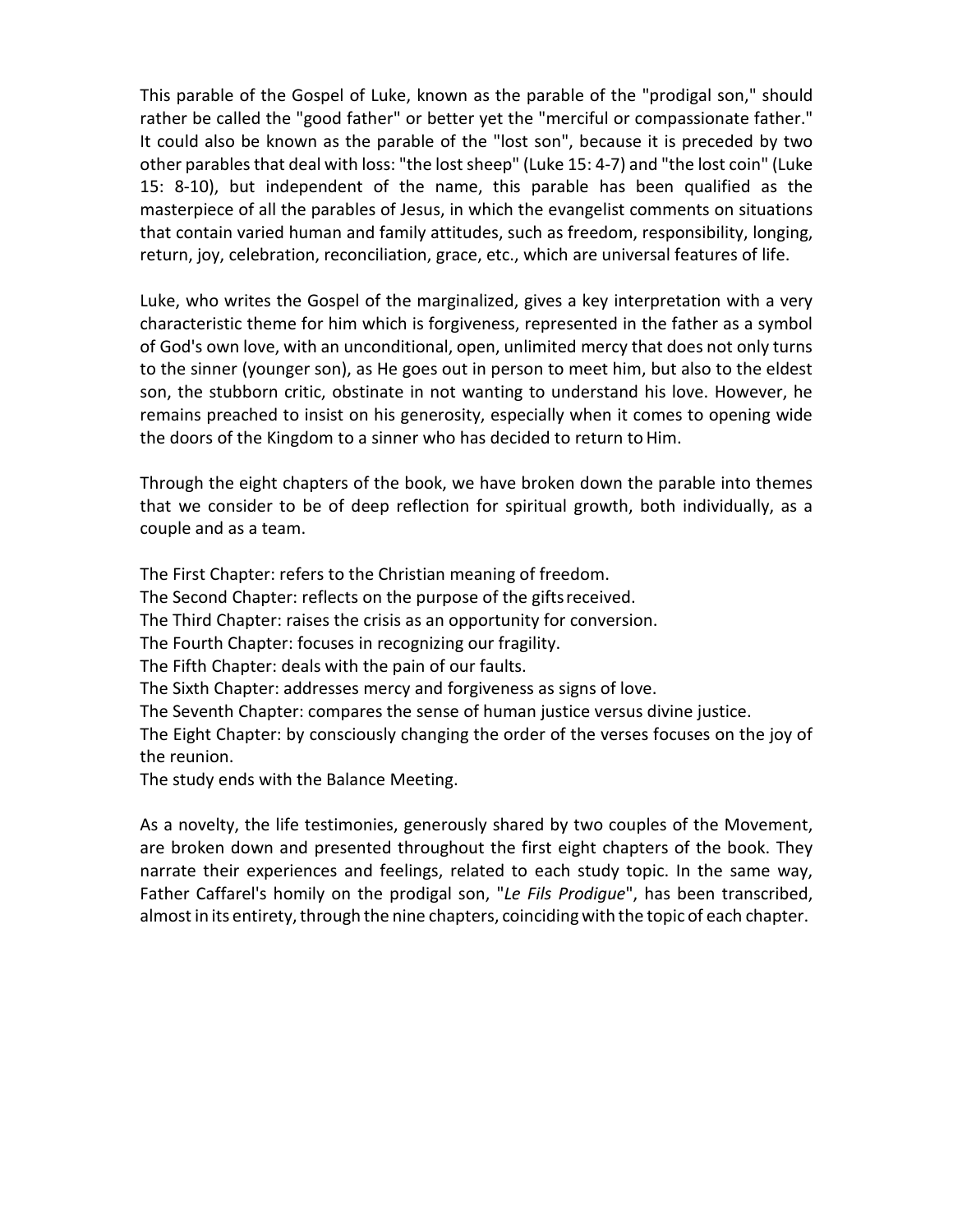The layout of each chapter obeys to the general structure of the study topics of Teams of Our Lady. It consists of five parts, the first four parts are for the couple's monthly assignments at home, and the fifth part for the team meeting. During the month each married couple will have texts for listening to the Word, for the introduction of the chapter, for reflection, and guidelines for prayer and dialogue. They will also have clues and guidelines for the team meeting. Each chapter has an annex of bibliographical references, for those who wish to delve into the topic.

We thank God for having called us to serve and love more through this book.

The Editing Team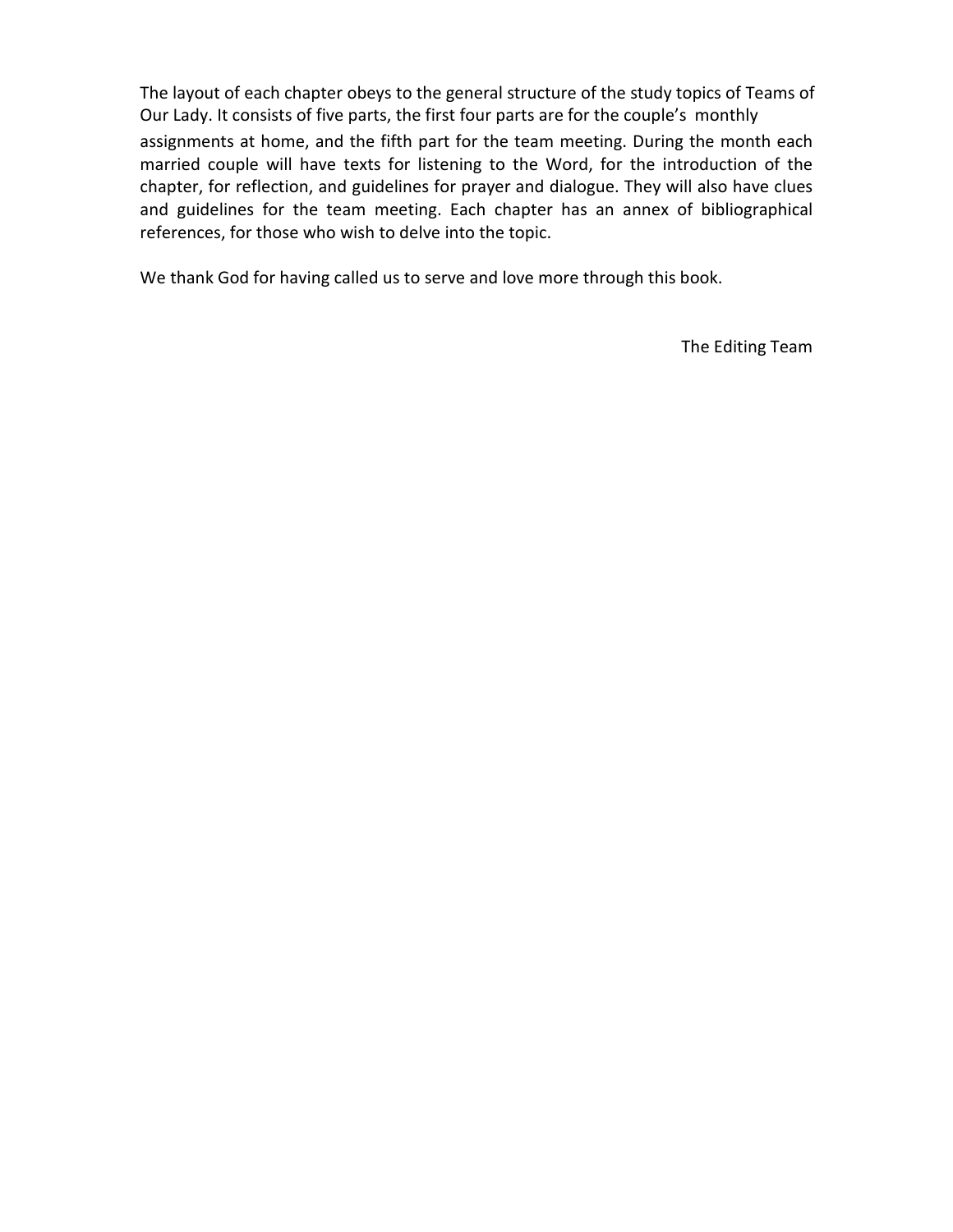## **TEAMS OF OUR LADY STUDY TOPIC 2018**

# **RECONCILIATION, SIGN OF LOVE**

## **CHAPTER 1**

## **THE CHRISTIAN SENSE OF FREEDOM**

#### **1. - LISTENING TO THE WORD**.

*And He said, "A man had two sons. "The younger of them said to his father, 'Father, give me the share of the estate that fallsto me.' So he divided his wealth between them. "*

*Luke 15, 11-12*

#### MEDITATION

In the time of Jesus, the Jewish law established, in the case of this parable, that the firstborn was to receive two-thirds of the inheritance, while the youngest was to receive one-third (Deuteronomy 21:17), and the benefit of the inheritance corresponded to the father, who could establish the distribution however and whenever he wanted (Galatians 4,1-3).

The young man in the parable, without caring about the customs of his ancestors and the pain he caused to his father when asking for his inheritance in life, makes use of his free will and strips himself and his family of a part of their means of sustenance and enjoyment of the safety of their home.

This is an unprecedented and contradictory fact with the tradition in that time. The way he requests his inheritance and then leaves was equivalent to wishing the death of the father.

The father, probably with a deep sorrow for the attitude of his youngest son, who did not care about his life, respects his desire for freedom and not only shares the inheritance, but freely gives something that should remain under his benefit until his death. What a great disappointment it must have meant that his son wanted to separate himself from the family bond, to depart, leaving the warmth and love of the family without considering the consequences. However, the father agrees to give him that requested freedom, without knowing the consequences, thus demonstrating a love greater than the pain of seeing him leave.

The desire to make the right to freedom a reality requires a preparation in order to take responsibility for the acts that derive from acquiring that freedom.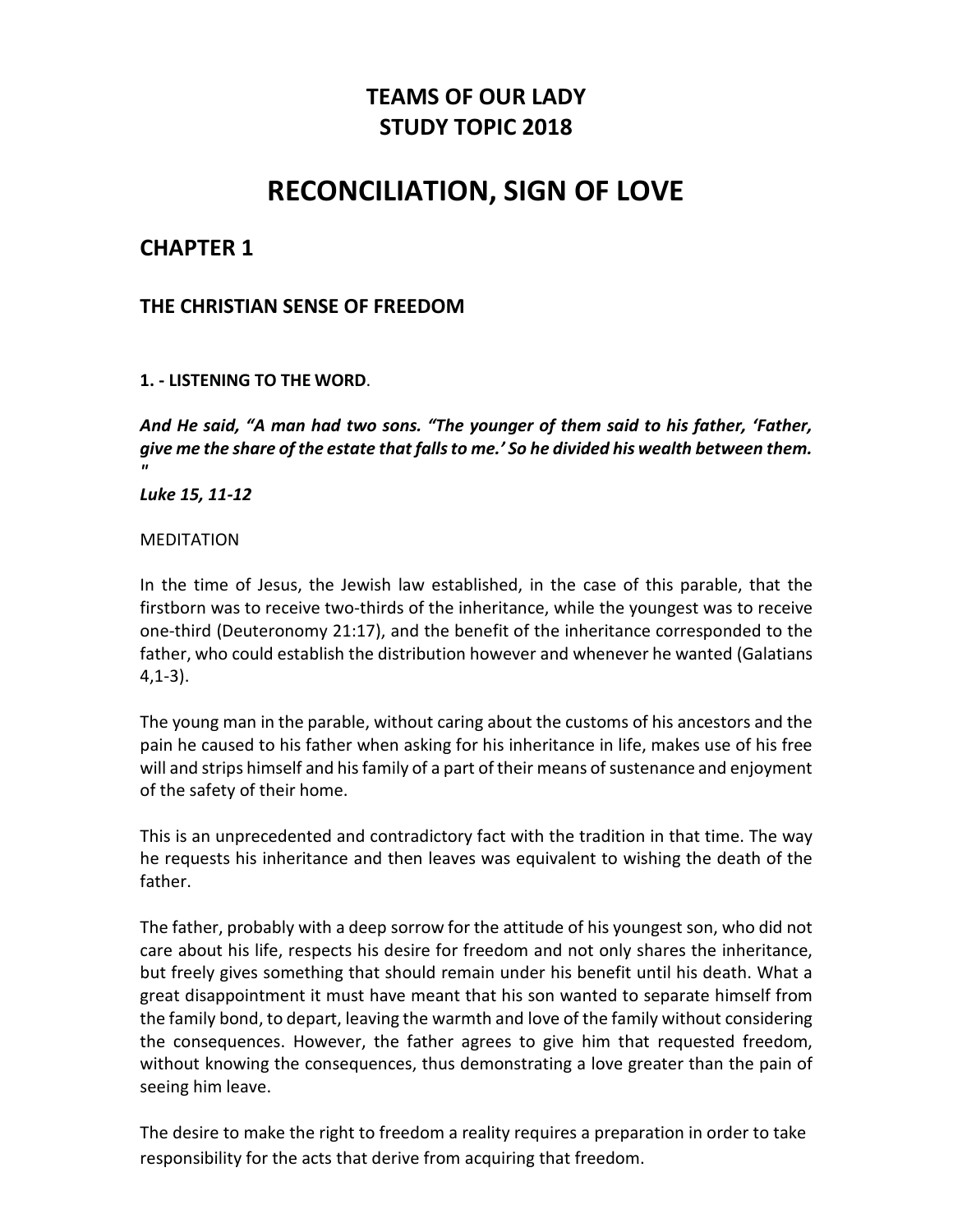#### **2. - INTRODUCTION TO THE CHAPTER AND ELEMENTS FOR REFLECTION**

#### **The objective of this chapter is to reflect on the true meaning of freedom in making fundamental decisions in our personal and conjugal life project.**

At the present time, humanity is deceived and confused with mistaken concepts of freedom, human dignity and truth, abusing them to induce individualism, and manipulating them at will to obtain interests for the benefit of a few, political ideologies or powerful economic groups. Those who think and act according to Christian principles and values, accepted morally and universally, those who shed their passions and freely discern their decisions to seek the truth, are now, unfortunately, a minority.

Spiritual discernment is a tool that every Christian must know and use permanently in his life. "*For St. Ignatius, discernment is a process whose purpose is to choose, in prayer, from several good choices, the one that most leads us to the service and praise of our Lord, and our salvation. Discerning is not choosing between good and evil, but between the good and the best \_".* The conditions for a good discernment are: A sincere desire to follow Jesus; achieve inner freedom; cultivate a life of prayer; recognize the action of spirits: consolation and desolation; define the subject of discernment and get informed to better know our possible options; and, then make a choice. (Gustavo Calderón, S.J., School of the Central Province of the SR Hispano-America of the ENS, Bogotá, January 29,2016).

With respect to marriage, it must be borne in mind that from the moment a couple gets married, their life is not the same. They must therefore learn to discern, especially in regard to behaviors and decisions, always respecting the freedom of the other, thus maintaining the trust that gives stability to the relationship.

If in practice we consider how freedom develops within the conjugal life, we must first be aware that decisions no longer belong to one, but belong to both, everything will need to be agreed upon. There are obviously actions of minor moral importance, which do not required mutual agreement. The relationship must seek that both parts know how to share their projects or desires in order to be able to identify anything that might not be a good decision. If we take unilateral actions we commit an act of injustice with the other, because we would be taking advantage of something that no longer belongs to us in its entirety.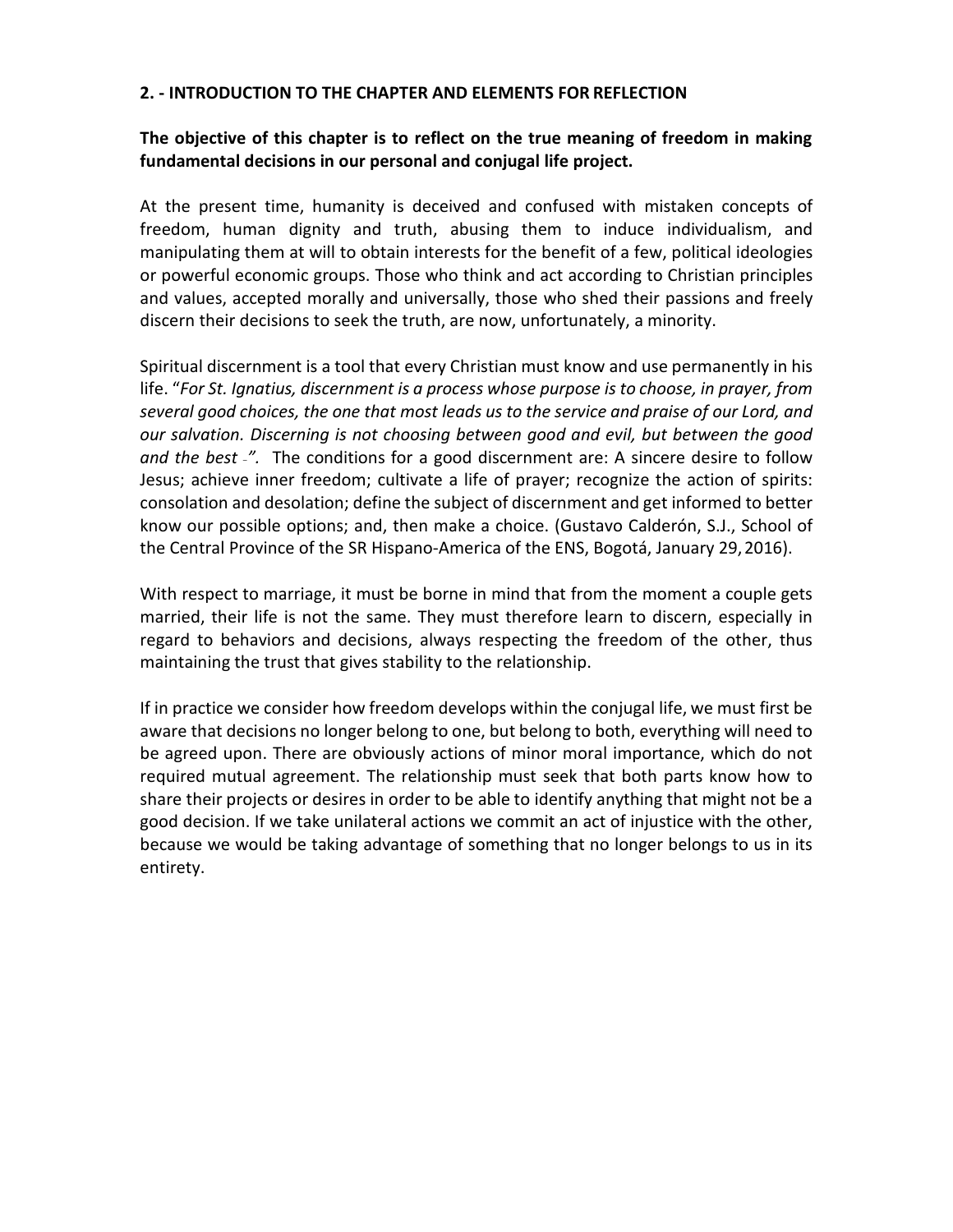#### **3. – DOCUMENTS FOR REFLECTION**

#### EXCERPT FROM THE HOMILY OF FATHER CAFFAREL ON THE PARABLE OF THE PRODIGAL

SON "L'ENFANT PRODIGUE"

#### PART 1

I am going to slowly comment on a passage of the Gospel that you know very well. However, the Gospel must always be read as if it were the first time. It always contains new discoveries.

This passage is the parable of the Prodigal Son. Perhaps it is better to call it "the parable of the Father's generosity", "of the Father's mercy". And I love to read this page of the Gospel from this perspective. It is Christ who reveals to us what He thinks of the Father. And making use of all the resources of his imagination, because He has an extraordinary imagination, Christ calls on all his ingenuity so that, developing his gift as a narrator, he talks to us about what most reaches his heart.

We are going to try, reading this parable, verse after verse, to keep ourselves within this perspective. May this prayer always be in our interior: "Lord, make me understand a little, let me glimpse a bit of your greatness and your Father's love".

It is necessary to be sure that Jesus Christ is there in our midst and is willing to see that we open ourselves to his great confidence.

*"He said: A man had two children."* They were undoubtedly less than eighteen years of age, since in general the Jews married at the latest at eighteen years of age and left their father's house.

*"Father, give me the part of the farm that belongs to me."* This was something that was commonly done. You could have donations or inheritances between living people: the eldest was entitled to 2/3 of the inheritance and was in charge of the house, to take care of his mother, his sisters and brothers; and the youngest was entitled to only 1/3. Normally the father donated the properties, but the profits were for him, and he arranged them. Children could not make use of the capital either.

The youngest son expects his father to consent and proceed beyond what was customary, that is, to allow him to dispose of the estate, of the part of his inheritance. It was a bit discourteous, we could say that he was even insolent and disrespectful of the father, it meant truly telling him that as a son he wanted his freedom, in short, that he wanted to end his dependence. But the father does not protest, he distributes his property to him. You will see throughout this passage that Christ is brief, He goes to the essentials, does not do any literature or speaks with eloquence, says just what is imposed, what is necessary.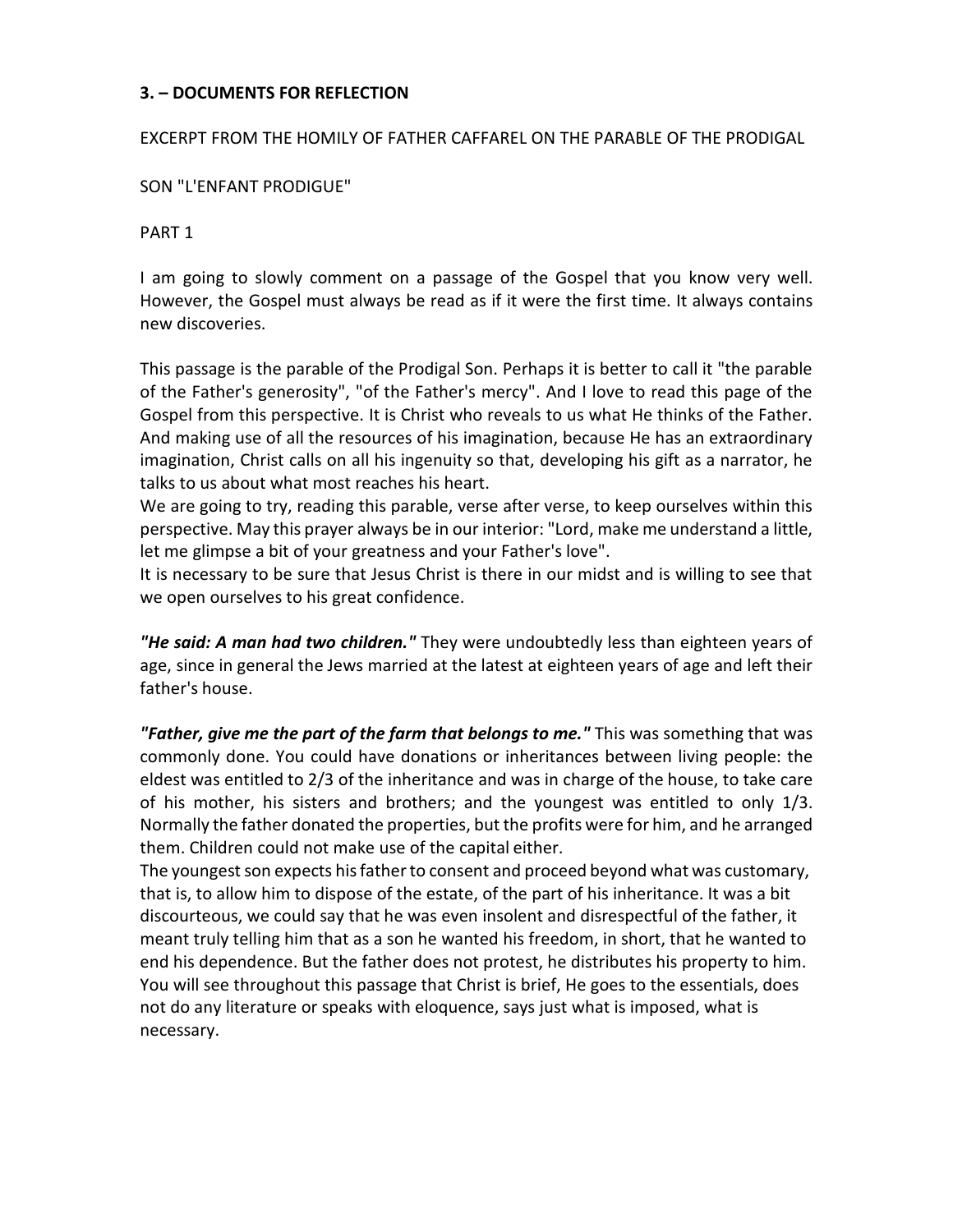#### TESTIMONY OF BIANCA AND ANTONIO

#### PART 1

**Bianca and Antonio.** We are a couple with six children, whom we educated in love and faith, always trying to develop their freedom and self-esteem, so that, when they reached adulthood, they could choose the path of their vocation and their life.

Our eldest son, however, at the end of his high school education and after academic and behavioral struggles, began to surround himself with bad friendships. His life seemed to have no direction and little by little began to make wrong decisions, which led him to drug and alcohol consumption. This situation produced a change in his personality, in his personal confidence; hisrelationship with us and his brothers deteriorated, causing more and more problems; until one day he left our house, taking with him the inheritance of love, values and faith that we had transmitted to him.

**Bianca.** We began to understand the disease of addiction. We consulted specialized doctors to understand the situation of our son and the diagnoses were getting worse. As he was diagnosed with bipolarity and dual personality disorder the prognosis was not good; the scenario would become worse over time. He was cataloged as a psychiatric patient whose medication had to be dosed for him being because he was unable to take it personally. It was a disheartening picture.

But next to this, we also began to live, above all, the profound experience of discovering a truly unconditional love towards him. It was very hard for me to get used to not knowing about my son, to think about him without knowing if he was okay or not. Yet, that circumstance lasted for many years in our lives.

The vulnerability of the child who lives an emotional and affective maladjustment promotes the greatest compassion from a mother. However, in the moments of consumption our son became violent and many times we also assumed attitudes of anger or resentment, because we did not know how to handle those situations that were beyond our control. Constant prayer was the only thing that fueled our hope.

**Antonio** As a father, I had generated expectations regarding what my eldest son could conquer as an adult man; I had many plans for him, university studies, work, sports, somehow I saw myself projected in him. As I understood the problems he was having, I had to put aside all my expectations and focus on the love I had and have for him, to try to help him. Before his decision to leave, I just told him not to worry about being different from me, but to be faithful to the values received and to see them as a valuable inheritance that should not be wasted. In use of his freedom, he left and we could only pray for him.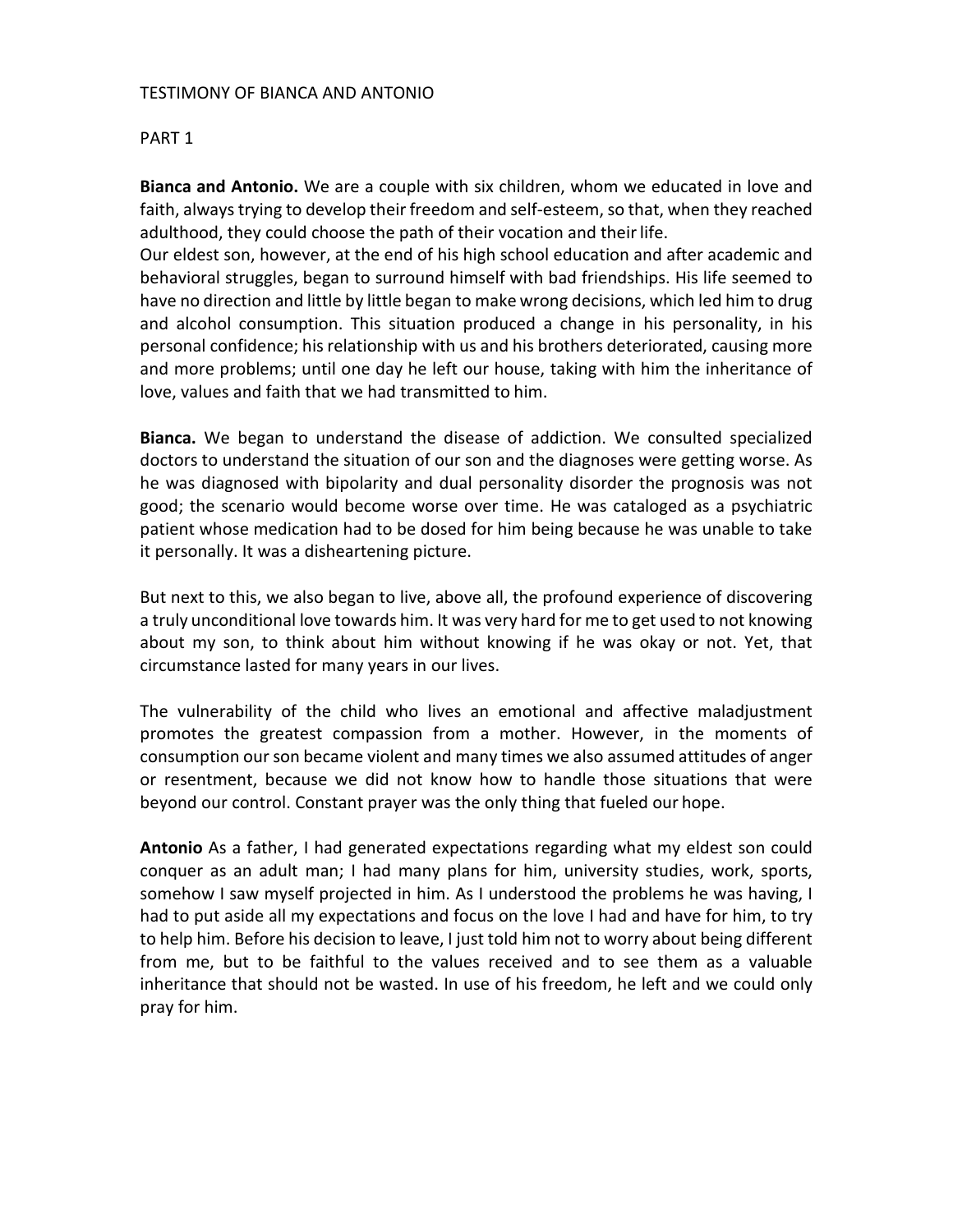#### TESTIMONY OF MARIO AND MARITZA

#### PART 1

**Mario and Maritza**. When we decided to unite ourselves and receive the Sacrament of Matrimony, we did so by our own and free decision, the love of two young people of nineteen and twenty-one years old. We had little courtship time, just less than two years and we were already expecting our first daughter. We started a life with economic limitations, without experience, beginning our university, marriage and parent stages altogether. At that time our parents did not agree with our union, even more because we were pregnant, which brought confusion or doubt about our decision and the real reason for getting married. After the years, we clearly confirmed that the real reason for our union was our love, and that it was a decision that was made for the rest of ourlife.

**Maritza.** We did not know the true meaning of marriage it wasjust a fulfillment. However, I was sure that I loved my husband, full of illusions, emotions, and convinced that it was the right thing to do.

Unfortunately over the years and as two young and inexperienced persons who decided to join in Marriage, we were presented with a series of problems, challenges in our married life; distant from God, as we with great effort went to the Eucharist, we did not pray or put our life in His hands. Mario dedicated his life to work and work, left the house early and arrived very late, almost only to sleep. I was dedicated to our daughters. We distanced ourselves more and more and unfortunately we did not know how to communicate, or resolve our differencesthrough dialogue, and leaving aside the one who could sustain us, GOD. The freedom that He gave us we misunderstood, we distanced ourselves and we did not trust in Him.

GAUDIUN ET SPES CONSTITUTION. VATICAN COUNCIL II. 1965

#### Excellence of freedom

17. Man's orientation towards good is only achieved through the use of freedom, which has a value that our contemporaries extol with enthusiasm. And with all reason. Frequently, however, they foment it in a depraved way, as if it were pure license to do anything, as long as it delights, even if it is bad.

True freedom is an eminent sign of the divine image in man. God has wanted to leave man in the hands of his own decision so that he will spontaneously look for his Creator and, adhering freely to it, reach the full and blissful perfection.

Human dignity requires, therefore, that man act according to his conscience and free choice that is, moved and induced by personal inner conviction and not under the pressure of a blind inner impulse or of mere external coercion.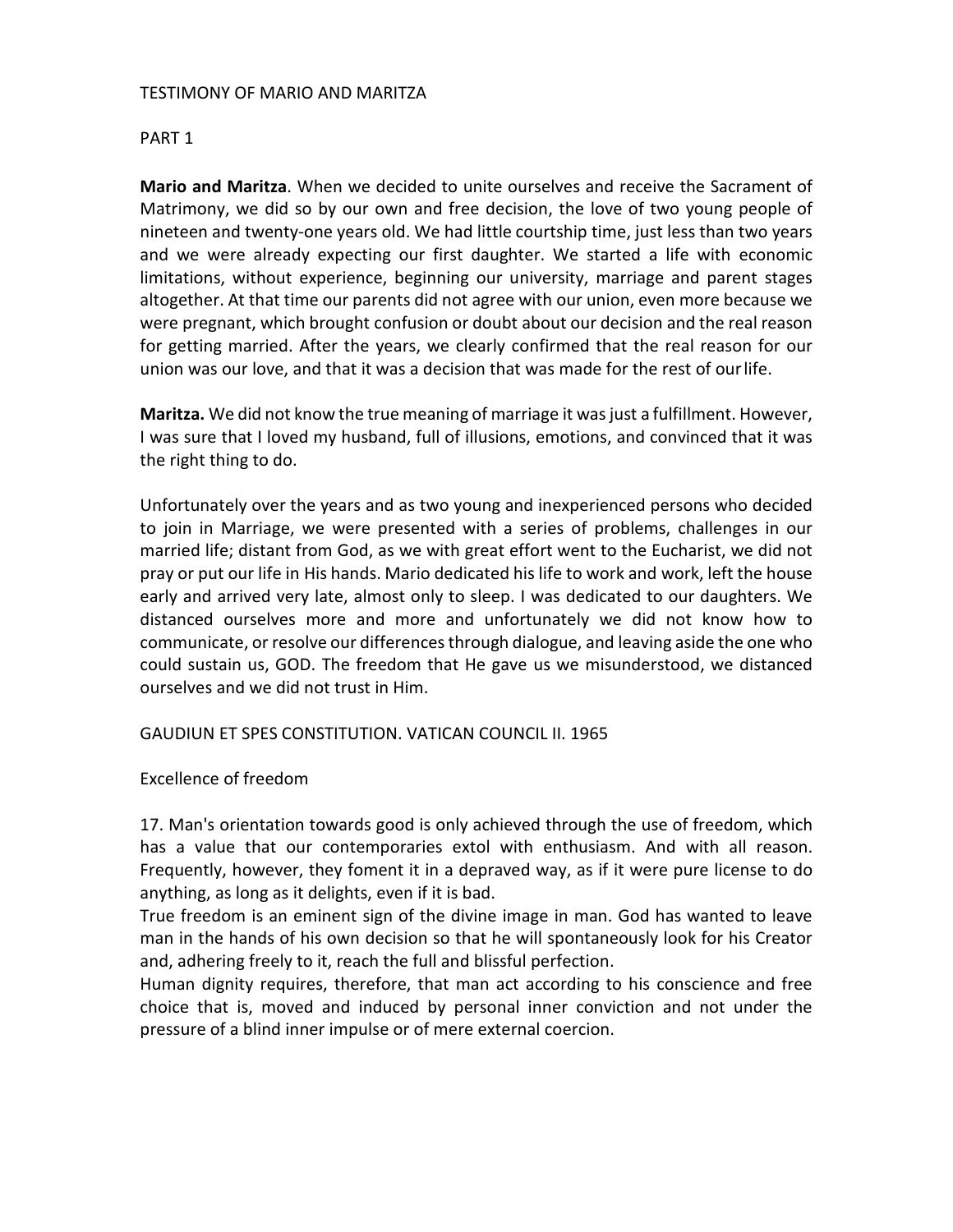Encyclical Charter VERITATIS SPLENDOR. JOHN PAUL II. 1993

31. The human problems most debated and resolved in a diverse way in contemporary moral reflection are related, albeit in a different way, to a crucial problem: the freedom of man.

There is no doubt that today there is a particularly lively awareness of freedom. "The men of ourtime have a growing awareness of the dignity ofthe human person," asthe conciliar declaration **Dignitatis humanae,** stated about religious freedom [52]. Hence the vindication of the possibility that men "act according to their own criteria and make use of a responsible freedom, not moved by coercion, but guided by the conscience ofduty"

## **Other recommended readings can be found in Annex 1.**

#### **4. QUESTIONS TO GUIDE THE COUPLE REFLECTION/SIT DOWN**

What differences do we find between liberty and libertinism? Do we ask our children what freedom means to them?

Do we feel free to make our own decisions within our marriage and family, or are we coerced or influenced by current individualistic currents? How far should we admit a space of freedom from the other?

What difference do we think there is between making decisions with and without our Lord Jesus Christ?

#### **5. TEAM MEETING**

#### **A. - GENERAL SHARING**

We suggest, for this moment at the team meeting, to comment on a time when we have not felt free to make an important decision, be it personal, as a couple or family or in the workplace.

#### **B. - PRAYER TIME**

PROCLAMATION.

Galatians 5: 1; 13-15

*It is for freedom that Christ has set us free. Stand firm, then, and do not let yourselves be burdened again by a yoke of slavery.*

*You, my brothers and sisters, were called to be free. But do not use your freedom to indulge the flesh; rather, serve one another humbly in love. For the entire law isfulfilled in keeping this one command: "Love your neighbor as yourself." If you bite and devour each other, watch out or you will be destroyed by each other.*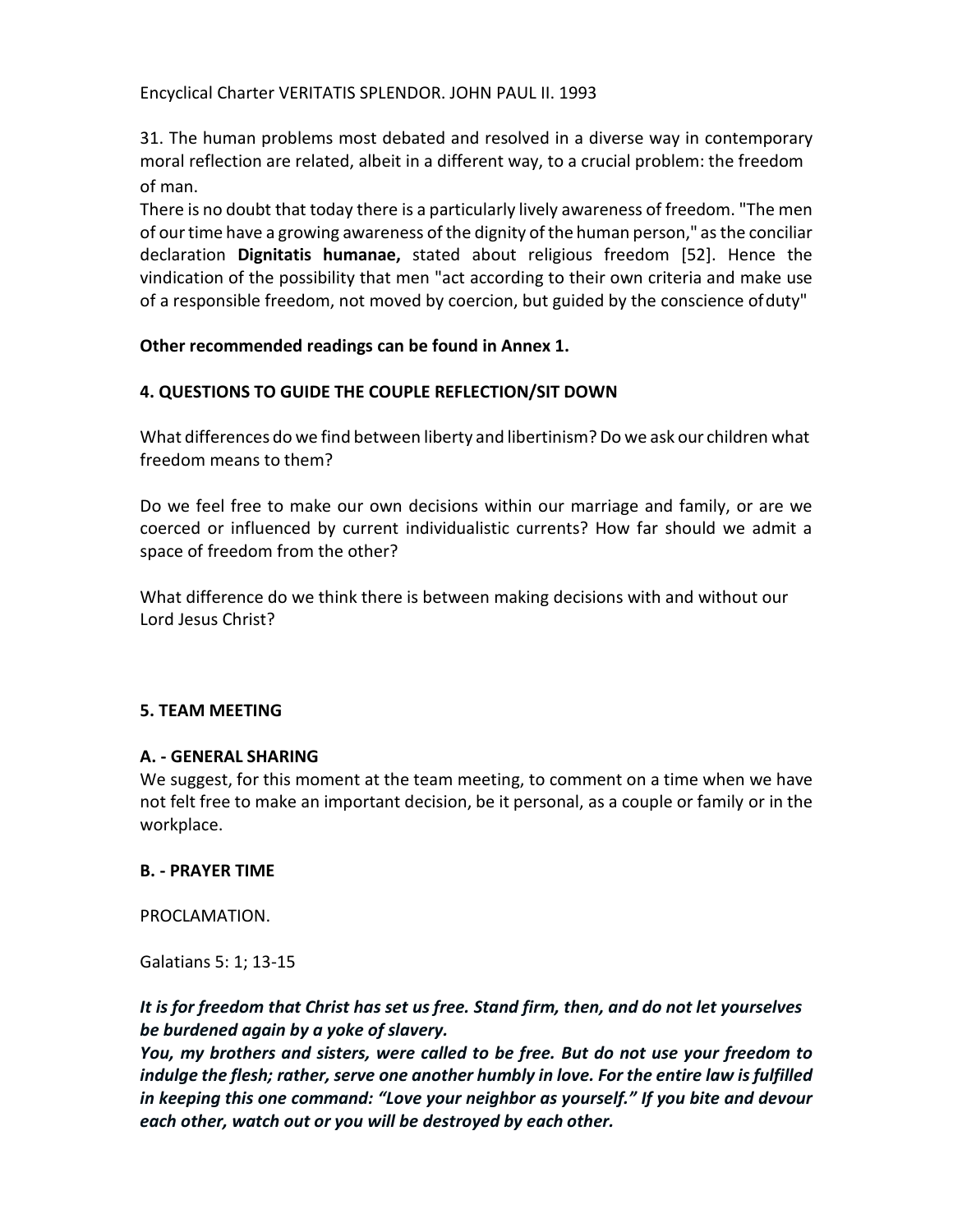#### PERSONAL REFLECTION.

After reading the Word, we recommend a few minutes of silence so that we meditate and then freely share what the Lord has spoken to us, how he challenges us, and how this affects our lives.

It is proposed that we reflect if there is a concern to make our gifts fruitful.

#### COMMUNITY PRAYER.

We suggest for each couple to make a brief prayer. It can be done according to personal or community needs or by choosing a segment of the biblical passage. At each request that is freely made, we will respond: "Lord, hear our prayer."

#### **C. - PARTICIPATION**

Every path of holiness requires efforts and surrenders, not only as an offering to God, but also as a personal good that strengthens our self-control and helps us to improve as individuals, in our conjugal relationship and in all areas of our life, while being close and in permanent relationship with God, having him as the center of our lives.

Therefore we ask: Are we willing to live all the endeavors, in a free way and as an expression of love for God and our spouses?

We recommend during this month, to emphasize "Listening to the Word" and suggest to begin with the reading of the Parable of the Merciful Father of Luke 15: 11 - 32, considering that the entire book will be based on this Gospel passage.

We also recommend reading the letter of St. Paul to Galatians 5, 1; 13-15 that is related to the theme of this first chapter, and that will be meditated on at the team meeting.

#### **D. - QUESTIONS FOR THE INTERCHANGE ON THE TOPIC STUDY**

They are the same ones that we recommend for couple reflection in point 4 of this chapter.

It is important to recognize if we are living a true freedom.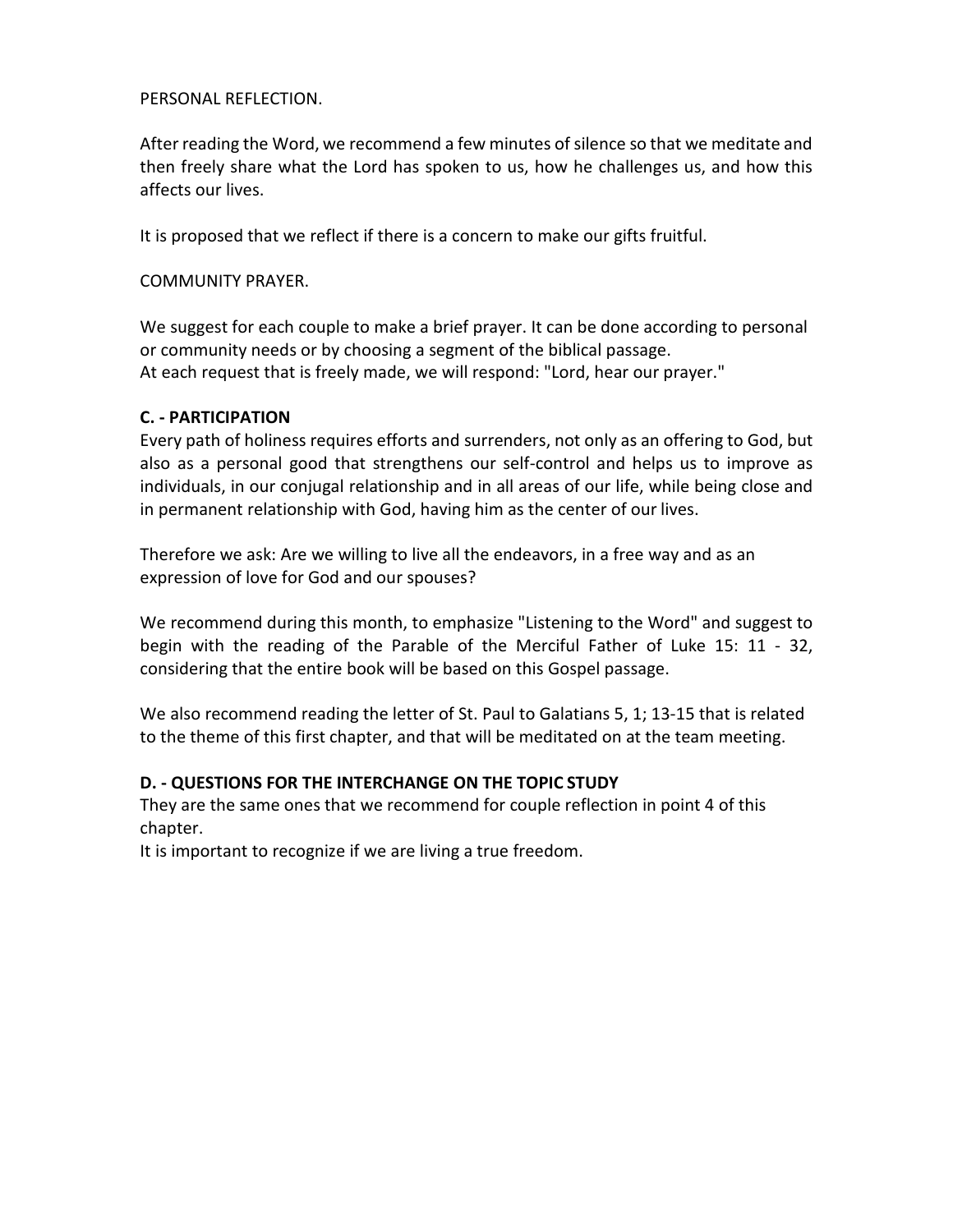#### **E. - LITURGICAL PRAYER**

Ecclesiastical 15, 11 – 18

*R / How great is the wisdom of the Lord*

*"Do not say:" For the Lord I have departed ", that what he detests, he does not. Do not say: "He has lost me," because he has not needed the sinner. R /. Every abomination hates the Lord, nor do those who fear him hate it. He was the one who at first made man, and left him in the hands of his own will. R /.*

*If you want, you will keep the commandments, to remain faithful to their good pleasure. He has put you before fire and water, wherever you want you can take your hand. R /. Before men life is and death, what each one prefers, will be given to him. How great is the wisdom of the Lord, strong is his power, all he sees "R /.*

#### **F. - FINAL PRAYERS:**

FOR THE BEATIFICATION OF THE SERVANT OF GOD, HENRI CAFFAREL AND THE MAGNIFICAT

## **APPENDIX 1 OTHER RECOMMENDED READINGS**

SPEECH BY PAUL VI TO THE TEAMS OF OUR LADY. " WALK IN LOVE" MAY 4, 1970. IN THE BASILICA OF SAN PEDRO DE ROMA.

CATECHISM OF THE CATHOLIC CHURCH. No. 1739, 1740 and 1744

PUEBLA DOCUMENT. III GENERAL CONFERENCE OF THE LATIN AMERICAN EPISCOPATE. Nº 321, ABOUT FREEDOM

321. *The Christian image of men must be re-evaluated among us; he has to rethink that word in which a lofty ideal of our peoples has been collecting for some time now: FREEDOM. Freedom that is both gift and task. Freedom that is not really attained without integral liberation and that is, in a valid sense, the goal of man according to our faith, since "for freedom, Christ has freed us" (Gal 5,1) so that we have life and we have it in abundance as "children of God and co-heirs with Christ himself" (Rom 8,17).*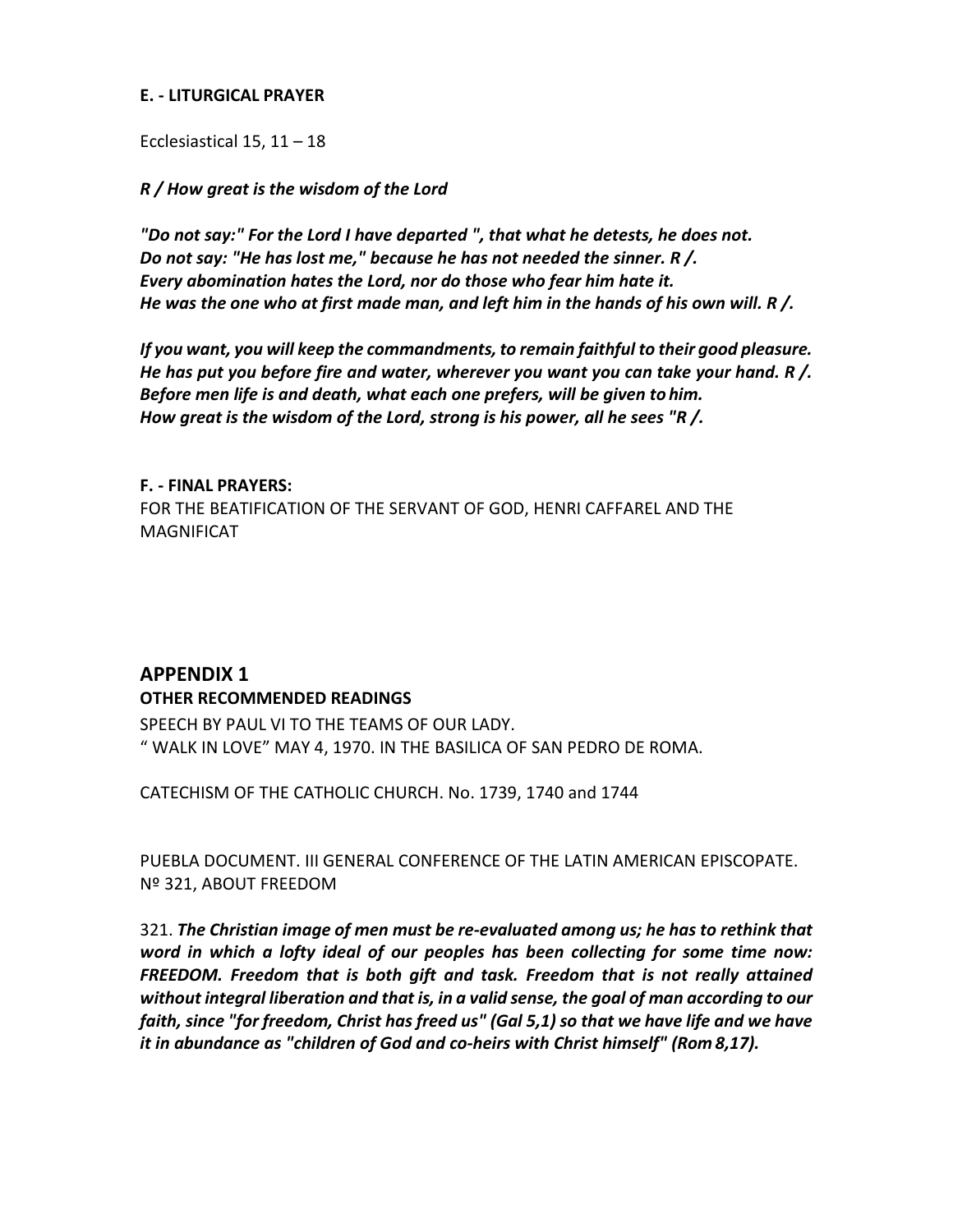## **TEAMS OF OUR LADY**

## **STUDY TOPIC 2018**

# **RECONCILIATION, SIGN OF LOVE**

## **CHAPTER 2**

## **THE PURPOSE OF THE GIFTS RECEIVED**

#### **1. - LISTENING TO THE WORD**

#### *"After a few days, the younger son collected all his belongings and set off to a distant country where he squandered his inheritance on a life of dissipation."* Luke 15: 13

#### MEDITATION

Although this text does not describe the reasons for the decision of the youngest son to leave to a distant country, it is worth reflecting why he wanted to get away so much, what ideas he had to withdraw, ask for his inheritance and waste it. We can ask ourselves, could it be that he never felt free? Did he want to know what it was like to have his own resources? Why did he live like a libertine? Was it just a lack of maturity? What did he want to prove others and himself? There are so many situations that are not narrated and we cannot know them with certainty, but what can be recognized is the grief and pain of a father who loses a child.

This type of situation is not very far from the reality of a family life, not only between parents and children, but also between spouses.

The message of this gospel is very profound and is based on the actions and consequences that are generated by our estrangement from God, which obfuscates us and makes us, lose sight of the true motives of unity, stability and permanence in relationships.

Saint Ignatius wrote: "*Changing places does not change behavior: as long as the imperfect person does not leave himself, it will hardly be better elsewhere. "*

We can identify in this verse four verbs that can guide us in this meditation:

*Met.* The youngest son gathered all the goods that his father had freely given him. We can, by analogy, identify the goods of the inheritance with the gifts that we receive from the Holy Spirit by the grace of the Lord. We all receive gifts, some receive many, others few and others less. On multiple occasions, we are possessors of gifts or charismas that we have yet not discovered or learned to identify, or believe we have them when in reality we don't. It is important that each one of us, through time, with the help of the Lord, with the practice of assiduous prayer, works of mercy and the sacraments, could know and gather in our hearts, our own gifts and charismas.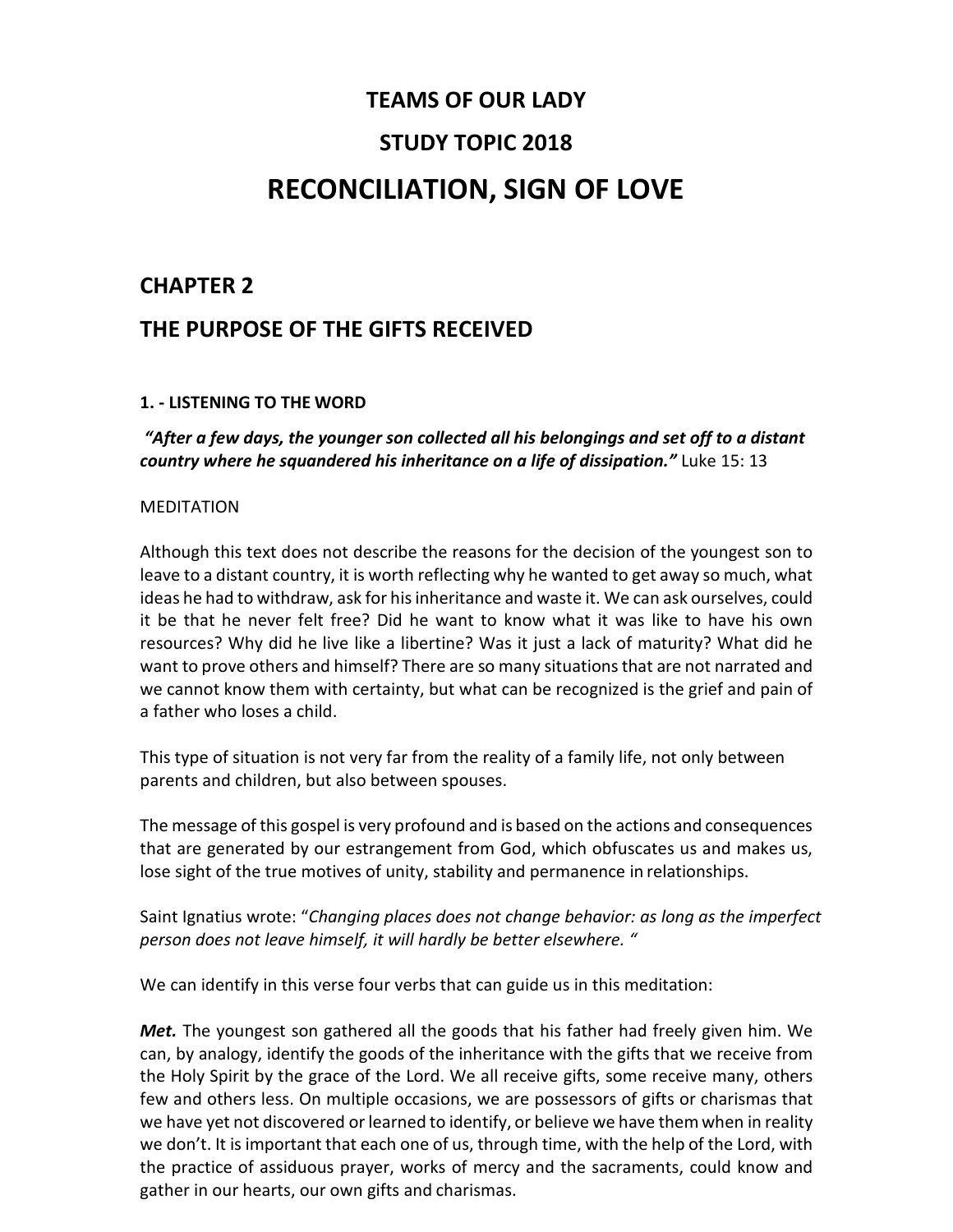*Marched.* The son, says Lucas in the parable, left for a distant country, with all the goods he received. He made the decision to leave, that is, he undertook an action.

In the same way, when we discover the gifts that the Lord has given us, when we know the many things we can do with them, we will have to make the decision to take an action in order to take advantage of the talents freely received.

*Wasted.* Unfortunately the youngest son misused his property, chose the path of evil, distanced himself from God and squandered his property.

By becoming aware of the graces received from the Lord, we Christians have to take an action, which can be directed towards doing good or, on the contrary, doing evil; but in this dualism of good and evil, there is a position that is also bad, that could cause in us a sense of comfort and false security, that is, not doing anything, not using those gifts. This leads us to think of another parable, that of the talents and the servant who buried the gold talent and then how his master chastened him for his inactivity.

*Living.* The path chosen to use the inheritance was clearly the worst, the debauchery, and the false sensation of freedom for worldly pleasure. The son could have used his inheritance to invest it in a way that would be fruitful, that would make him a good man for the pride of his father and his family.

In our case, whether as individuals or as married couples, we must, once discovered our gifts and charismas, decide what kind of life we want to live; a life together with God, taking advantage of these graces and putting them at the service of others, or at the other end, a life away from Him, using these gifts for evil, or just being comfortable, wasting them, doing nothing. The decision is ours.

#### **2. - INTRODUCTION TO THE CHAPTER AND ELEMENTS FOR REFLECTION**

**The objectives of this chapter are to recognize that, through the grace of God, we all receive gifts, personal and conjugal, and to consider the Christian meaning of the good use of them.**

It is intended that we learn to recognize the goods, talents and potentials that we have, based on the knowledge that we Christians have of a heavenly Father who aids us, who fills us with graces and opportunities, and who never abandons us. However, we do not always recognize His closeness and His love, looking for Him only when in need, as support to our human insecurity, but then forgetting about Him until a new need arises.

In these conditions, man lives immersed in spiritual nothingness, with an existential vacuum that fills him with capricious feelings and confused decisions, which reveal the fragility of his faith and uncertain hope.

But God is always with us, he seeks our fullness and by his grace he freely gives us tools of life that we know as gifts or talents that manifest in our diverse capacities and abilities,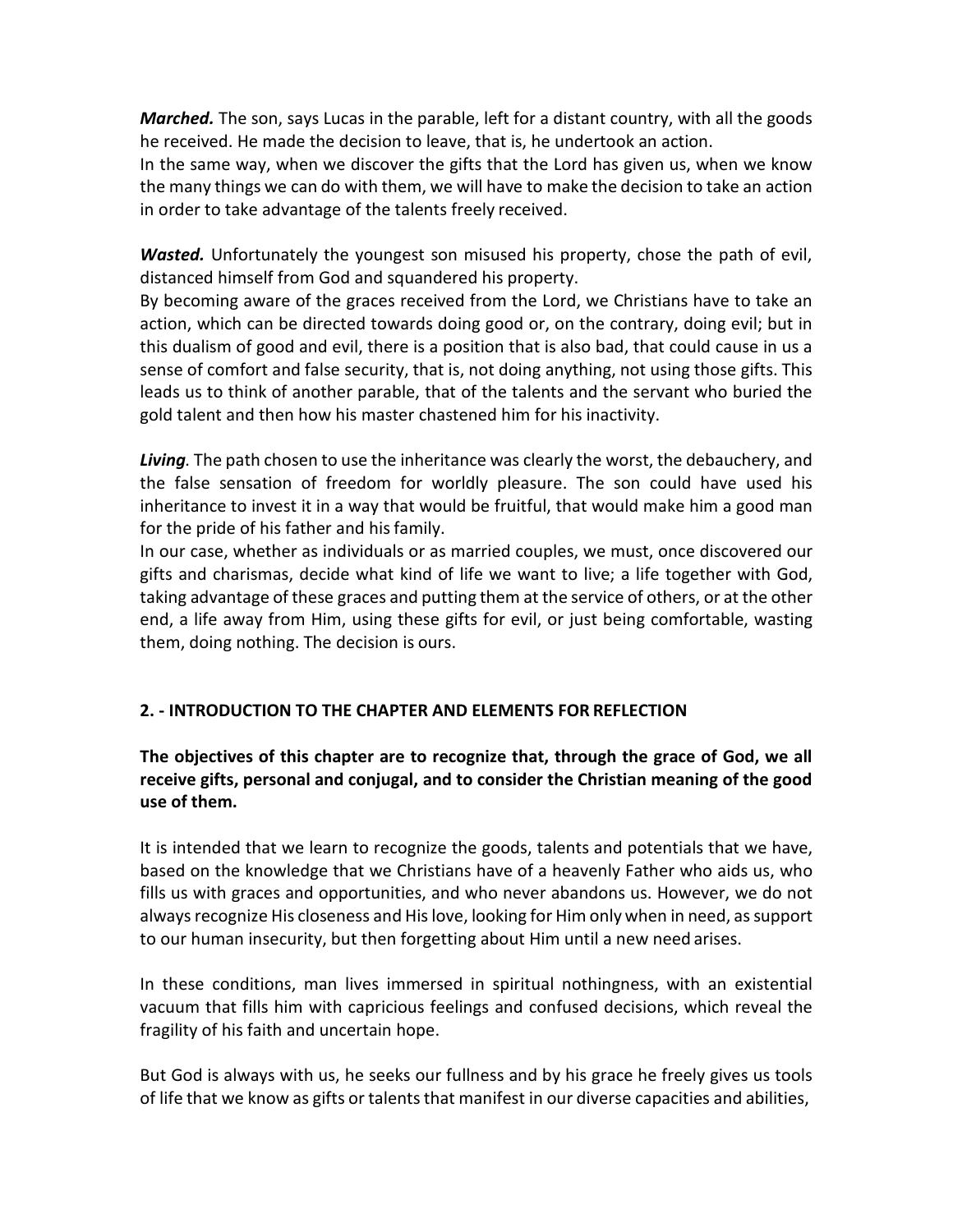but for whatever circumstances, many times, we do not develop them or we are indifferent to them.

In the passage we read, the father makes reference to God and gives the child an inheritance that represents a gift received. The son moves away from the father, begins to live like a libertine and wastes the gift freely received.

All gifts are grace and their deep meaning is to put them at the service of others. It is a priority to offer them and distribute them, supporting each other until we become true witness of the Christian life.

The gifts are valuable resources that should be used in all situations of our life and with greater reason in the conjugal relationship, always living them as a service to the other, and helping the spouse to discover and use them, without selfishness.

It is important to have a clear concept of what selfishness is, since it is one of the main sources of marital crisis and for this it has to be considered.

Selfishness is the attitude of one who manifests an excessive love for himself and who only deals with what is for his own interest and benefit, without taking care or mending the needs of others. *"Let no one seek his own interests but those of his neighbor"* 1 Co 10:24

It is related to ambition, greed, self-centeredness and disrespect; it feeds on roots of bitterness, individualism, materialism, ambition, and anxiety and, above all, spiritual weakness. Usually this attitude is unconscious in the one who has it, however, it is evident to the one who sees it and the one who suffersit.

Aristotle says that selfishness is not self-love, but an inordinate passion for oneself.

Selfishness can destroy marriage, because it makes us insensitive to the needs and desires of our spouse, in order to put emphasis on ours, for example, we do not listen or pay attention to our spouse, we start doing something else when our spouse is talking to us; we disrespect and criticize our spouse's point of view and impose our criteria by force, without real arguments. We do not understand our spouse's interests, desires and needs we only satisfy ours. We criticize our spouse's family and we oppose giving them some financial help; we make decisions without consulting with our spouses and impose our will; we become greedy, we distrust what our spouse spends and we consider ourselves the owners of everything. This is particularly important, especially when it comes to material goods. It is worth mentioning the criterion referring to money in 1 Timothy 6: 10: *''for the love of money is a root of all kinds of evil. Some people, eager for money, have wandered from the faith and pierced themselves with many grieves."*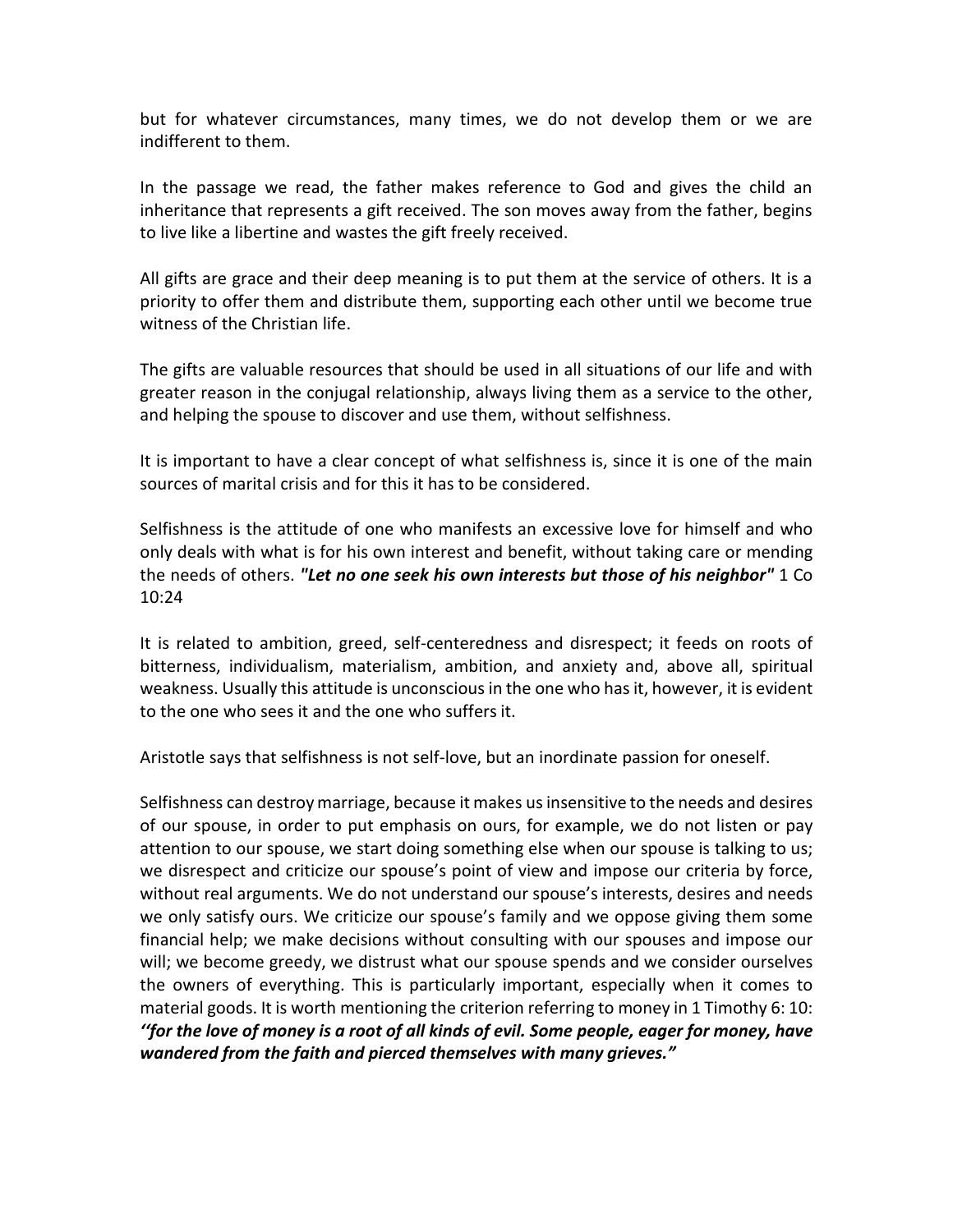All these manifestations of selfishness often generate resentment, hurt, emotional separation and even hatred and violence. *"Do to no one what you yourself hate."* Tobit 4: 15. Therefore, it is very important to recognize this negative attitude and work to control it.

Also, within the Teams, it is fundamental that we practice mutual spiritual help in order to be able to inquire, help discover and develop the gifts that the Lord has bestowed upon us.

In all grace from God, the Holy Spirit acts and when we receive the gifts from him, he expects them to bear fruit.

## **3. - DOCUMENTS FOR REFLECTION**

Let's read what the NEW TESTAMENT tells us about the gifts.

*"As each one has received a gift, use it to serve one another as good stewards of God's varied grace."* 1 Pet 4: 10

*"…So we, though many, are one body in Christ\* and individually parts of one another. Since we have gifts that differ according to the grace given to us, let us exercise them: if prophecy, in proportion to the faith; we, though many, are one body in Christ and individually parts of one another."* Rom 12:5-6

*''In contrast, the fruit of the Spirit is love, joy, peace, patience, kindness, generosity, faithfulness, gentleness, self-control. Against such there is no law."* Gal 5: 22-23

EXCERPT FROM THE HOMILY OF FATHER CAFFAREL ON THE PARABLE OF THE PRODIGAL SON "L'ENFANT PRODIGUE" PART 2

*"A few days later".* It might seem contradictory to what we have said, but if this is how Christ says it, is to help us see into the psychology of the son; Christ does not speak with abstract language; to address everyone, from the simplest to the most knowledgeable, He speaks in a concrete way and we understand what that means: the child wants independence after a few days. He is weighed by his dependence on his father and wants to be free as soon as possible.

He sells houses, fields, and livestock. Surely a good amount of money is amounted. And putting it all together, the younger son leaves. He is young, strong and healthy, has on his heels the wings of freedom and many miles to go. Since he is rich, he stays in hotels during the night and leaves the next day. It seems to him that his happiness grows as the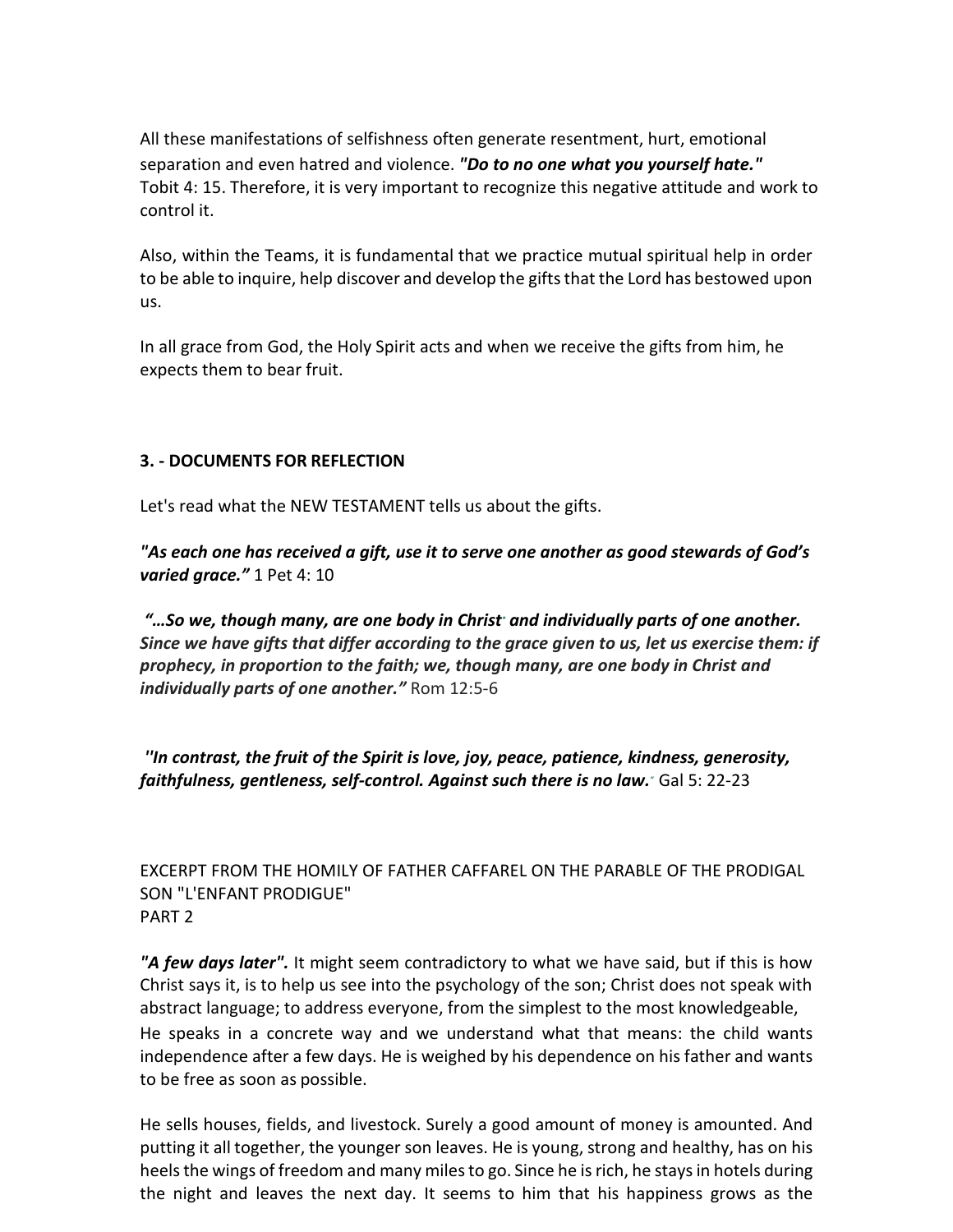kilometers traveled multiply, and that the distance becomes greater between his father's house and him. Finally he is free!

*"And he left for a distant country."* Why to a distant country? He could have gone to the neighboring town or the nearest town. Nevertheless, he does not. He is impatient to have total independence. In the neighboring town, his brother could come and teach him a moral lesson.

*"Where he squandered hisfarm, living like a libertine."* A young man from a good family, that has a lot of money and has made many friends, numerousfriends. This is how things are when we have a lot of money. He organizes dances, parties, banquets, and is the king of youth in the far away land. At least, he has the quality of generosity. He is not greedy. This is written in his favor, but there are many other things written against him. He lives luxuriously.

#### TESTIMONY OF BIANCA AND ANTONIO PART 2

**Bianca and Antonio**. Our son went to live in a tourist resort for young people, where he was surrounded by people his age, whose only plan was to "have a good time". He used his social, intellectual and emotional skills to conquer new friendships and get free food and shelter, that is, to live off the effort of others. But little by little those who helped him began to realize that he did not collaborated, he did not have the discipline to work and so his status in the community began to deteriorate. He was wasting his inheritance. One day we went to see him, to persuade him to leave that life and return to the house. He mentioned that hisjob wasto contact tourists, make friends with them and then persuade them to stay in a specific hotel or dine in a certain restaurant this, in exchange for food and some money. However, he told us that at that time he had already lost his two previous jobs.

**Bianca**. The marriages of our Team in TOOL were, for a long time, the only ones with whom we shared this grief. We did not talk about it except with them and our intimate family. They were good listeners and supportive, sympathetic and mutual helpers. Then, close friends joined our prayers, our pleadings. All the intercessors in heaven have received petitions for this cause and that was the greatest support. These were the bonds that sustained us during this trial before the return of our son, not only to the paternal home, but also to reconciliation with God.

**Antonio.** The crisis that we lived as a family due to the estrangement of our son and the concern for his future, caused problems among us. Many times we blamed ourselves for the faults of our son, recriminating one another. Over time we understood and were grateful for how much we had received as children of God, as parents and as a family. This feeling of gratitude was a force that sustained us so that we did not lose our joy or hope.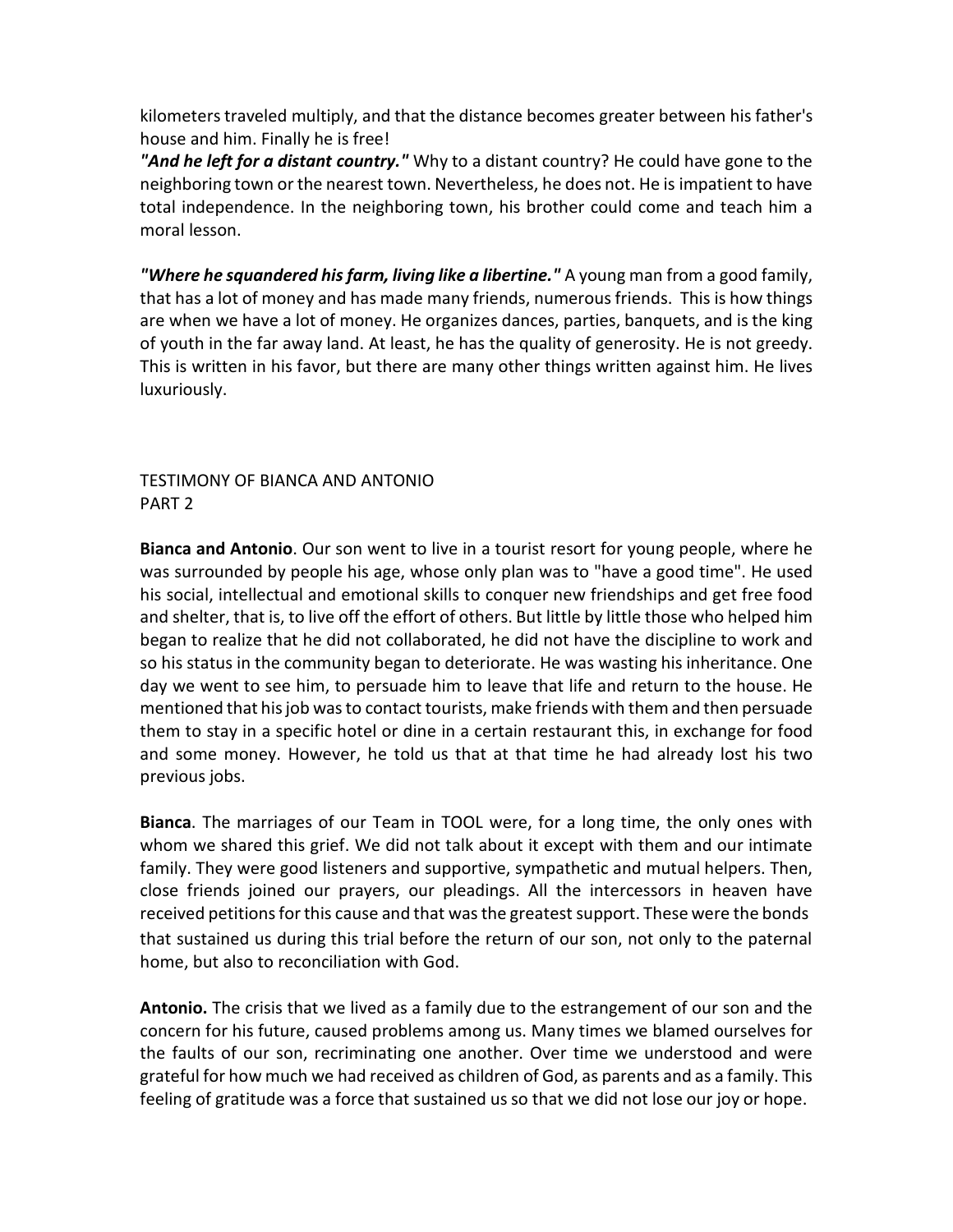#### MARIO AND MARITZA'S TESTIMONY PART 2

**Maritza**. As a result of the differences and the situations that we faced during our first years of married life, we lost a little love, respect, and the beautiful coexistence that God had given us. This unfortunately open the doors to a series of things that should had never entered our life: jealousy, distrust, differences, disrespect, lack of courtesies, lies, to the point of facing a year of separation from marriage caused by Mario's infidelity.

I was devastated, I could not understand what was happening, because I was sure that he loved me, and I could not understand why he did not wanted to fight and decided to take the easiest way: to abandon us. I cried a lot, our daughters suffered and they asked Mario not to do it, they asked him to first go to therapy and find help, but he said no. That hurt them deeply and they decided to not to talk to him again. At that time I was not well; I did not want to eat, I did not want to get up, I wanted to die. They had to take me to a psychiatrist, because I wanted death and every time I saw my husband I will ask him to return to our home and his response was the same: I no longer love you.

With this, all the expectations of our life together were broken, the promise made before God, the plans we had and the trust we had in Mario as a husband, as a father, as part of a wonderful family and a life project we had undertaken, waslost.

**Mario.** I left our home looking for things that, according to my understanding at that selfish moment, were considered just, they were the right things, confusing passing illusions with true love and above all, leaving behind everything we had built in our married life.

In spite of the difficulty, of the pain to have to face my family asking me to reconsider and to look for another option; to our friends trying to advise me, to make me react, I left one day my home, leaving everything behind, and looking for a new life, without knowing the damage and pain I left behind and the consequences of this bad decision I made in my life.

I started living a life very different from the one I was used to with my family. Different things starting to appear, other customs, other ways of seeing and living life, other responsibilities that I assumed with this new chosen life which little by little changed the decision I had made, and changed my perspective, the illusion that I was looking for and what my existence had become.

#### ENCICLYCAL DIVES IN MISERICORDIA. JOHN PAUL II. 1980. NUMERAL 5

*That son, who receives from the father the portion of the inheritance that is due to him and leaves home to squander it in a far country "in loose living," in a certain sense is the man of every period, beginning with the one who was the first to lose the inheritance of grace and original justice. The analogy at this point is very wide- ranging. The parable indirectly touches upon every breach of the covenant of love, every loss of grace, every sin.*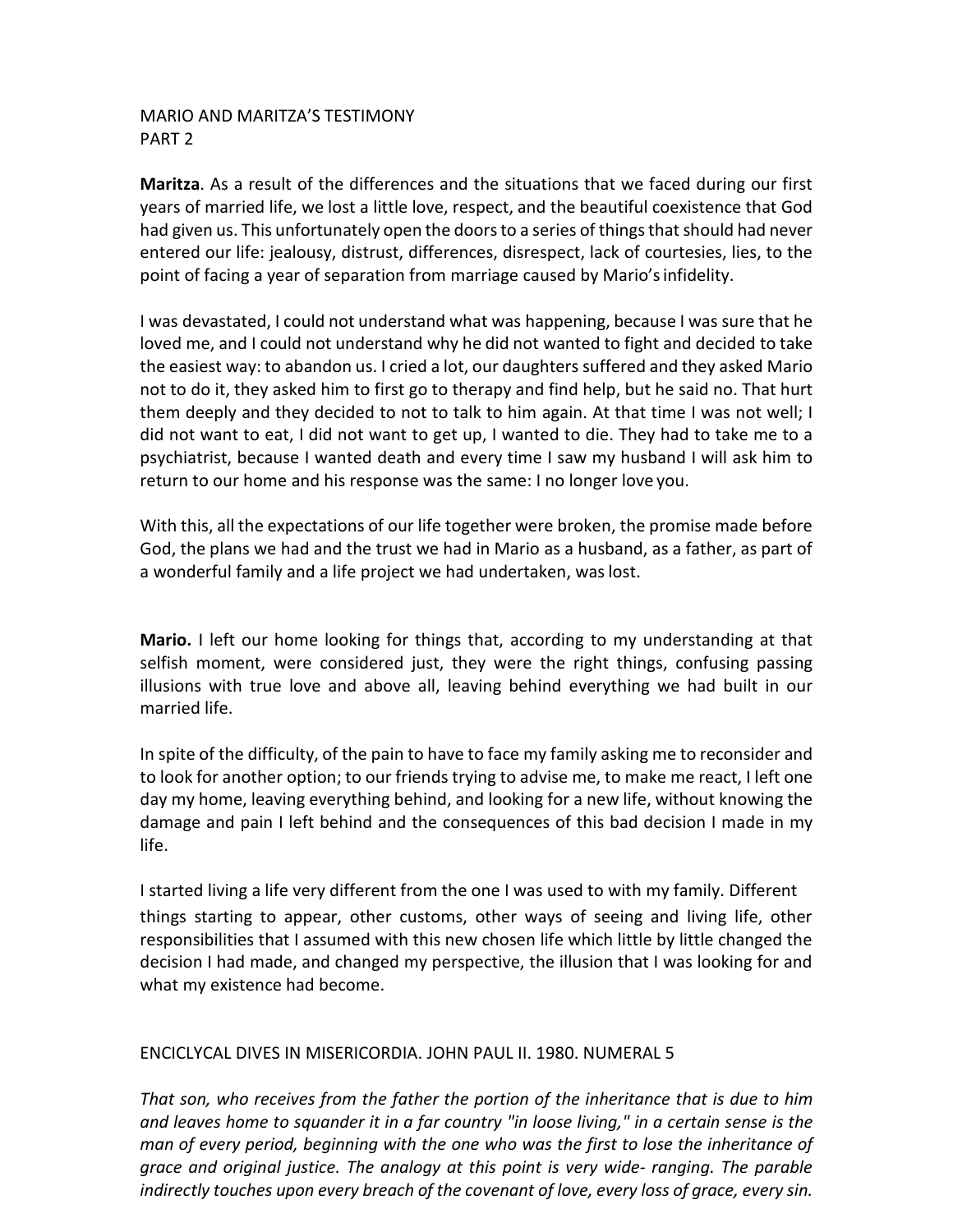#### **Other recommended readings can be found in annex 2.**

#### **4. QUESTIONS TO GUIDE THE COUPLE REFLECTION /SIT DOWN**

If everything is by twos, how do we manage the resources?

Which of the gifts of the Spirit do we consider a priority in ourselves?

Do we know the gifts and graces of our spouses and children?

How are we using those gifts in marriage, in the family and in our environment?

#### **5. TEAM MEETING**

#### **A. - GENERAL SHARING**

We suggest for this moment at the team meeting, to share our reflections on the most relevant gifts that we consider to have and how we apply them in our conjugal and family lives. Also, if we have managed to identify hidden talents that we did not know we had them.

#### **B. - PRAYER TIME**

PROCLAMATION. Mt 25, 14-30

#### *The Parable of the Talents*

*"It will be as when a man who was going on a journey called in his servants and entrusted his possessions to them. To one he gave five talents; to another, two; to a third, one—to each according to his ability. Then he went away. Immediately the one who received five talents went and tradedwith them, and made anotherfive. Likewise, the one who received two made another two. But the man who received one went off and dug a hole in the ground and buried his master's money. After a long time the master of those servants came back and settled accounts with them. The one who had received five talents came forward bringing the additional five. He said, 'Master, you gave me five talents. See, I have made five more.' His master said to him, 'Well done, my good and faithful servant. Since you were faithful in small matters, I will give*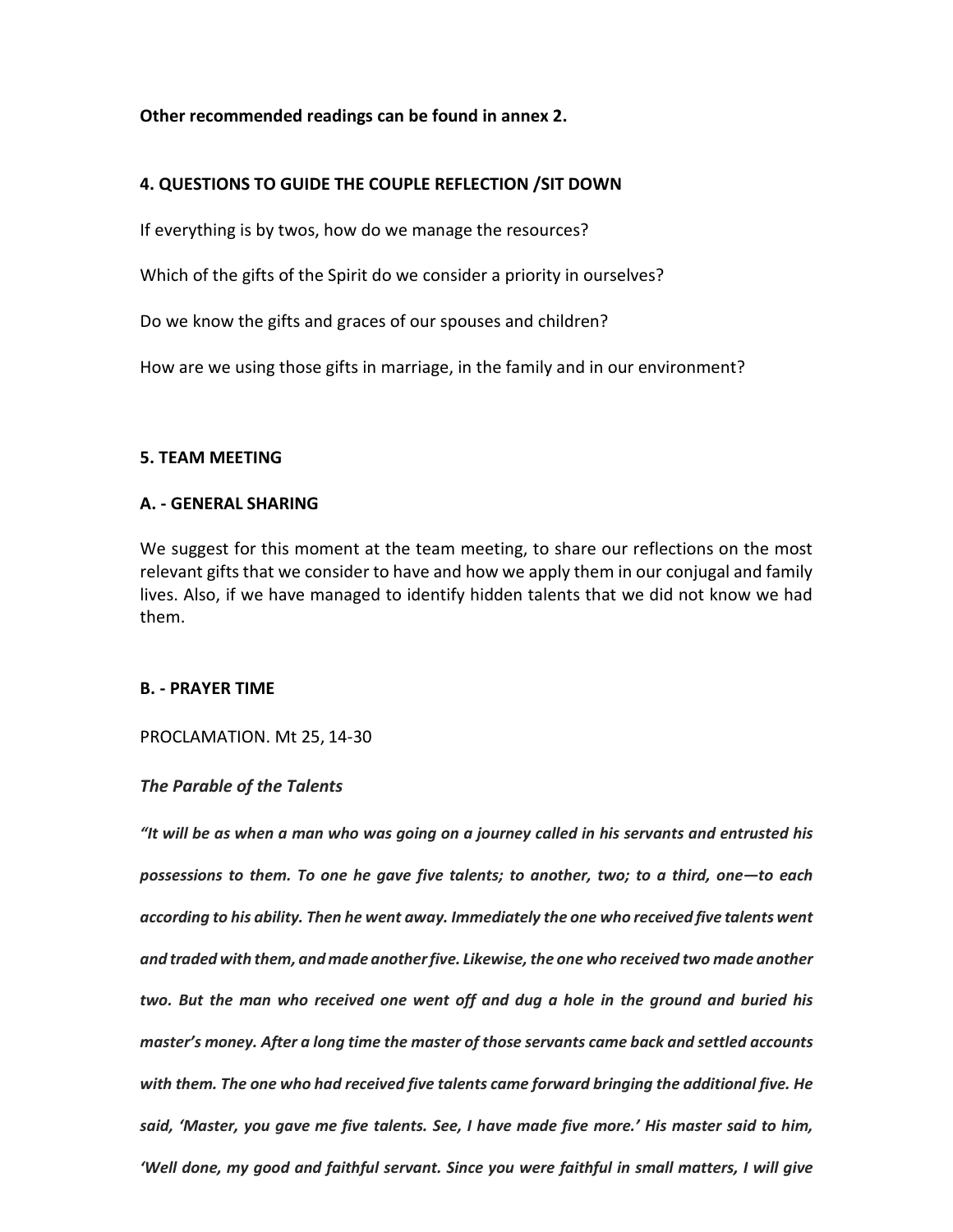*you great responsibilities. Come, share your master's joy.' [Then] the one who had received two talents also came forward and said, 'Master, you gave me two talents. See, I have made two more.' His master said to him, 'Well done, my good and faithful servant. Since you were faithful in small matters, I will give you great responsibilities. Come, share your master's joy.' Then the one who had received the one talent came forward and said, 'Master, I knew you were a demanding person, harvesting where you did not plant and gathering where you did notscatter;* so out of fear I went off and buried your talent in the ground. Here it is back.' His master said to *him in reply, 'You wicked, lazy servant!" So you knew that I harvest where I did not plant and gather where I did not scatter? Should you notthen have put my money in the bank so thatI could have got it back with interest on my return? Now then! Take the talent from him and give it to the one with ten. Forto everyone who has, more will be given and he will grow rich; but from the one who has not, even what he has will be taken away.*

*And throw this useless servant into the darkness outside, where there will be wailing and grinding of teeth.'*

#### PERSONAL REFLECTION.

After reading the Word, we recommend a few minutes of silence so that we meditate and then freely share what the Lord has spoken to us, how he challenges us, and how this affects our lives.

It is proposed that we reflect if there is a concern to make our gifts fruitful.

#### COMMUNITY PRAYER.

We suggest for each couple to make a brief prayer. It can be done according to personal or community needs or by choosing a segment of the biblical passage.

At each request that is freely made, we will respond: "Lord, hear our prayer."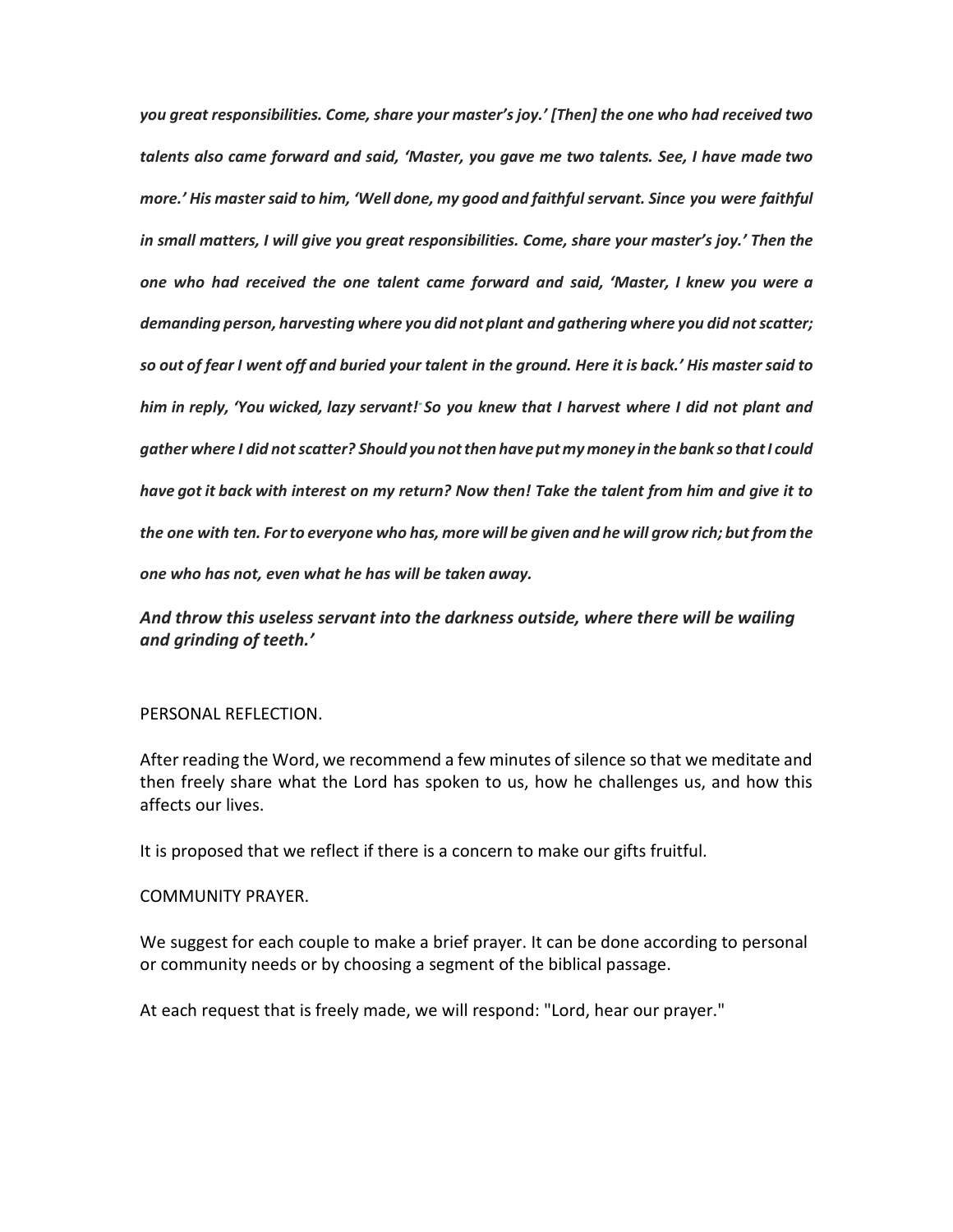## **C. - PARTICIPATION**

We propose, to work during the month, the endeavor "The Rule of Life", since the subject dealt with is to apply the graces and gifts received from God for the service to our spouse and to others.

It would be very valuable too, that we do not neglect other endeavors such as personal prayer, conjugal prayer and dialogue, in order to ask God for enlightenment to discover the gifts that help us enrich our marriage and our family and apply them to our life project.

## **D. - QUESTIONS FOR THE EXCHANGE ON THE STUDY TOPIC**

Do I know the gifts of my Team members?

How are we using the gifts received in the different areas of our life? (Movement/TOOL and Church)

## **E. - PRAYER**

*Lord, our God, if the sky is wonderful and the moon and stars are incredible, I am the work of your hands; I was created in your image and likeness, How will I be? How will I be inside? You have placed the goods (gifts) in my hands so that I can share them with men. You have made me responsible for my brother, You have given me to share, You want me friend to all.*

Psalms for a young man like you Compiled by Father Jorge Galéaz S.J.

"*Take, Lord, and receive all my liberty, my memory, my understanding, and my entire will,*  ${}_{s}^{L}$   $\uparrow$  *All I have and call my own. You have given all to me. To you, Lord, I return it. Everything is yours; do with it what you will. Give me only your love and your grace, that is enough for me*. " Amen

San Ignacio de Loyola

#### **F. - FINAL PRAYERS:**

FOR THE BEATIFICATION OF THE SERVANT OF GOD, HENRI CAFFAREL AND THE MAGNIFICAT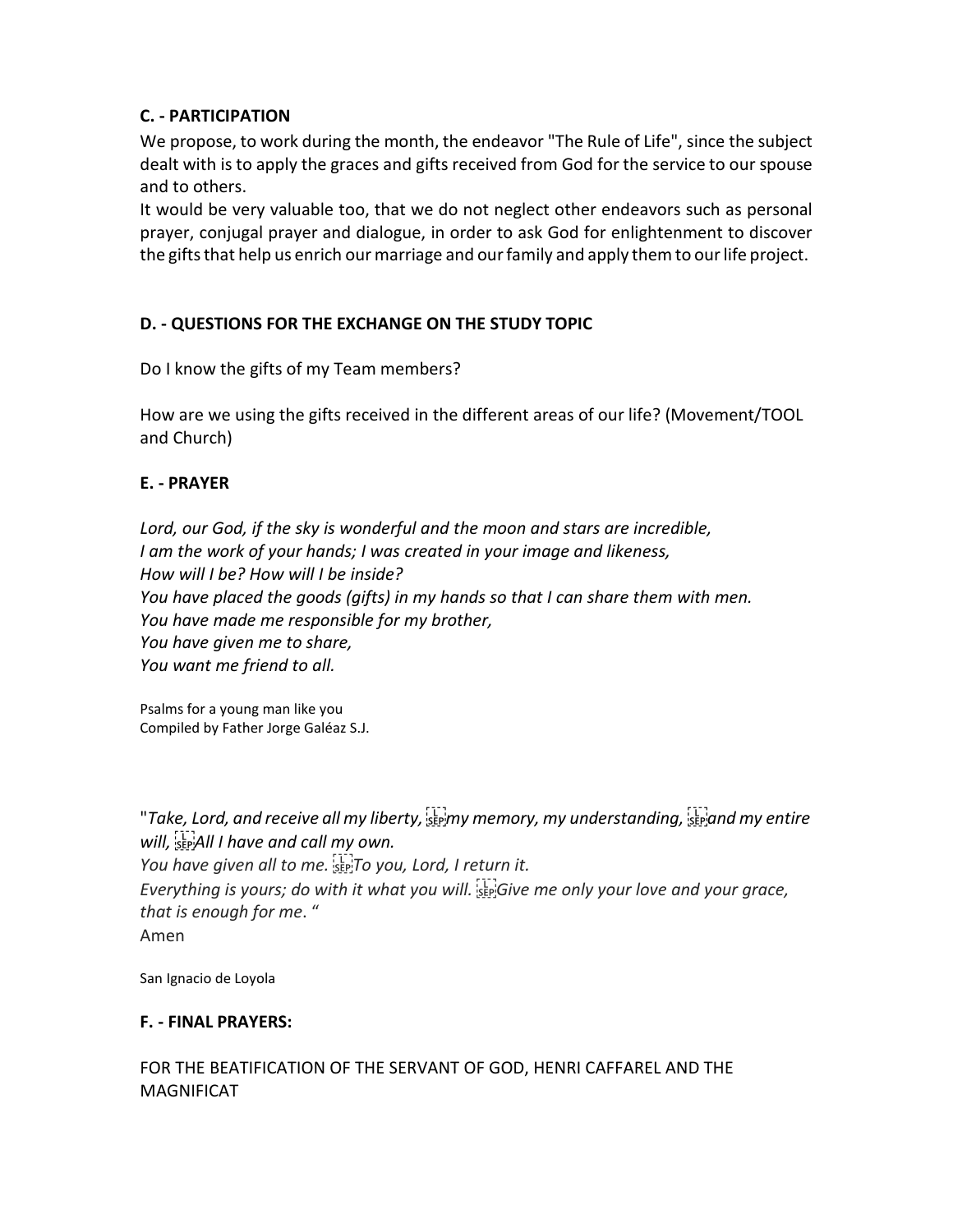## **APPENDIX 2 OTHER RECOMMENDED READINGS**

CONFERENCE OF Fr. CAFFAREL TO THE PILGRIMS OF LOURDES (JUNE 7, 1965). OUR LADY'S TEAMS AT THE SERVICE OF THE NEW COMMANDMENT

THE RETURN OF THE PRODIGAL SON. HENRI NOUWEN 2011, PPC, Madrid, pp. 39-41. 43- 49

PONTIFICAL COUNCIL FOR THE PROMOTION OF THE NEW EVANGELIZATION. The Parables of Mercy (2015), Ed. San Pablo, Bogotá Colombia, pp.45.

CATECHISM OF THE CATHOLIC CHURCH. GIFTS AND FRUITS OF THE HOLY SPIRIT. No. 1830 and 1831

DECREE APOSTOLICAM ACTUOSITATEM. ON THE APOSTOLATE OF THE LAITY. No.3 and 4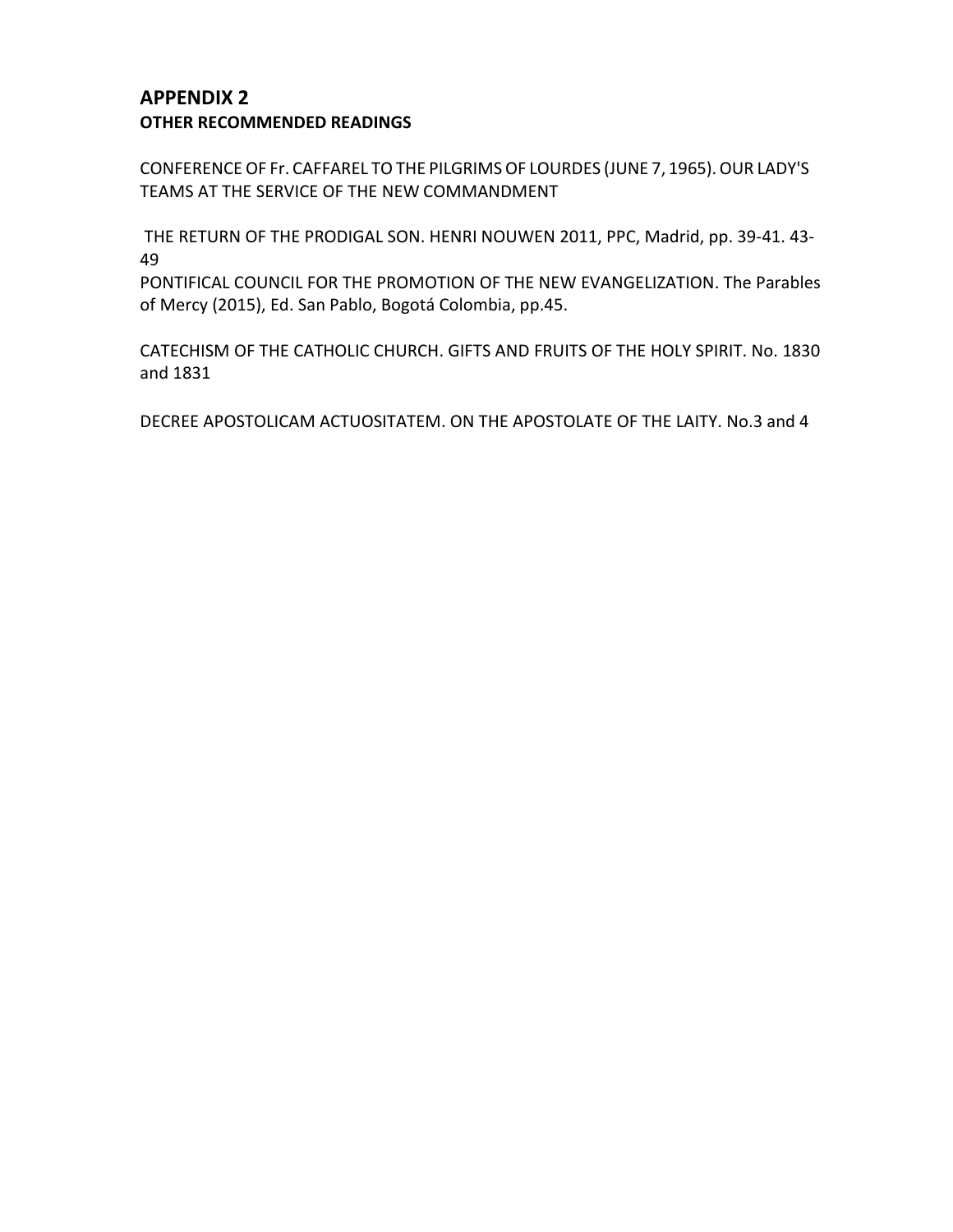## **TEAMS OF OUR LADY**

## **STUDY TOPIC 2018**

## **RECONCILIATION, SIGN OF LOVE**

## **CHAPTER 3**

## **CRISIS AS AN OPPORTUNITY FOR CONVERSION**

#### **1. - LISTENING TO THE WORD.**

*"Now when he had spent everything, a severe famine occurred in that country, and he*  began to be impoverished. "So he went and hired himself out to one of the citizens of *that country, and he sent him into his fields to feed swine. "And he would have gladly filled his stomach with the pods that the swine were eating, and no one was giving anything to him."* Luke 15:14-16

#### MEDITATION

The prodigal son did not take advantage of the goods he had received, nor was he proactive when facing difficult times, the prodigal son wasted everything he had. To aggravate the situation there was a great shortage in the region and his reality became so difficult, that his life changed radically, from abundance to scarcity. His supposed joy transformed into sadness and his life fell into a deep crisis. He did not even have anything to eat. He had lost everything.

The same can happen in our lives, when we believe that everything is going well, we can think that God is not needed and that we are capable of it all. When we use sand instead of rock (Matthew 7:24-27) as the foundation of our lives it is certain that when facing any difficulty that comes our way, falling, failure and crisis will follow.

This is how this character begins his way, undertaking a pilgrimage through a world of hardship, hunger, mockery, abuse, falling into a very humiliating situation for a Jew, having to take care of pigs, an impure and despicable animal that was better fed and was better treated than him. How dishonourable!

Have we ever felt this way when we distanced ourselves from the Lord, without thinking about our neighbour, our spouse, our family, friends or our colleagues? Have we committed injustices against them to the point that we have lost our honour and our respect for ourselves?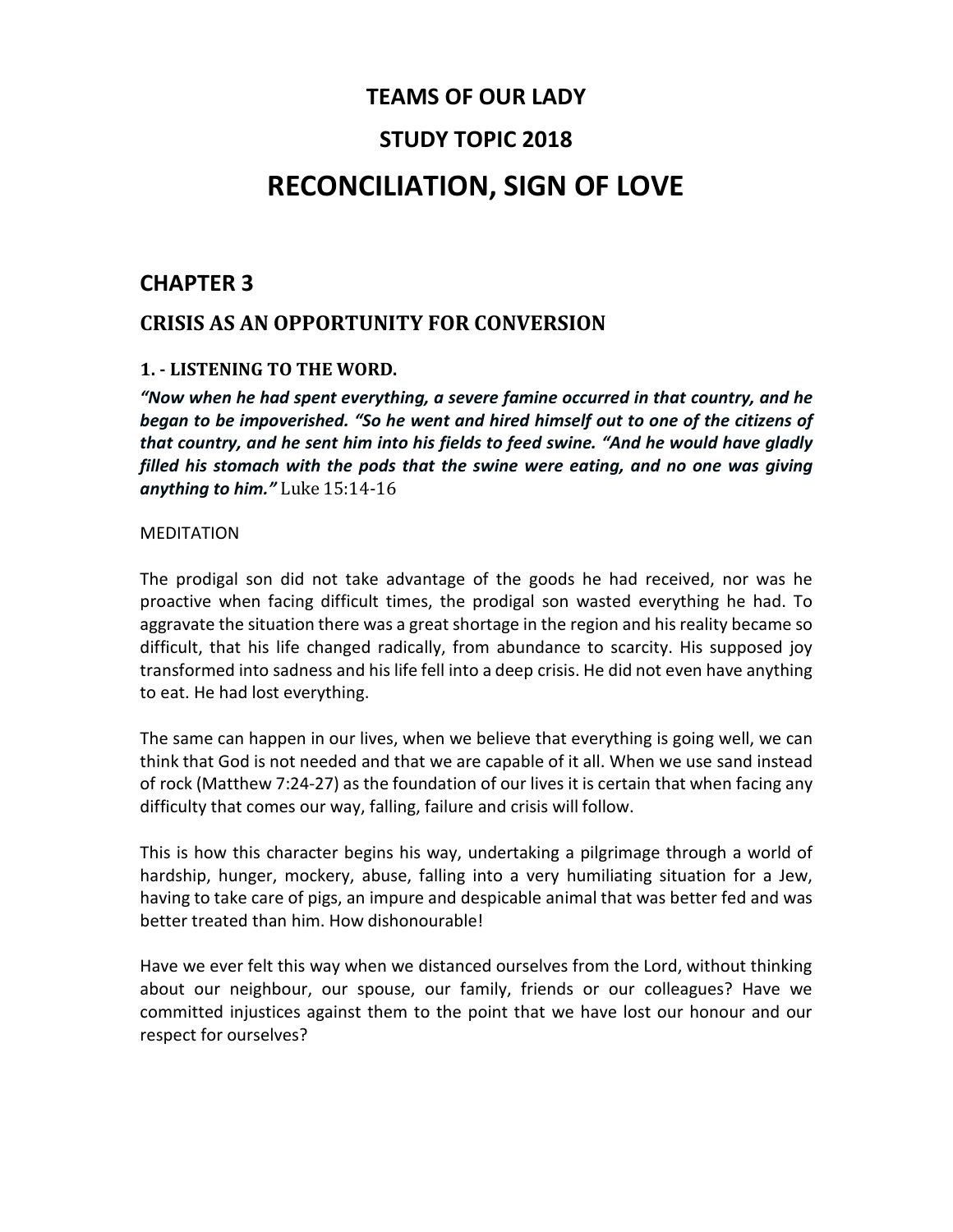#### **2. – INTRODUCTION TO THE CHAPTER AND ELEMENTS FOR REFLECTION**

**The objective of this chapter is to motivate us to understand that crises often arise in our personal and family life projects that may cause us anxiety, anguish and suffering. We can take advantage of these circumstances as an opportunity to reflect, value and reorient our way of life towards God and our relationship with our neighbour.**

One thing is clear; pain enters into God's plan. That is the reality, although it is difficult for us to understand it, it is also true that God our Lord does not cause the pain to his creatures, but he tolerates it because after original sin, it is part of the human condition. We start from the fact that a crisis is a difficult condition, unexpected or not, that endangersthe development of a process or affects human beings. They are inevitable and painful in the lives of all people and their families.

We could describe three reactions to a crisis: the first is to try to avoid it when we see it coming; the second is the attitude with which we face it when it presents itself, and the third, discovering the positive that we have learned from it.

In the first case, success will depend on whether we can identify the crisis in advance. It is the equivalent of a vaccine in medicine. In family relationships, it is to recognize that there is a difficulty and the fundamental thing is to pay due attention to it so that it does not prosper.

In the second case, in our married lives, circumstances that can lead to a crisis will almost inevitably arise. Some appear as a consequence of the family life cycle: marital responsibilities, customs and habits, family politics, the arrival of children and with them schooling, adolescence, professional choices, courtship and marriage, to the empty nest, old age and widowhood.

There are also other crises that appear unpredictably, such as infidelity, divorce, unemployment, disability, illness, premature death, violence, addictions, etc.

The social and cultural deterioration in which we live today could lead us to a crisis within the family. The family nucleus is being strongly attacked with easy divorce, abortion, gender ideology, legalisation of homosexual unions, lack of freedom for the education of children, etc.

The attitude we should undertake should always be with our gaze on God, surrendering to his infinite mercy, asking him to strengthen us to face any situation serenely, without despair, adapting ourselves to what is coming and taking action. In cases where we do not find immediate solution or there is no solution, we can understand and accept reality, try to make changes, try to maintain family cohesion, supporting each other, and seeking professional help, support with in the team or with friends of the family, and never losing hope.

Finally, in the third case, we try to take advantage of the crises, which is not always easy, taking them as an opportunity to grow and mature. This allows us to value the resources we have to solve them, hidden capacities and resources appear, bonds are strengthened when challenged appropriately, and we become a testimony for others who live similar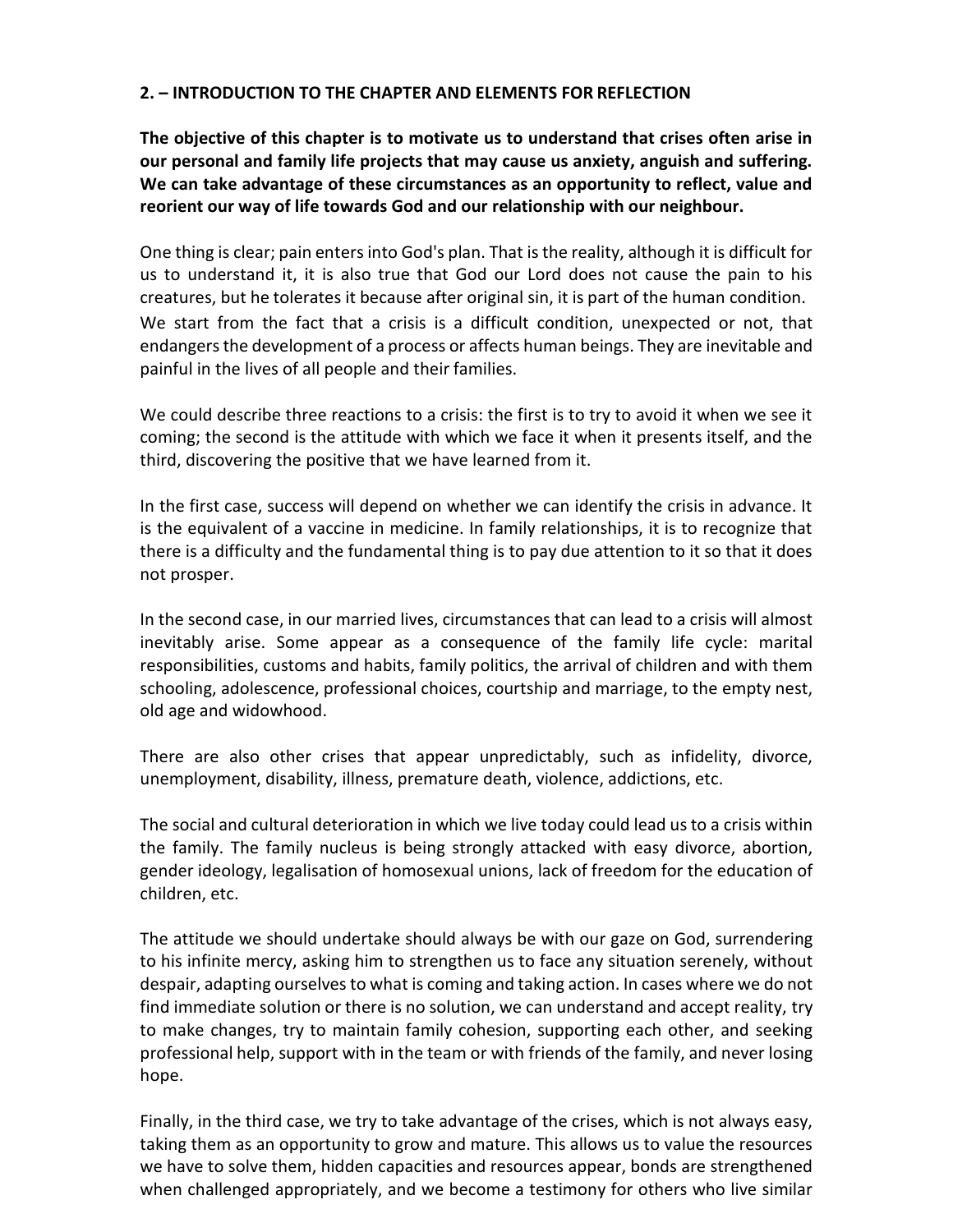situations.

To expand on this third case, we transcribe some thoughts from Chapter 2 of the book 'Meditations on Faith' by Fr. Tadeusz Dajczer, which we include later in the Other Recommended Readings section:

*God expects us to look at all the situations we live in, and in particular the difficult ones, with the eyes of faith. In the parable of the talents, Jesus warns us not to close ourselves to the divine knowledge that flows from faith.*

*Talent is not only having something, but also the lacking of something. In the light of faith, health is a talent, but it is also a talent to endure diseases. Jesus, in each case, asks you: What do you do with this gift, because you can waste your health, as much as you can waste the lack of it. Everything is a gift; and talent is also a gift.*

*The man of faith cannot fail to see the deepest meaning of his own experiences, and evidently, the search for that meaning is already in itself a way to use talent. For example, if you feel fear of suffering or death, you find yourself faced with an opportunity.*

*If there are certain situations that cause you tension, that means that, framed within them, there is a diamond covered by ashes, that diamond is your talent. What will you do with it? How will you take advantage of it? Everything must serve for your sanctification, and in that sense, everything is grace. The suffering that overwhelms you, or the unpleasant circumstances that you face, everything is a set of talents. But we, often, act like blind people, like little children who do not understand many things.*

Talents can have a lot of or little value. If something goes well for you, if you have achieved *something you have undoubtedly made good use of a talent, but if something does not go well for you, you are facing an even more valuable talent.*

You have to look at your own life in a different way; you have to look at it with the eyes of *faith. Only then will you notice the constant gift that God gives you, you will notice that your whole life is a complex of hidden opportunities, to help you achieve continuous interior transformation, in which everything is grace.*

"*Pain is the megaphone that God uses to awaken a world of deaf people*." C.S. Lewis (Lands of Penumbra).

## **3. - REFLECTION DOCUMENTS**

EXCERPT FROM THE HOMILY OF FATHER CAFFAREL ON THE PARABLE OF THE PRODIGAL SON

"L'ENFANT PRODIGUE"

## PART 3

But as the youngest son had spent everything in a few weeks, in a few months, he squandered his fortune in the name of the enjoyment of freedom. No restrictions! When he had spent everything, there was a severe famine in that country and he begins to live a series of deprivations. The people of that country live on their reserves, but he does not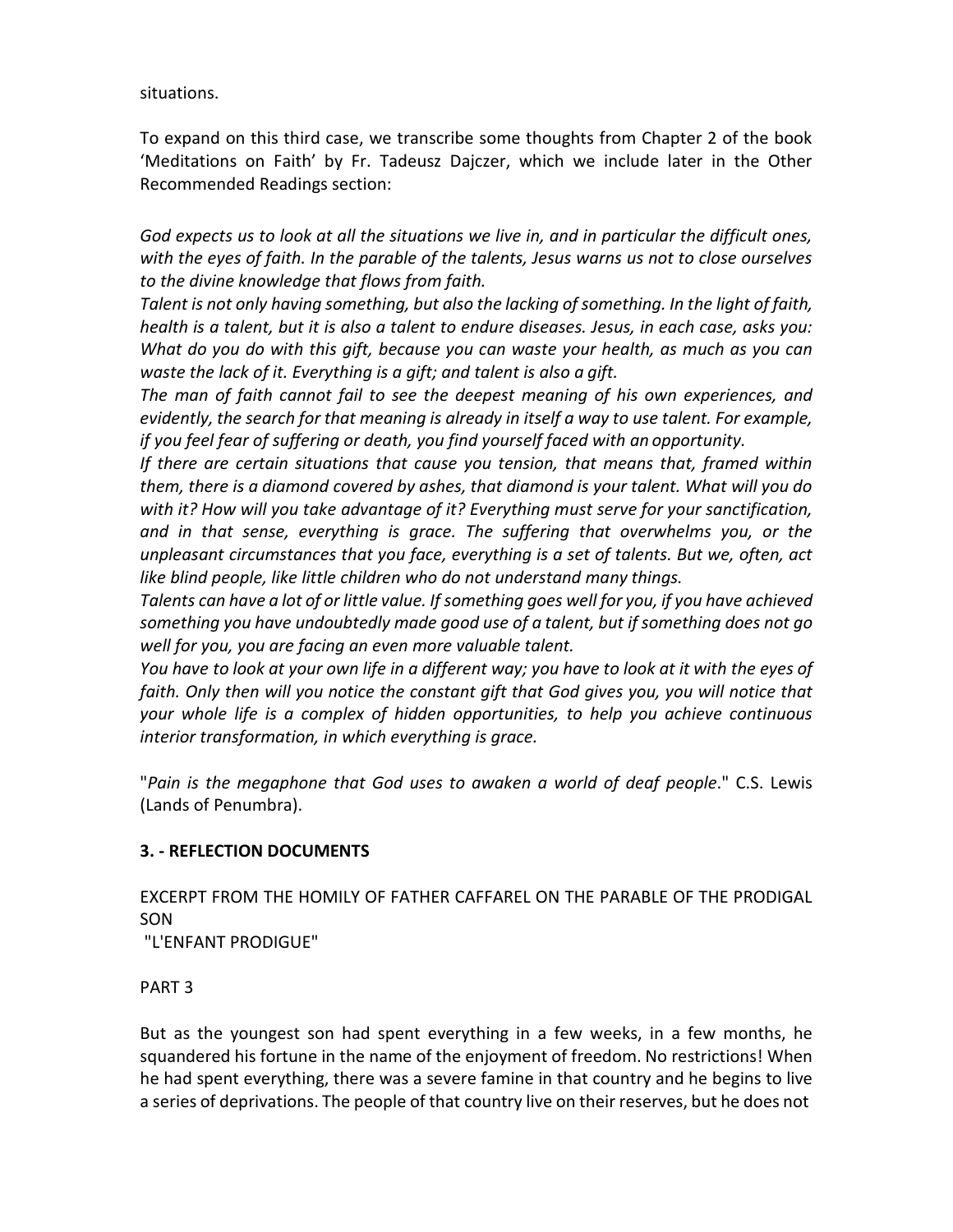have any reserves. What does he do? We cannot imagine it quickly. He is going to knock on the door of his cheerful friends and colleagues. A door opens half way. They recognise him, they know that he no longer has money, but neither does he have friends. The door closes, once, twice, three times. He has finally understood, but he has to eat anyway. After having visited many friends, he has only one alternative left, which is a countryman who offers him services in the slums and praises himself as a worker, as a servant, as a mercenary.

Once departed, leaving the city for the countryside, he clings to one of the citizens of that country and our boy, proud of his independence, being a family child, is reduced to carrying out the most humiliating activities. This citizen of a faraway country, who probably was not in need of another worker, takes pity on him and sends him to his fields to feed the pigs. Once again I am referring to the sobriety of the story of Christ. This detail is very interesting. Feed pigs ... Why not goats? Why not sheep? Why not lambs? Again, there is an intention of Christ. It should be known that, for the Jews, the pig was the impure animal. You do not eat pork. So, being reduced to keeping pigs is the ultimate baseness. In fact, being a pastor is a great shame, because Jewish pastors could not really practice the law, especially the law of the Sabbath. It is necessary that, in spite of Saturday, the animals drink and eat. But if it is already a low situation to be a pastor, how much lower to be a pig keeper! Christ wants to show us that the desired independence finally leads to the most atrocious slavery.

The Gospel continues, *"And he would have gladly filled his stomach with the pods that the swine were eating..."* Notice the frankness with which Christ speaks: I remember the reaction of a mother who was here during a week of prayer and who told me: Father, you were right when you said that Christ does not have false modesty; when I was in boarding school with the nuns, it was not permitted to say that one had stomach pain, it was necessary to say: I have pain under the apron. But Christ has much more freedom of words, without prudery.

The youngest son did not even have the right to the pigs' food. He, the son of a family has become jealous of pigs. Obviously, he did not dare to put his arm in the feeder of the pigs to remove the carob. He asked the master, but he was not given any. That the pigs were big and fat, in fact, was the master's greatest ambition. If his employee was as thin as a bicycle wheel, it did not bother him too much. He did not give any crumbs to hisworker.

#### BIANCA AND ANTONIO'S TESTIMONY

#### PART 3

**Bianca and Antonio.** As our son used his gifts to live from others and those who helped him realised this, our son began to have problems in his personal relationships. He lost his self-esteem, his consumption of alcohol and drugs increased, he became even more irresponsible, and until one night several people gave him a severe beating. All beaten up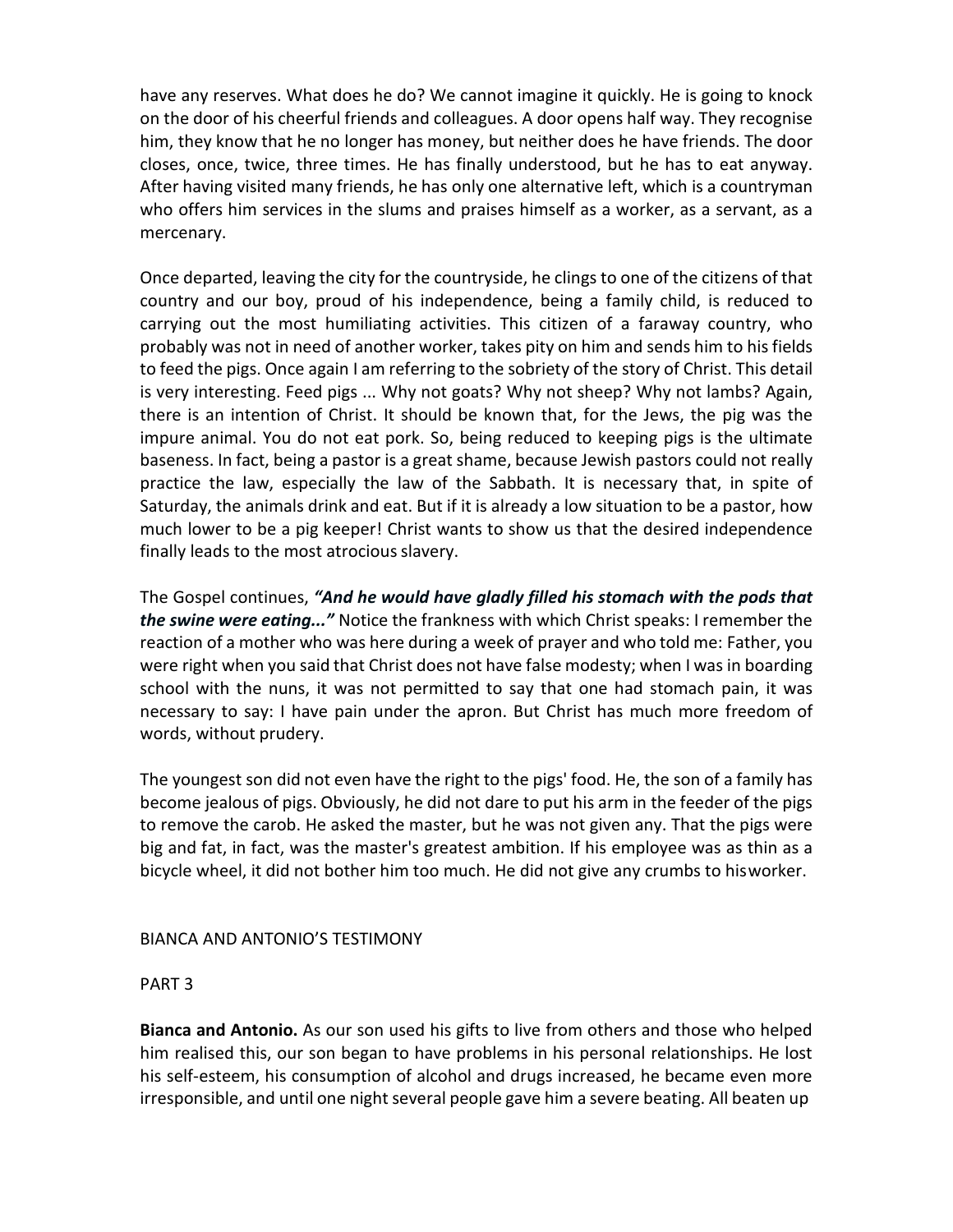he show up at our house and agreed to enter a rehabilitation centre. Unfortunately, this was not enough for him, after short periods in which he tried to stay free of drugs, he returned to his old bad habits. He had many problems, he accepted a new therapy treatment only to repeat the cycle, and with each new try, things became worst.

This status lasted for ten years, until finally, one day he was at the wrong party and with the wrong people and he was accused of a crime. Even though, he had not committed the crime, his previous behaviour made him look like the main suspect.

**Bianca**. God heard our prayer and gave us the grace to grant us extraordinary strength in an alternate way, so when one of us was down emotionally or spiritually and did not feel strong enough to face a new episode of rescue and rehabilitation, the other one took the post and took charge of the situation: with peace, courage and integrity. It was solidary work that united us, that made us admire and thank one another.

**Antonio.** During this time the whole family was put to the test. Our other children tried to take in, each in their own way, the harsh reality of seeing their older brother, making mistake after mistake. They lived through difficult circumstances, going through internal anger, constant complaint, the anxiety before his arrival at home, the social shame, avoidance in public places, intense pain paired with the pity of seeing their brother leaving and returning again and again, and watching their parents fight and fight.

**Bianca and Antonio**. However, we learned to better experience love in our home, understanding that love was greater than our problems. Despite the multiple and diverse crises of violence and humiliation that we lived as parents and siblings with our son, we made sure he knew how much we loved him; despite his performance, his using of drugs, his abandonment of school. God and only He, allowed us not to fall into the codependency that would have complicated even more the circumstances. God gave usthe strength not to be dependent on his illness.

MARIO AND MARITZA'S TESTIMONY PART 3

**Mario.** My life began to be difficult, to be sad. To begin with, the relationship with my wife was filled with very embarrassing moments of complaints, misunderstandings and on top the great sadness of losing my daughters. My two older daughters did not to speak to me and did not want anything to do with their father. I only had contact with my youngest daughter, whom they almost forced to be the link between my family and me. A link I had chosen to leave behind in search of new illusions.

Somehow I had squandered the gifts from God in my life, in our marriage, in ourfamily. I had also squandered the confidence and security created we had. When I left my home, I left everything; I left with the clothes on my back and nothing else. This is how I went out to face a new life, without knowing what the future would hold forme.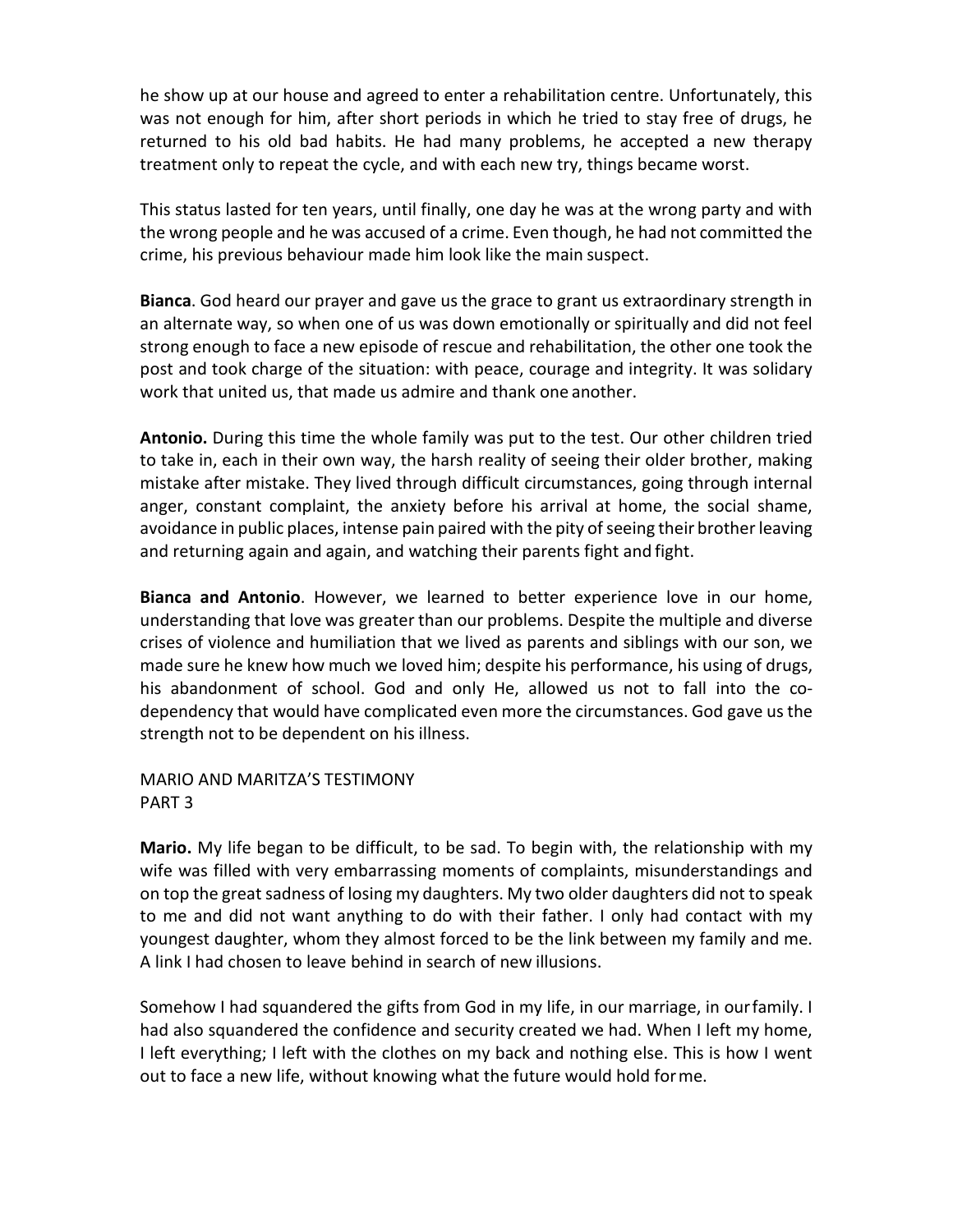The days passed and changes began to occur to the things that once were normal and I was accustomed to. I no longer had a home of my own; I no longer had our daughters by my side, I had left this responsibility to my wife.

**Maritza**. I had to change my life too. I had to look for work and take charge of the business that we had, in order to be able to handle the expenses of the family. God is so great because even though I had not worked in many years, I got a job within month of searching. It was a very difficult stage. I had to get up at 3:30 in the morning to go and distribute the bread and then come back home, take a shower and go to the office. When I returned home, I had to take care of our daughters who were suffering and not doing very well in school. My heart was broken and the life I knew was destroyed. Life continued and I had this immense pain and the sense of not understanding what hadhappened.

I also had to leave the Movement, because I no longer had a husband and I asked God why he had taken away the two loves of my life, "my husband and the Movement". I cried a lot and when there was an event of the Movement, I hid in the kitchen to feel close to all of them, my brothers in Christ, who, of course, held my hand and were always with me in the midst of so much pain.

I was waiting for the day when Mario would come and ask if he could come back, and I was going to say: NO! It's too late you have lost everything.

ENCYCLICAL DIVES IN MERCY. JOHN PAUL II. 1980. NUMERAL 5

*That son, who receives from the father the portion of the inheritance that is due to him and leaves home to squander it in a far country "in loose living," in a certain sense is the man of every period, beginning with the one who was the first to lose the inheritance of grace and original justice. The analogy at this point is very wide- ranging. The parable indirectly touches upon every breach of the covenant of love, every loss of grace, every sin.*

*The analogy turns clearly towards man's interior. The inheritance that the son had received from his father was a quantity of material goods, but more important than these goods was his dignity as a son in hisfather's house. The situation in which he found himself when he lost the material goods should have made him aware of the loss of thatdignity.*

#### **Other recommended readings can be read in Annex 3**

#### **4. QUESTIONS TO GUIDE THE COUPLE REFLECTION/SIT DOWN**

What has been the criteria used to deal with our marital and family crises?

What crisis can we identify in our married life?

Have we been able to look at our crises as an opportunity for conjugal growth?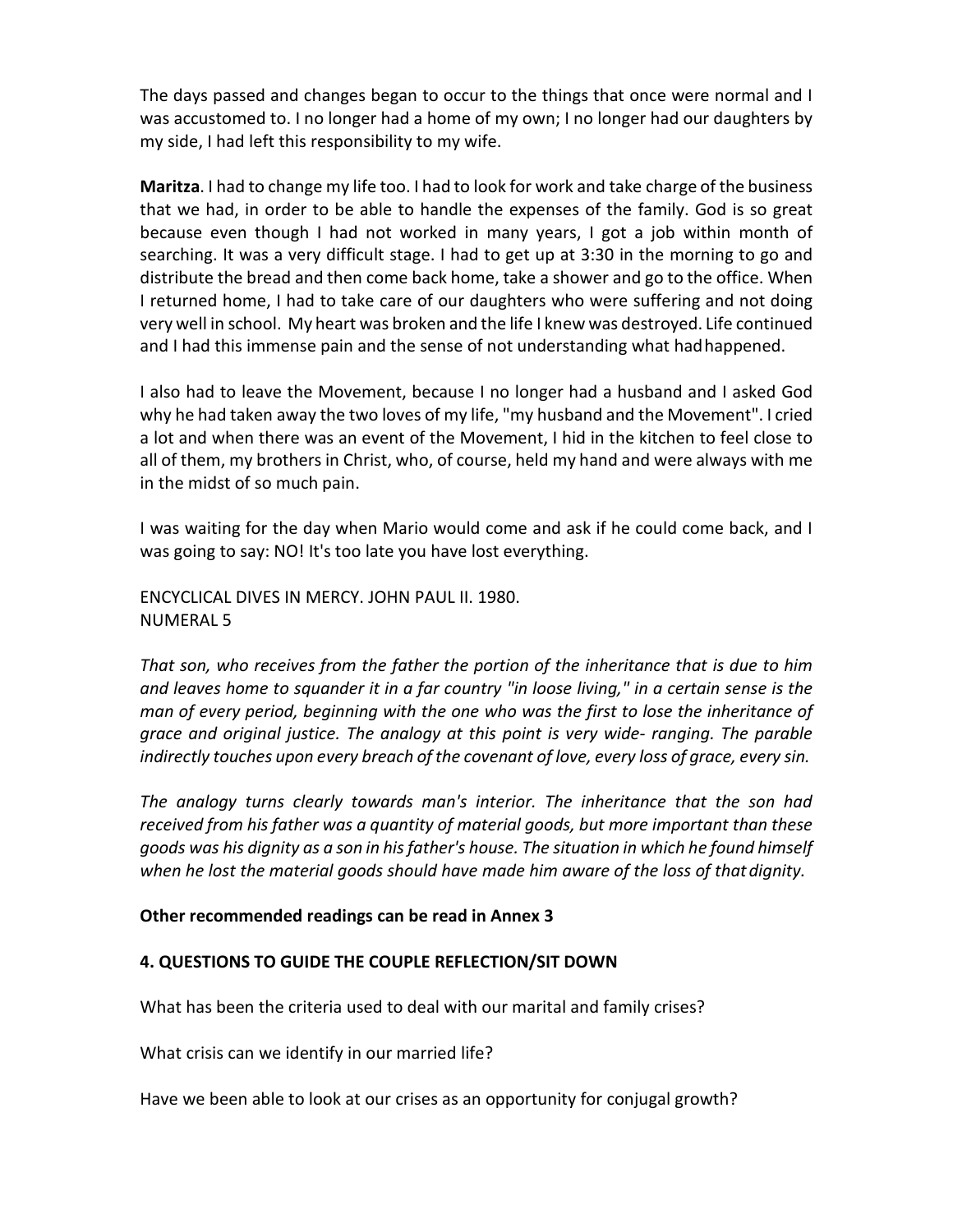#### **5. THE TEAM MEETING**

#### **A. - GENERAL SHARING**

The issue of crises is something very important to consider within marital life, since it can generate decisions that seriously affect the relationship. As such it would be very enriching for the team that in this part of the meeting, one or several couples share some crisis that they experienced during their married life and how they dealt with it.

It is necessary that the couples have previously talked about it and agreed to share it, trying to be as concrete as possible.

#### **B. - PRAYER TIME**

READING OF THE WORD

Mark 4: 35-41

*On that day, as evening drew on, he said to them, "Let us cross to the other side. "Leaving the crowd, they took him with them in the boat just as he was. And other boats were with him. A violentsquall came up and waves were breaking over the boat,so that it was already filling up. Jesus was in the stern, asleep on a cushion. They woke him and said to him, "Teacher, do you not care that we are perishing?" He woke up, rebuked the wind, and said to the sea, "Quiet! Be still!["\\*](http://www.usccb.org/bible/mark/4#49004039-1) The wind ceased and there was great calm. Then he asked them, "Why are you terrified? Do you not yet have faith?" They were filled with great awe and said to one another, "Who then is this whom even wind and sea obey?"*

PERSONAL REFLECTION.

After reading the Word, we recommend a few minutes of silence so that we meditate and then freely share what the Lord spoken to us, how this challenges us, and how this affects our lives.

It is proposed that we reflect if there is a concern to make our gifts fruitful.

COMMUNITY PRAYER.

We suggest that each couple undertake a brief prayer. It can be done according to personal or community needs or by choosing a segment of the biblical passage. At each request that is freely made, we will respond: "Lord, hear our prayer."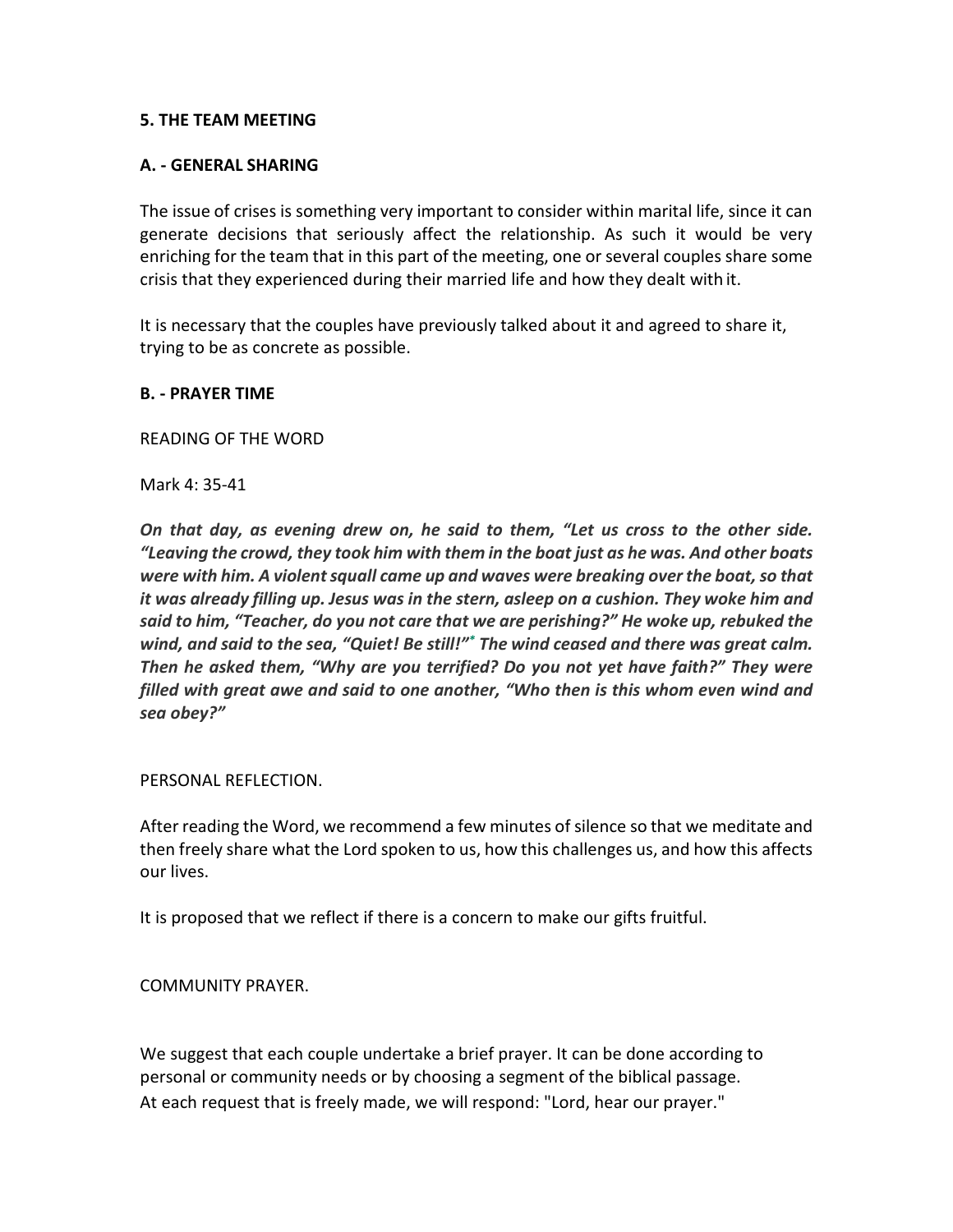#### **C. - PARTICIPATION**

In the introduction to the chapter it was mentioned the importance of knowing how to identify a situation to anticipate a crisis, and that when facing a crisis we should have an attitude that reflects our gaze on God. We should also surrender ourselves to his divine mercy, asking him to strengthen us to face any situation serenely. That is why we propose conjugal dialogue (sit down), as a concrete endeavour for this month, to be able to converse and remember the crises that we have experienced in our marriage, how we faced them and resolved them and what positive experiences we have learn from these difficult situations.

#### **D. - QUESTION FOR THE EXCHANGE OF THE STUDY TOPIC**

How should the Team react to the crisis of a couple?

#### **E. - LITURGICAL PRAYER**

Psalm 31, 8-11; 15-17

*R / In you, O Lord, I seek refuge.*

*I will rejoice and be glad in your mercy, once you have seen my misery, [and] gotten to know the distress of my soul. You will not abandon me into enemy hands, but will set my feet in a free and open space. R/.*

*Be gracious to me, LORD, for I am in distress; affliction is wearing down my eyes, my throat and my insides. R/.*

*My life is worn out by sorrow, and my years by sighing. My strength fails in my affliction; my bones are wearing down. R/.*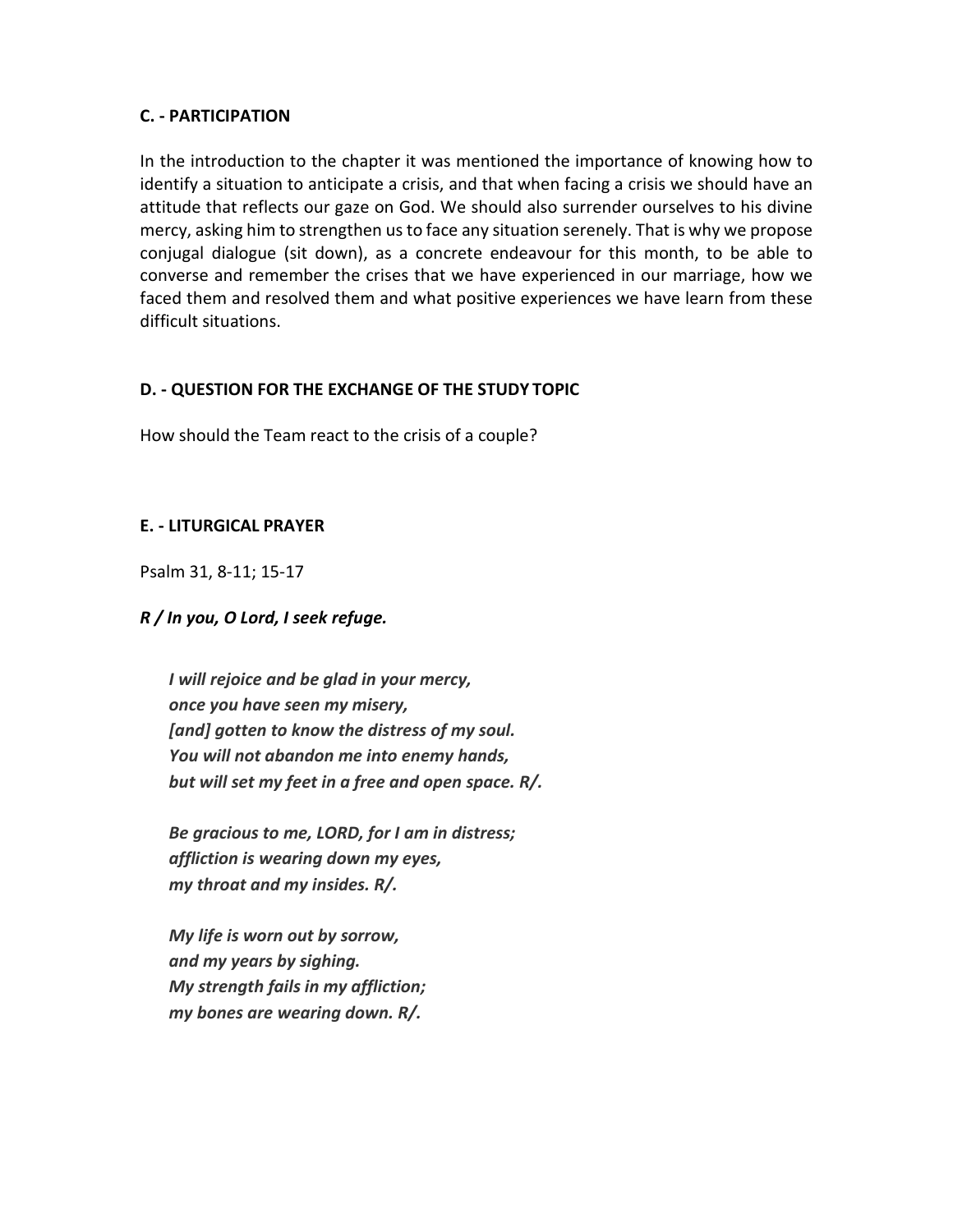*But I trust in you, LORD; I say, "You are my God." My destiny is in your hands; rescue me from my enemies, from the hands of my pursuers. Let your face shine on your servant; save me in your mercy. R/.*

#### **F. - FINAL PRAYERS**

FOR THE BEATIFICATION OF THE SERVANT OF GOD, HENRI CAFFAREL AND THE MAGNIFICAT

## **ANNEX 3 OTHER RECOMMENDED READINGS**

POPE FRANCIS: OPENING SPEECH TO THE CONGRESS "THE JOY OF LOVE, THE PATH OF FAMILIES"

MEDITATIONS ON FAITH FR. TADEUSZ DAJCZER. CHAPTER 2

TO THE SOURCES OF OUR LADY'S TEAMS. INITIATION AND PROGRESS (1959). SPONSORED BY THE SANTA MARÍA FOUNDATION. NOVEMBER 1987 Introduction (Jean Allemand) (Translation Annie Hurlot)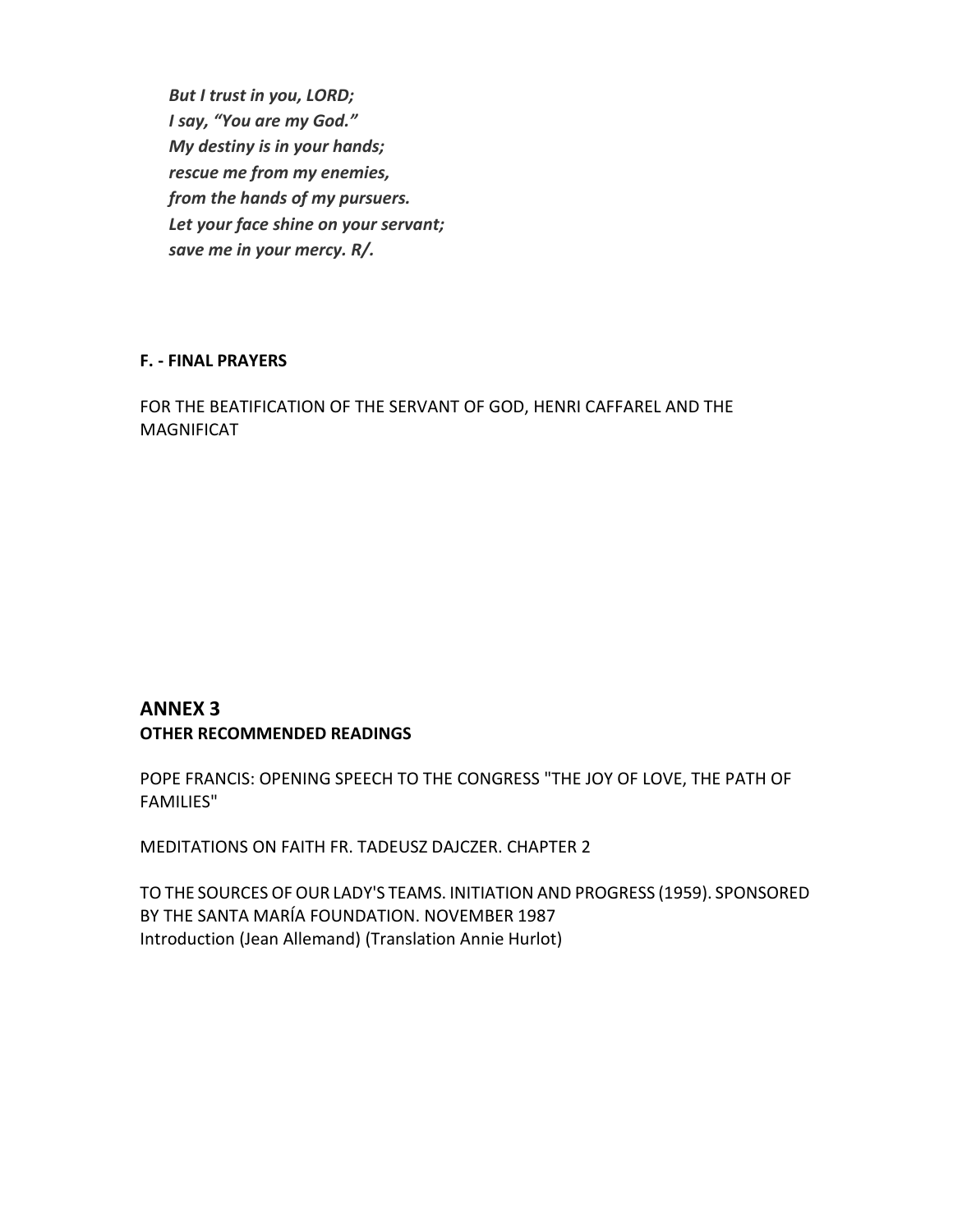## **TEAMS OF OUR LADY STUDY TOPIC 2018**

# **RECONCILIATION, SIGN OF LOVE**

## **CHAPTER 4**

## **RECOGNIZING OUR FRAGILITY**

## **1. - LISTENING TO THE WORD**

## *"But when he came to his senses, he said, 'How many of my father's hired men have more than enough bread, but I am dying here with hunger!* **Luke 1:17**

#### MEDITATION

The evangelist, enlightened by the Holy Spirit, initiates this verse with the phrase "*but when he comes to his senses*", making reference to the fact that the son, in his desperation, paused to reflect on the situation to which he had arrived. It seems that he had to lose everything, even his filial bond to enter the depths of his being.

"*He came to hissenses*"is to do a self-analysis. Many times, it is a painful situation that leads us to reflect on our life, questioning ourselves about what we have done and the consequences of our decisions, whether they were good, bad or inconsequential and also if we have hurt someone with them. In this process we also reflect on our talents, if we have taken advantage of them or wasted them and if they made us grow or we have used them only for pleasure, fun and convenience.

In the second part of the verse, the youngest son regrets being hungry, while in his father's house, even day laborers enjoy abundance. This allows him to reflect upon his actions and value what he had, with the possibility of rectifying and recovering what he has lost. Another positive fruit of the recognition of his fragility is the opportunity to return home after having abandoned it.

The beginning of a conversion is the result of deep reflections that we make in the face of different circumstances in our lives, which allow us to recognize our shortcomings, weaknesses, limitations, and even more, our mistakes or failed plans. Like the youngest son, are we repentant sinners of our behavior, we willing to convert?

Let us meditate on the actions of our lives. Let us not wait to lose what is really valuable which we have received from the Lord: love, family, health, our talents, work, property, dignity, etc., to realize what we have wasted. Let us keep in mind that, even if we lose everything, we will continue to be children of the Father. This awareness of the trust in his love, although blurred, gives us the strength to resume the condition of children, even if it was not based on any merit. From our fragility we understand better the greatness of redemption and divine filiation. We are children of God!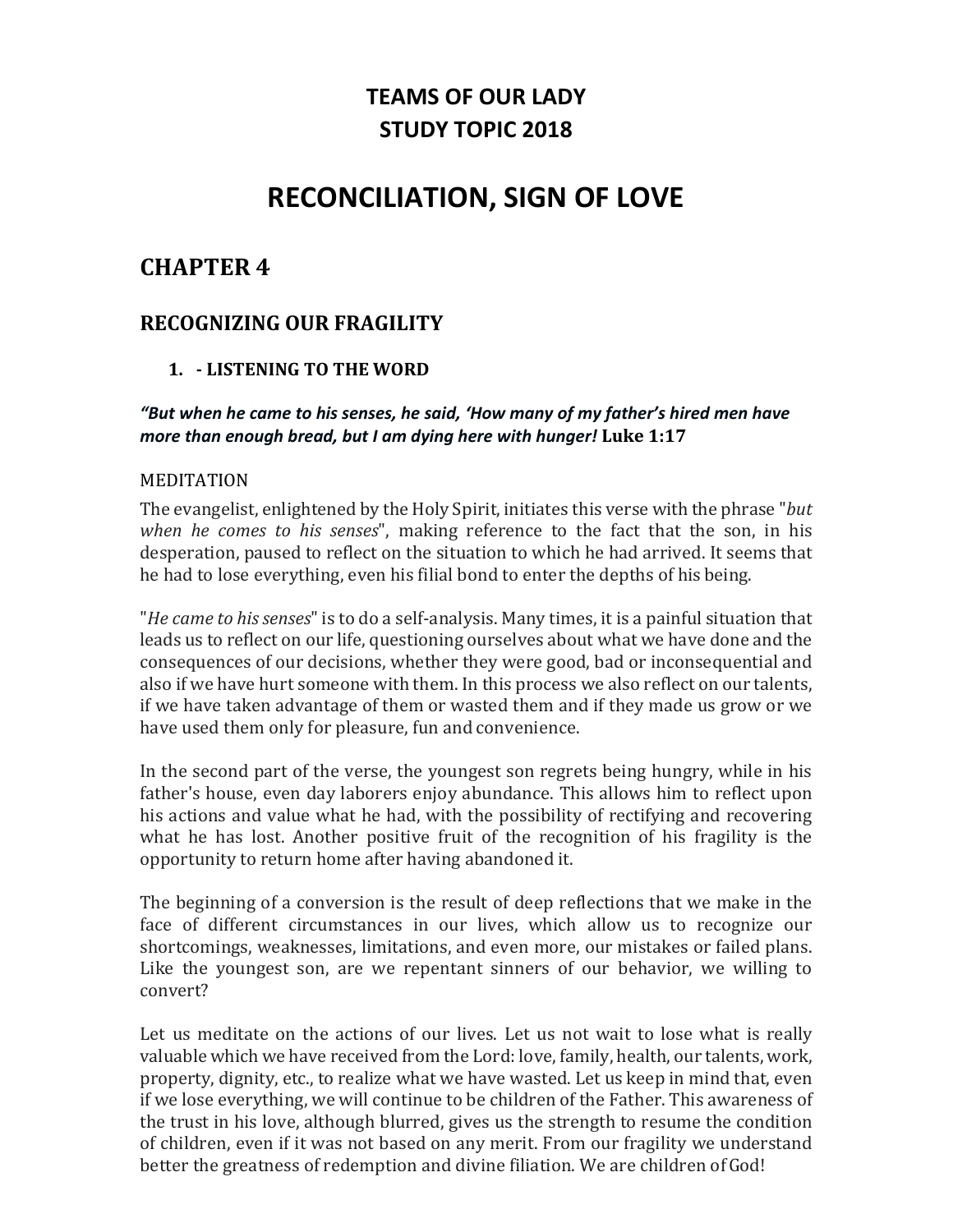#### **2. - INTRODUCTION TO THE CHAPTER AND ELEMENTS FOR REFLECTION**

## **The objective of this chapter is to promote self-knowledge of our weaknesses as a first step to help us as individuals and couples, to discover and overcome the limitations we have.**

The ultimate natural end of our existence, as persons, is our encounter with the Creator. This journey implies growing in all the aspects of our life, as children, spouses, parents, friends, but above all as good children of God. We acomplish this by developing ourselves as individuals, discovering our interiority and personality, becoming aware of our abilities, gifts and limitations, and living a life of virtue by being humble, generous, responsible, respectful, faithful, etc.

Unfortunately, human frailty is currently aggravated by a hedonistic culture that influences people as it promotes anti-values such as pride, disrespect and infidelity, among others. This creates lifestyles that produce profound damage to our relationships. Therefore, the challenge is to get closer to God, knowing his infinite greatness and thus achieving a positive change in human coexistence that will help us overcome our miseries.

In married life, it is necessary that the spouses accept each other asthey are, helping each other to improve in those aspects that are within our reach, to attain love, happiness and holiness.

Frailty can also be turned into a gift, which can serve to strengthen and make fertile the conjugal and family life, with the help of each other (even of the children in cases where these are affected by the problems that may arise). The living image of the fragility that fructifies and becomes an incessant source of grace, is that ofMary, mother of Jesus and our mother.

To recognize the weaknesses of one another, takes time and we are not always prepared to cope with situations that may arise along the way, such as: obsessions, failures not overcomed, lack of reception and acceptance of others, types of personality, immaturity, resentments, anger, contempt, vulnerabilities, not opening to the other, hatred, insecurities, fears, harm to one another, lies, etc.

There are three aspects that can help us to overcome frailties within marriage.<sup>1</sup>

-Recognize that each of the spouses arrives at marriage with their own burdens, needs and fears, or even failures, errors and limitations not aware of, low self-esteem, among others.

-Accept that together in life, we can hurt each other, have frictions and disagreements, endure great sufferings and hopelessness, experience fear of loneliness and that all these situations could become irreversible.

-Conclude that conjugal love is capable of overcoming all fragility and allows us to affirm that we know ourselves, we love each other, we respect ourselves and we assume our weaknesses.

<sup>1</sup> Based on the book "Vivir en Pareja", P. Manuel Iceta. Chapter 2, Asuming Frailties.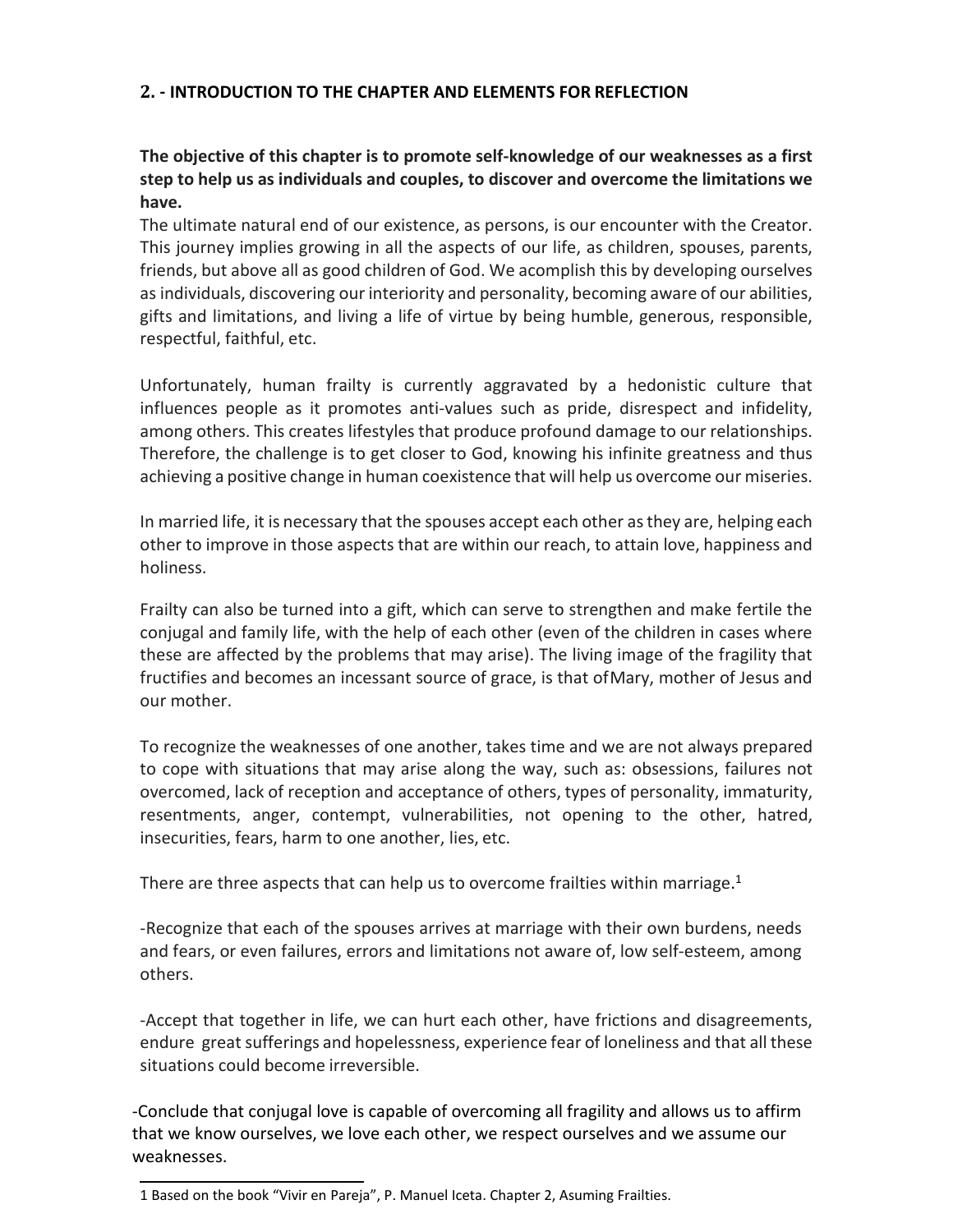For this help to become effective, we must take advantage of all the moments and opportunities to improve our relationship, through marital dialogue, communicating our feelings, always keeping in mind the desire to make each other happy.

#### **2. – REFLECTION DOCUMENTS**

EXCERPTFROM THE HOMILY OF FATHER CAFFAREL ON THE PARABLE OF THE PRODIGAL SON

"L'ENFANT PRODIGUE"

PART 4

*"When he came to his senses."* This was a path he had never followed, he lived on the periphery of himself, on a corporal level, on an emotional level, but in the depths of his heart it is clear that he had never reached this path in order to reach the depths of his being, but here he was, coming out of his misery to rediscover himself.

*"He said, 'How many of my father's hired men have more than enough bread, but I am dying here with hunger! "* However, it amazes us that the memory of his family home which perhaps had never been present to him for weeks and months, and especially the memory of his father's workers and the abundance in which he use to live, is what motivates him, more than the suffering of his father who had seen his son leave in an insolent way. Well, yes. Christ wants to show us a child who returns to his father's home, with better feelings, but he also wants to show us a child who only has a mediocre repentance.

For sometime while reading this passage, I asked the Lord: but, Lord, why have you given us the example of a sinner who has a mediocre contrition? In fact, he plans to return mainly because he is hungry. And Christ told me and made me understand: "do not think that I have visions or revelations"; imagine that he presents a son crying all the tears of his heart, thinking of his father's pain, what would have happened? By reading this passage those who are not capable of true contrition for their sins, would have closed the Gospel saying: this is not for me, I can not cry warm tears for my faults and my sins. Well, I just wanted each sinner to reach the end of the parable, so I presented exactly what is needed: a sinner who is first motivated by his interest, but who has, nevertheless, a certain repentance.

BIANCA AND ANTONIO'S TESTIMONY PART 4

**Bianca and Antonio.** The accusation of the crime to our son was very serious; He tried to explain that he was not guilty, but he could not find anyone to believe him. At that moment he realized that he meant nothing to the people around him, that they were also taking advantage of him and that he was just a guy with whom they could spend time, but without any commitment, without affection, without feelings of solidarity and worse of all without mercy. He understood then, how far he had fallen, how he had lost all his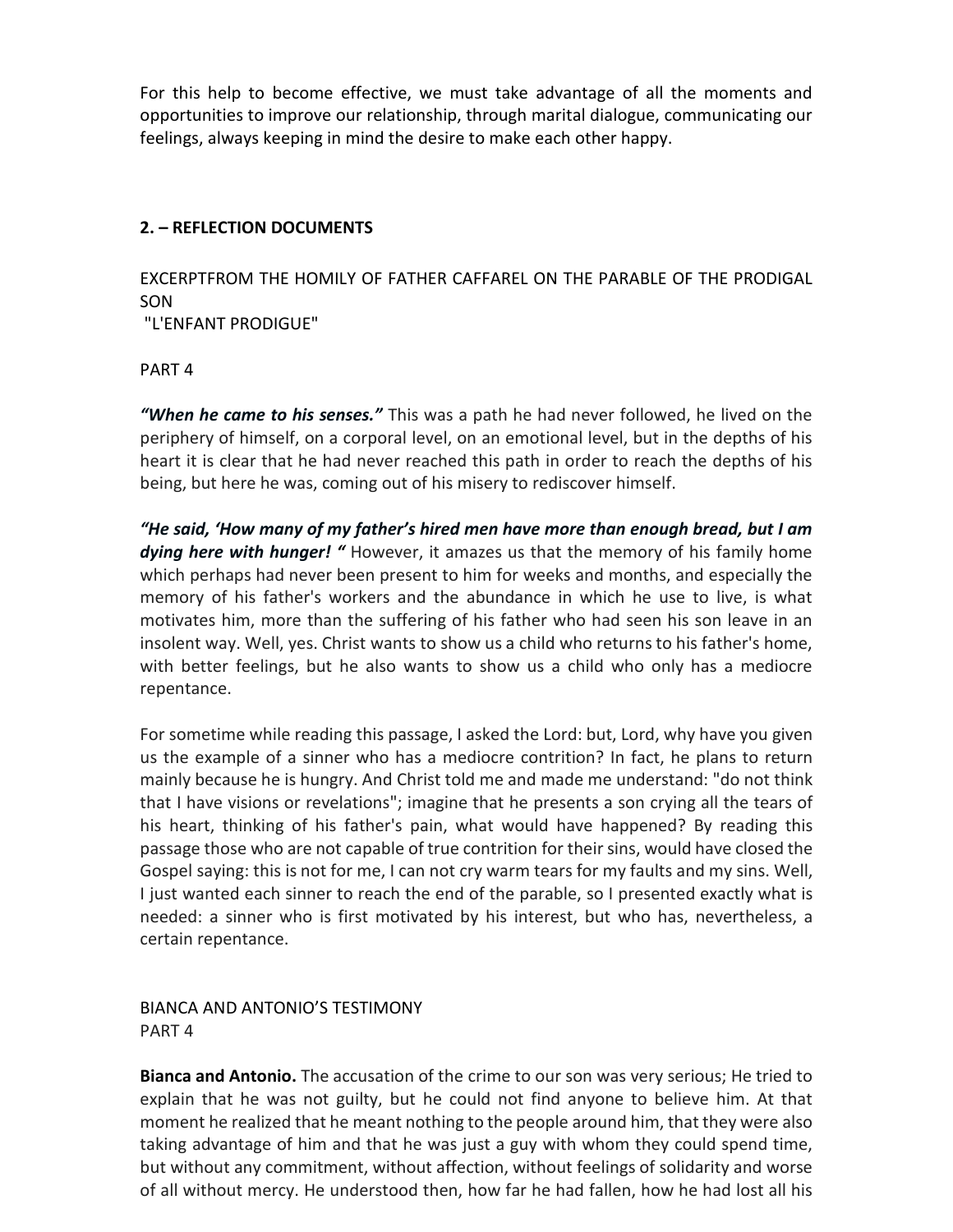credibility and that everyone saw him incapable of doing anything. The life he led was totally different from the life he wanted and had had when he was in ourhome.

**Bianca.** Our son understood then, that he could not continue living as he was, now he calls it living like a "troll", a selfish person who only saw others as providers of his needs, without giving anything in return. That experience was very hard for everyone, but he did understood the seriousness of his situation.

**Antonio.** I did not know whether or not to believe in his innocence with regard to the accusation against him. He swore to me that he had not done it, but I could not be sure and the circumstances accused him. I thought then, that first of all, he was my son and that if someone was going to judge him, it would not be me; so I decided to help him defend himself against the accusations.

# MARIO AND MARITZA'S TESTIMONY PART 4

**Maritza.** I was able to understand that God was with me, and that He was the true love in my life. I realized I had failed a lot too, because I was a person obssesed with jealousy, who was constantly complaining to my husband about things that were not true; I had to take responsibility and start healing. I searched for a priest to confess and tell him all the pain that was inside, because I still did not understand why my husband had left me. He explained to me and helped me see how this trial was also going to help me; and I began to pray more and ask Dearest God to heal my heart. I faithfully believed that even though I was far from God He was going to help me, because I never questioned the love we had for me, and God is faithful in love. I started to dedicate more time to the Lord and of course to my daughters. I joined them more and I spoke to them so that they understood that there is only one father, that even though he had left the house, he loved them because they were his daughters and they had to forgive him.

**Mario.** My life began to become difficult again, because the decision I had made, new situations arised that were not easy to live and cope with.

I still remember with great sadness leaving my youngest daughter at home and receiving the rejection of our other daughters. The grief of going back the same way, alone, hurt and with tears in my eyes, thinking why I had made that bad decision.

I knew inside me that I had made a mistake, that the decision made was not the right one and that this could only lead to failure in my future life. I began to understand the damage it had caused in the lives of my wife and daughters. I put Maritza at risk, having to take on a job in a business that involved getting out at dawn and facing possible dangers. I put at risk the studies of our oldest daughter, who, as a kind of revenge, decided to fail her last year of high school, which was very hard to overcome, but with the help of God was achieved.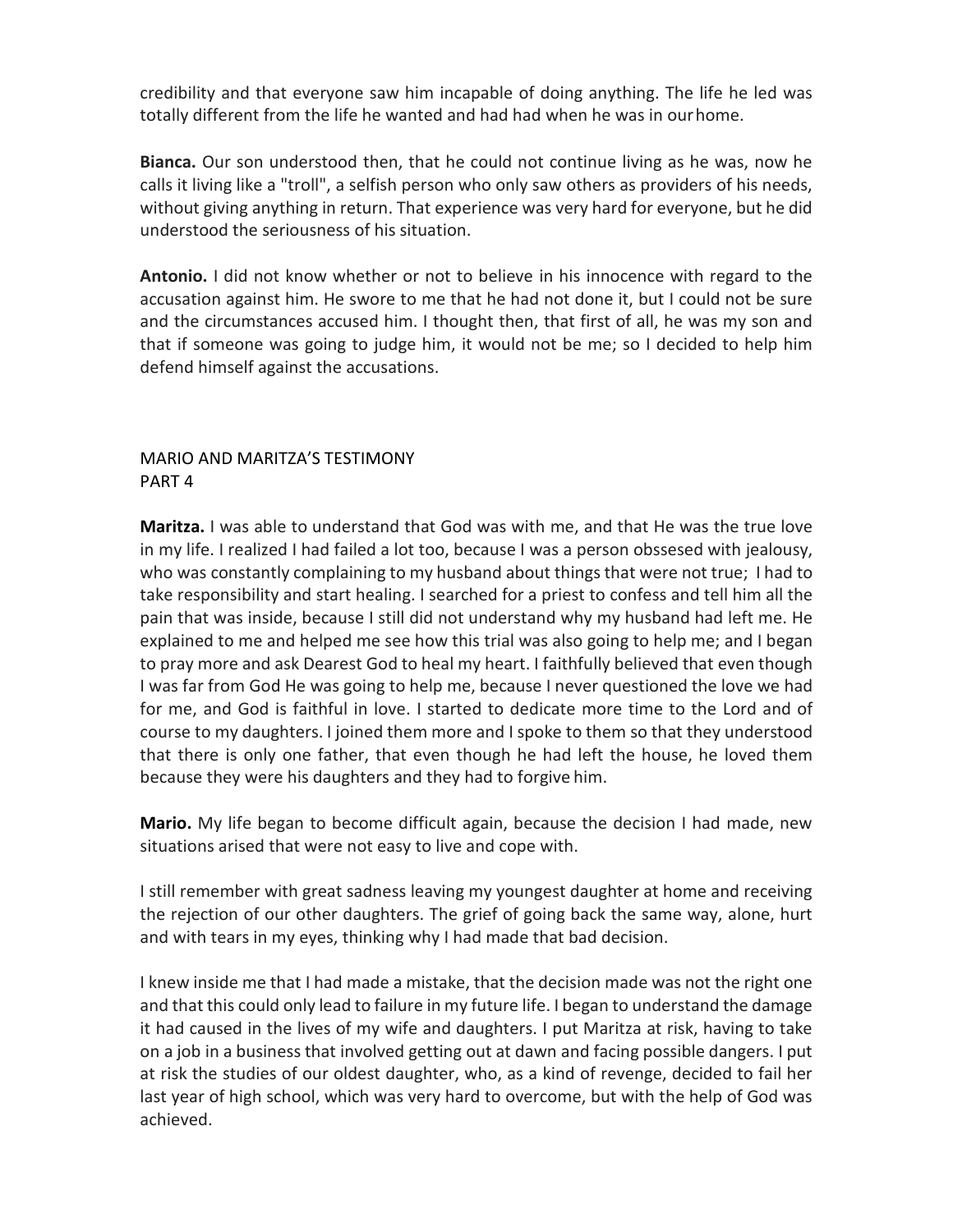I thought to myself about how my future would be as an older adult, perhaps alone, without my wife, without my daughters, with no one to accompany me and who could support me in some needs that I would eventually have to face.

I also thought, why I had to assume a double commitment, a double family, if in fact I already had mine and for what reason I wanted to sink deeper into a life without a future.

All this was weighing in the balance of my existence, in the decision I had made and I came to understand that I had made a mistake; that I had left, of my own free will, a wife who did love me and whom I also loved, daughters whom I loved very much and who had chosen not to love me anymore.

For obvious reasons I ended up leaving the person with whom I had left. From my mother's house I started a new phase that opened the doors for me and helped me find and recover what used to be part of my life.

# **Other recommended readings can be read in Annex 4**

# **4. QUESTIONS TO GUIDE THE COUPLE REFLECTION/SITDOWN**

Do we know our defects and weaknesses and those of our spouse?

How do we suggest a change or improvement to our spouse, without offending him or her?

Do we deal with the issue of fragility within our conjugal dialogues?

Is God always present in our decisions?

### **5. THE TEAM MEETING**

### **A. - GENERAL SHARING**

We suggest, for this moment of the team meeting, that couples comment on their experiences of how they have learned to accept each other's frailties and to improve as individuals and marriages on the road to happiness, holiness and love.

Knowing that the testimonies are very enriching within the meetings, it would be important for one or two couples to comment on how they overcame some fragility in their lives. It is necessary that the couples have previously discussed and agreed on the subject, before sharing it in the meeting.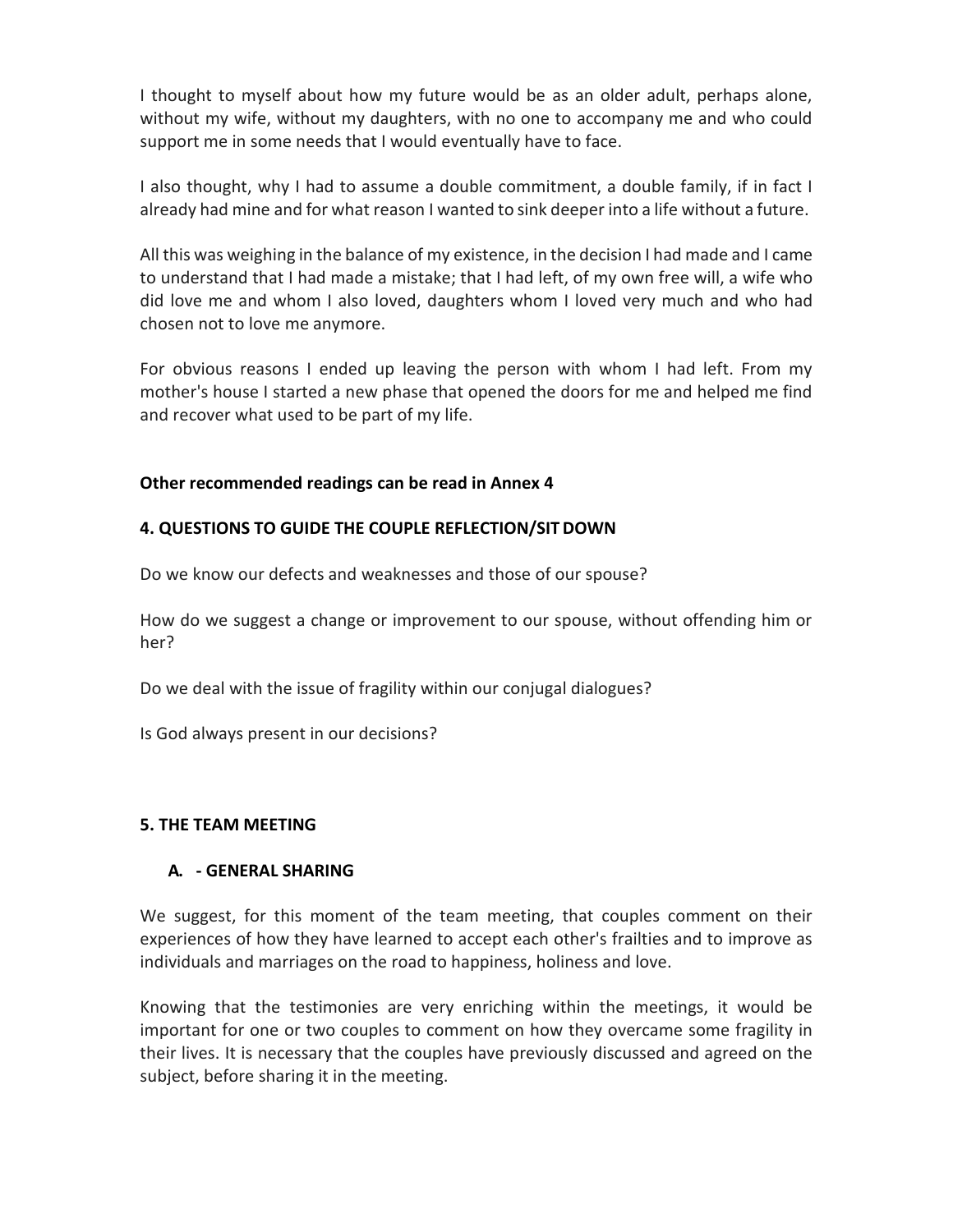### **B. - PRAYER TIME**

PROCLAMATION.

2 Corinthians *12: 9-10, 15*

*"…but he said to me, "My grace is sufficient for you, for power is made perfect in weakness." I will rather boast most gladly of my weaknesses[,\\*](http://www.usccb.org/bible/2corinthians/12#55012009-2) in order that the power of Christ may dwell with me. Therefore, I am content with weaknesses, insults, hardships, persecutions, and constraints, for the sake of Christ; for when I am weak, then I am strong.*

*I will most gladly spend and be utterly spent for your sakes. If I love you more, am I to be loved less?"*

#### PERSONAL REFLECTION

After reading the Word, we recommend a few minutes of silence to be meditated and then to freely share what the Lord has spoken to us, how he challenges us and how this affects our lives.

#### COMMUNITY PRAYER

We propose that each participating couple make a brief prayer. It can be done according to personal needs or by choosing a segment of the biblical passage. At each request that is freely made, we will respond: "Lord, hear to our prayer."

#### **C. - PARTICIPATION**

This chapter involves the reflection of the couple in a direct way, this is why we recommend putting emphasis, for this month, on three concrete endeavours: conjugal prayer, conjugal dialogue (sit down) and the rule of life.

### **D. - QUESTIONS FOR THE INTERCHANGE ON THE TOPIC STUDY**

Has team life helped us turn our weaknesses into grace?

What help from the Movement have been useful for us to know ourselves, our spouses and the members of our team?

#### **E. – LITURGICAL PRAYER**

Psalm 103, 8-14

Praise for the blessings of God. Psalm of David.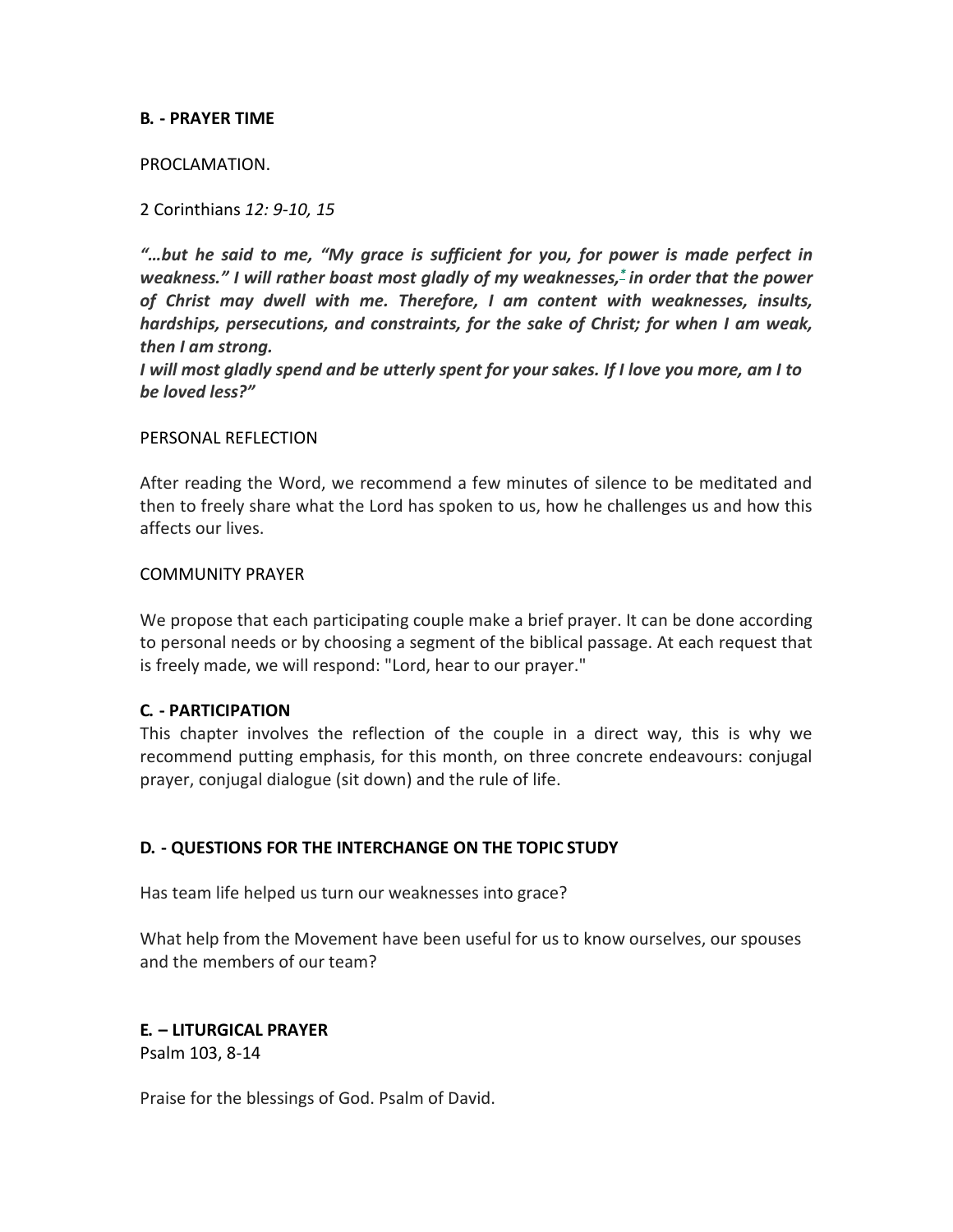**R / Bless, the Lord, my soul**.

*Merciful and gracious is the LORD, slow to anger, abounding in mercy. He will not always accuse, and nurses no lasting anger; He has not dealt with us as our sins merit, nor requited us as our wrongs deserve. R/.*

*For as the heavens tower over the earth, so his mercy towers over those who fear him. As far as the east is from the west, so far has he removed our sins from us. R/.*

*As a father has compassion on his children, so the LORD has compassion on those who fear him. For he knows how we are formed, remembers that we are dust. R/.*

#### **F. - FINAL PRAYERS:**

FOR THE BEATIFICATION OF THE SERVANT OF GOD, HENRI CAFFAREL AND THE MAGNIFICAT

# **APPENDIX 4**

### **OTHER RECOMMENDED READINGS**

APOSTOLIC EXHORTATION FAMILIARIS CONSORTIUM OF HIS HOLINESS JOHN PAUL II ON THE MISSION OF THE CHRISTIAN FAMILY IN THE CURRENT WORLD. No. 8

ENCYCLICAL LETTER DIVES IN MERCY OF THE SUPREME PONTIFF JOHN PAUL II ON DIVINE MERCY. No. 11 NOVEMBER 30 1980

JOY OF BELIEVING, JOY OF LIVING. FRANCOIS VARILLON, S.J. BIBLIOTECA DE TEOLOGIA, VOL. 10. MESSENGER, 1999

REFLECTION OF BENEDICT XVI. SERIES OF MEDITATIONS REGARDING THE PSALMS AND CHANNELS OF THE BIBLE. SECTION "WEDNESDAY HEARING", ZENIT AGENCY, JANUARY 11, 2006

REFLECTIONS APPLIED BASED ON THE TEXT OF LOWNEY CHRIS, THE LEADERSHIP TO THE STYLE OF THE JESUIT, EDITORIAL NORMA, 2004, PAGES. 109-129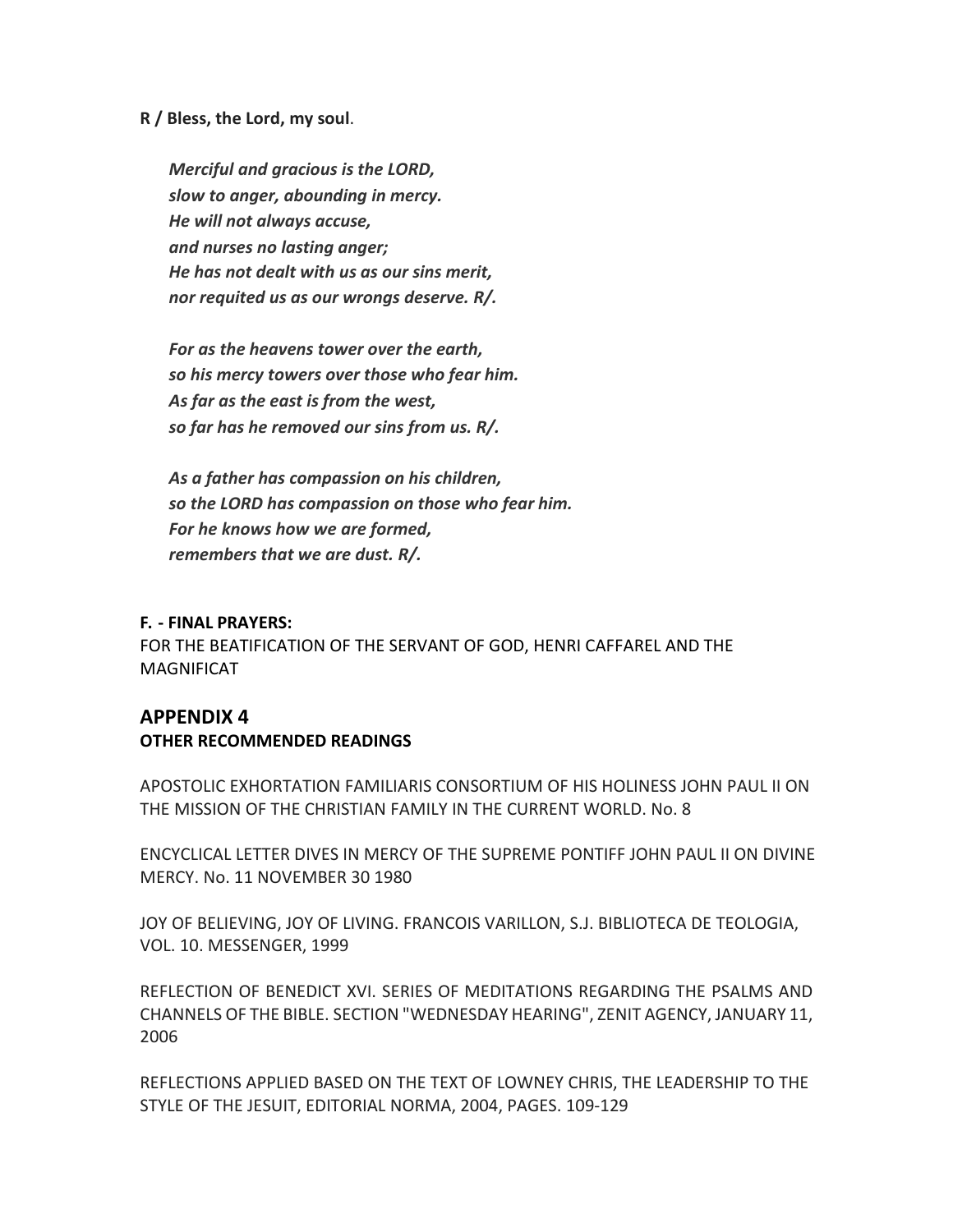# **TEAMS OF OUR LADY STUDY TOPIC 2018 RECONCILIATION, SIGN OF LOVE**

# **CHAPTER 5**

# **THE PAIN OF OUR FAULTS**

### **1. - LISTENING TO THE WORD.**

*"I will get up and go to my father, and will say to him, "Father, I have sinned against heaven, and in your sight; I am no longer worthy to be called your son; make me as one of your hired men. "So he got up and came to his father."* Luke 15: 18-20

#### MEDITATION

The son makes the decision to return to his father and begins to prepare what he will say to his father so that he will take him back. He wants to appeal to the filial paternal bond, dormant source of love and mercy; a new hope arises as he considers returning to the father who is a person that would give the best to his children regardless of the sacrifice. "Which one of you would hand his son a stone when he asks for a loaf of bread, or a snake *when he asks for a fish?"* (Mathew 7:9-10)

Deep inside he knows the father loves him, because he showed it to him at the moment in which he handed over the inheritance and let him go.

He recognizes that his past actions, the result of his own immaturity, have caused his father great disappointment and deep pain. Therefore, the decision is made, plans to return, without excuses or attempts to justify, willing to accept any penance that might be imposed; there is a change of mind in the son. Aware of his own limitations, he begins to develop an attitude of humility, he no longer feels important, or better than others, he does not aspire to have any privilege, he just wants to be received in his old home.

During our personal and conjugal life, we can often fall into temptation or commit faults. It is very important that we recognize them and instead of feeling defeated or incapable, we must decide to get up, find a solution and move on.

To recognize that we have fallen, to put aside pride, to accept our weakness and bad actions committed for lack of character and love, is the beginning of our conversion, of our reconciliation with God.

We must be willing to accept the consequences of our faults, they offend God and many times leave wounds in the people who were affected by them, so it is necessary to compensate, in some way, the damage caused.

In this process of conversion, the son decides to move away from the path that he had previously chosen and that led him to live in sin.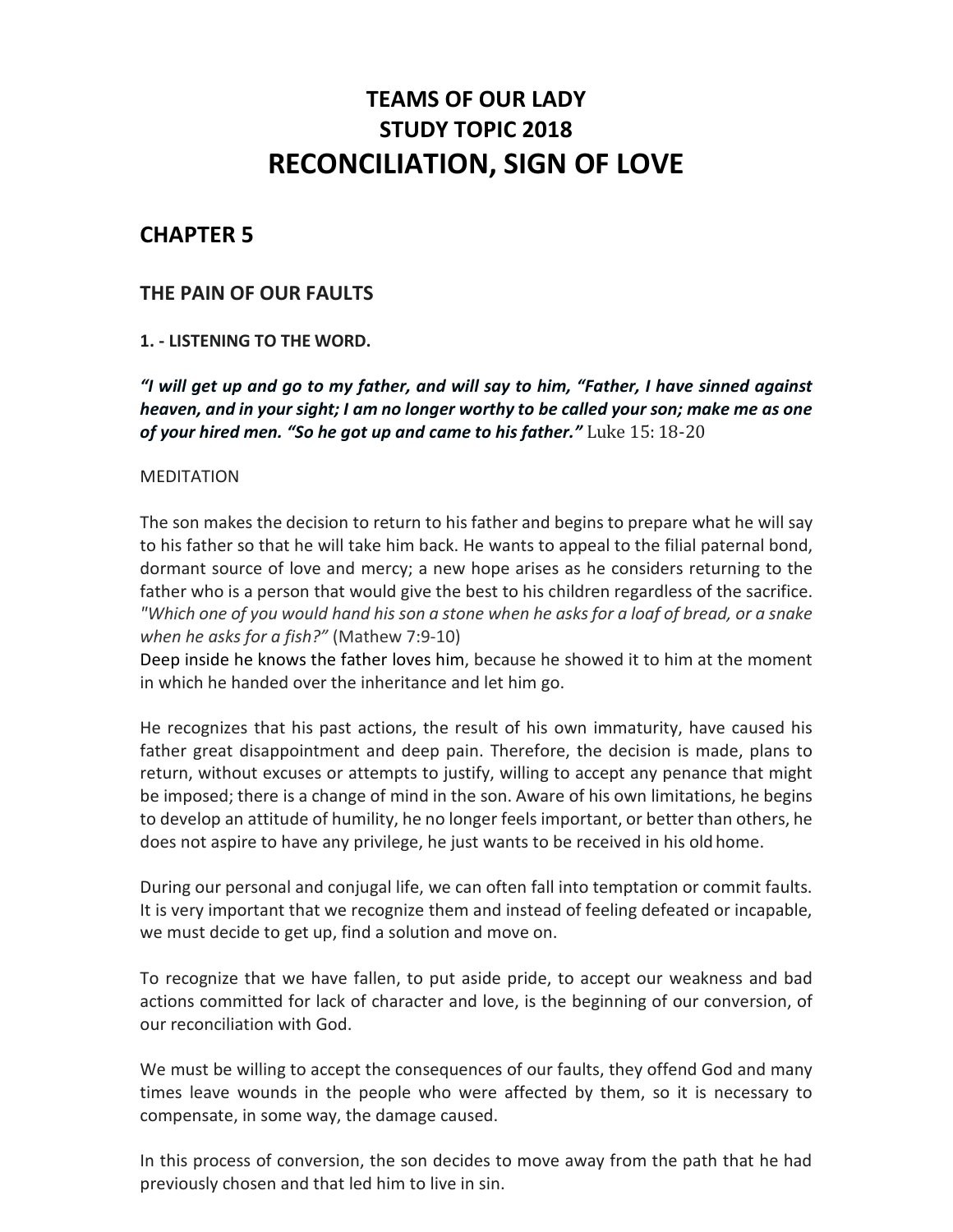As Catholics, we must always have the image of God as Father. He is our refuge and strength, to whom we can go with the certainty that he will listen to us. It is He with whom we can converse, tell him our faults and hardships and vent our feelings and thoughts at any time, knowing that he will always welcome us with infinite love. This is the attitude that God the Father expects of his children.

# **2. - INTRODUCTION TO THE CHAPTER AND ELEMENTS FOR REFLECTION**

# **The purpose of this chapter is to lead us to meditate on remorse, repentance, thepath to conversion and reconciliation**.

In this passage of the parable of the prodigal son, Luke leaves open the possibility of multiple interpretations in relation to the attitude of the son. The fact that the son wants to approach the father, was it only convenience because of hunger and his deteriorated conditions?

As we will see later on, in the reflection documents, the Catechism of the Catholic Church (No. 1439), a direct reference to the parable is made, object of this study topic and in which it is recognized that the son reflects, repents, pleads guilty, accepts a penance and decides to return to his father's house. It is a process, a journey to conversion.

Recognizing our capabilities and limitations allows us to accept and correct our faults, which is why this chapter invites us to reflect on hasty decisions made without consensus, which usually cause damage, problems and much pain or sorrow in the conjugal and family environment.

Faced with our faults, the first thing expected is the acceptance from the one who commits them and then the correction; the starting point of acceptance is self-knowing, self-possessing, and then surrendering, thus initiating a personal change that implies remorse, repentance and conversion. Let's ask ourselves then, what prevents us from recognizing our faults?

It is worth mentioning that the only recognition and determination to correct a fault, does not solve it, this only happens until the purpose of a decided amendment is put into practice.

The process of conversion necessarily needs prayer and deep reflection enlightened by the Holy Spirit, to find the **way,** seek the **truth** and reach the fullness of our **life.**

Another element to consider is damage, self inflicted or caused by another person from which sadness and pain can emerge. Within the conjugal relationship, the errors and mistakes we make, along with attitudes that do not seek the happiness of our spouse, but only to satisfy our selfishness, will cause pain. The rejection and resistance to recognize an evil caused, could increase, to the point of seizing all our being (body and soul).

An offense is more painful when it comes from a loved one; this confirms that the capacity for suffering is directly related to the capacity to love. This allows us to affirm that the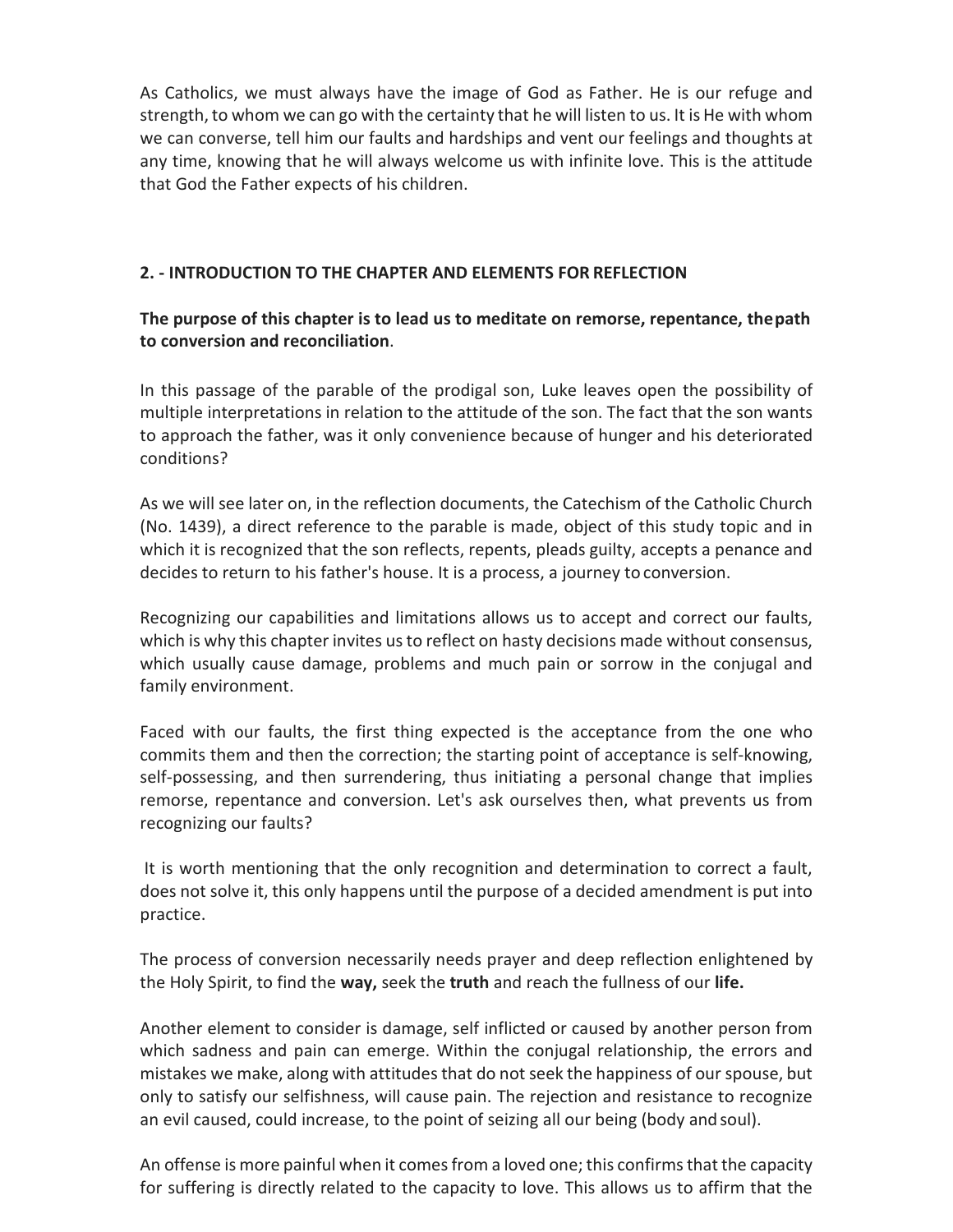remedy against pain and sadness is love.

Something that each one of us has to discover is the meaning that pain has in one's life. Suffering is not made to be understood, but to be fought. When we do not get an answer, the best way to find it is to look at the Cross, which is the strength of God, as St. Paul says in 1 Corinthians 1: 18*: " The message of the crossisfoolishnessto those who are perishing, but to us who are being saved it is the power of God."*

Pain and sadness can be overcome in the family like nowhere else. And it is not only for the compassion of the relatives, but because the same person that suffers feels more

secure in the environment where is welcomed and loved. This allows the person to resist the deepest pain.

The Catechism of the Catholic Church gives us some elements to work and reflect on the pain of our faults. This leads us to consider the sacrament of Reconciliation, which is also called the sacrament of conversion, penance, confession and forgiveness; given to us by Jesus in order to radically reorient our lives and have a conversion toGod.

The conversion of the heart - inner penance - is oriented towards the desire and resolution to change one's life; it is the work of God's grace, which gives us the strength to begin anew.<sup>2</sup>

Finally, we have other forms of penance in the Christian life: fasting, prayer and almsgiving, which express conversion in relation to oneself, in relation to God and in relation to others.3

# **3. - REFLECTION DOCUMENTS**

# CATECHISM OF THE CATHOLIC CHURCH

Numeral 1439

*The process of conversion and repentance was described by Jesus in the parable of the prodigal son, the center of which is the merciful father: 37 the fascination of illusory freedom, the abandonment of the father's house; the extreme misery in which the son finds himself aftersquandering his fortune; his deep humiliation at finding himself obliged to feed swine, and still worse, at wanting to feed on the husks the pigs ate; his reflection on all he has lost; his repentance and decision to declare himself guilty before his father; the journey back; the father's generous welcome; the father's joy - all these are characteristic of the process of conversion. The beautiful robe, the ring, and the festive banquet are symbols of that new life - pure worthy, and joyful - of anyone who returns to God and to the bosom of his family, which is the Church. Only the heart Of Christ Who*  knows the depths of his Father's love could reveal to us the abyss of his mercy in so simple *and beautiful a way.*

<sup>2</sup> Catechism of the Catholic Church. Numerals 1430 to 1433

<sup>3</sup> Ibid. Numerals 1434 and 1435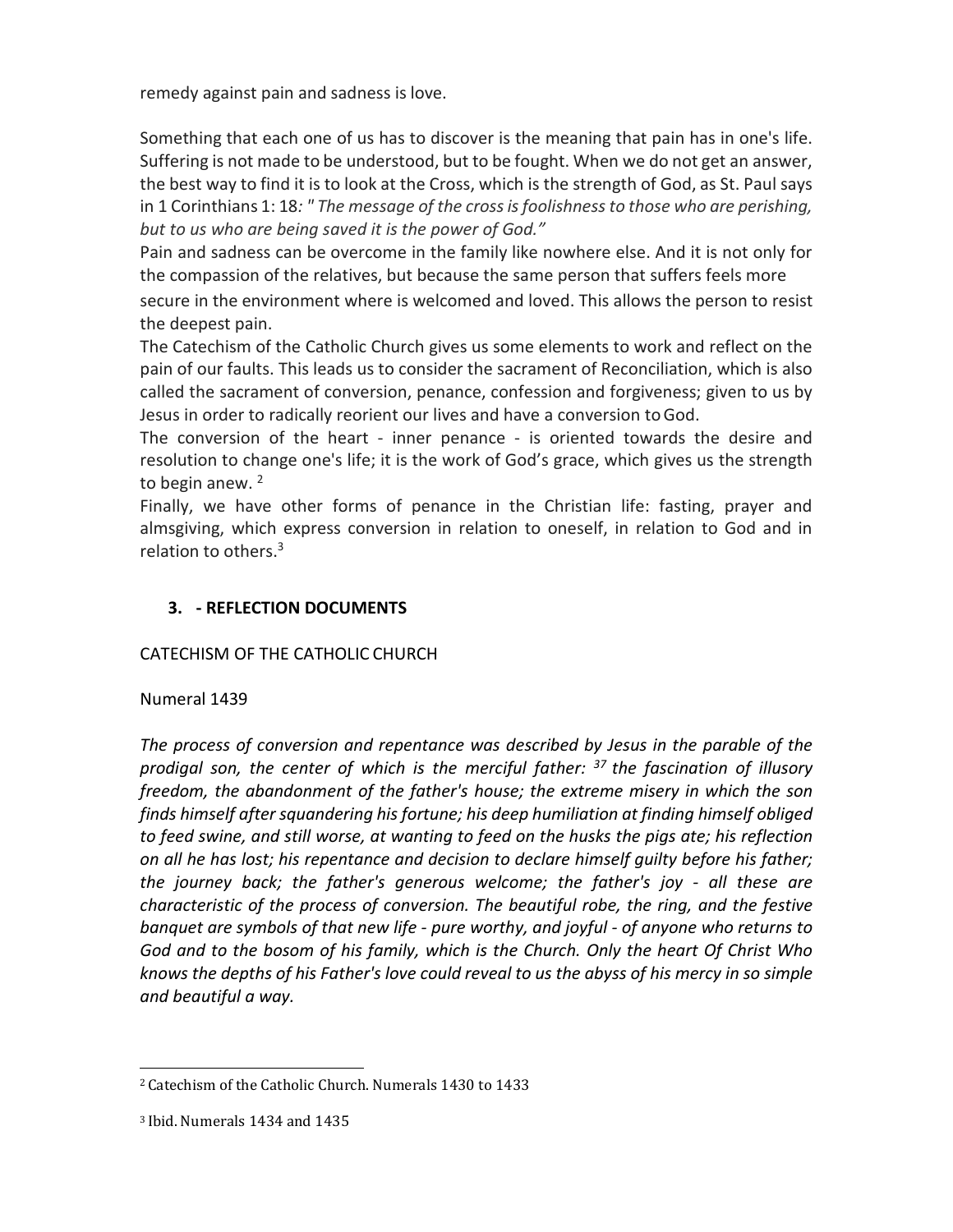# EXCERPT FROM THE HOMILY OF FATHER CAFFAREL ON THE PARABLE OF THE PRODIGAL SON

### "L'ENFANT PRODIGUE"

### PART 5

*"I will rise, I will go to my father and I will say to him: Father, I have sinned against heaven and before you".* Then, you see, he is on the path of repentance. But the deep motivation is rooted in interest. *"I no longer deserve to be called your son, treat me like one of your day laborers."* He says to himself: my father is a good man, I really can not ask him the impossible to get my place back as a son in the house, but he will not refuse to treat me like one his workers. This young man, is a "primary", we see it well in his character, that is, someone who, as soon as thinks about something, does it. Having thought that, he gets up, grabs his staff, maybe even a saddlebag and leaves the pigs and sets out on the road.

*"And getting up."* This is what is good in him, he does not despair, and he does not abandon himself. There is abundance at home. He is going to the father, yes, to hisfather; it is so easy to say. After a few kilometers, he can no longer continue, has not eaten for ten days. He lies down in a ditch, resumes the way with the help of his staff. But very quickly again, he is exhausted. At night he does not even know if he can find a stable to sleep on the hay. Neither if someone will give him a crust of bread. He has no idea how many miles he has traveled between the family home and the country where he had stationary. Oh! It is that at first, he had the wings of freedom on his heels to go to this distant country, but now on the way back, he has the stomach on his heels; it is quite different. He wonders if he will ever reach his father's house.

*"And, getting up, he left for his father."* Christ, showing us the misery of this son, wants us to understand that sin is precisely giving oneself to misery, sin, which may have a glorious appearance at the beginning but takes us away from dependence on God. We want to conquer our freedom, we cannot bear the yoke, we do not want to depend on God, and we just want to depend on ourselves. How many of our contemporaries are here! And that is what separates them from God! To say goodbye to God is to dedicate us to misery! This is what Christ wants to show us here! He also wants to show us that not everything is lost! And we will see this later on.

# BIANCA AND ANTONIO'S TESTIMONY PART 5

**Bianca and Antonio.** The shame of the accusation and the fear of being imprisoned made our son seek our help, this time he was serious. He put himself in our hands and agreed to do what we said to be rehabilitated and he returned to be the young man who had left the house; TO BE THE MAN WHO HE WAS INTENDED TO BE, BY GOD.

**Bianca.** On each occasion, we relied on his will to enterthe rehabilitation centers and that allowed him to advance, each time, a little more. This could only be possible because of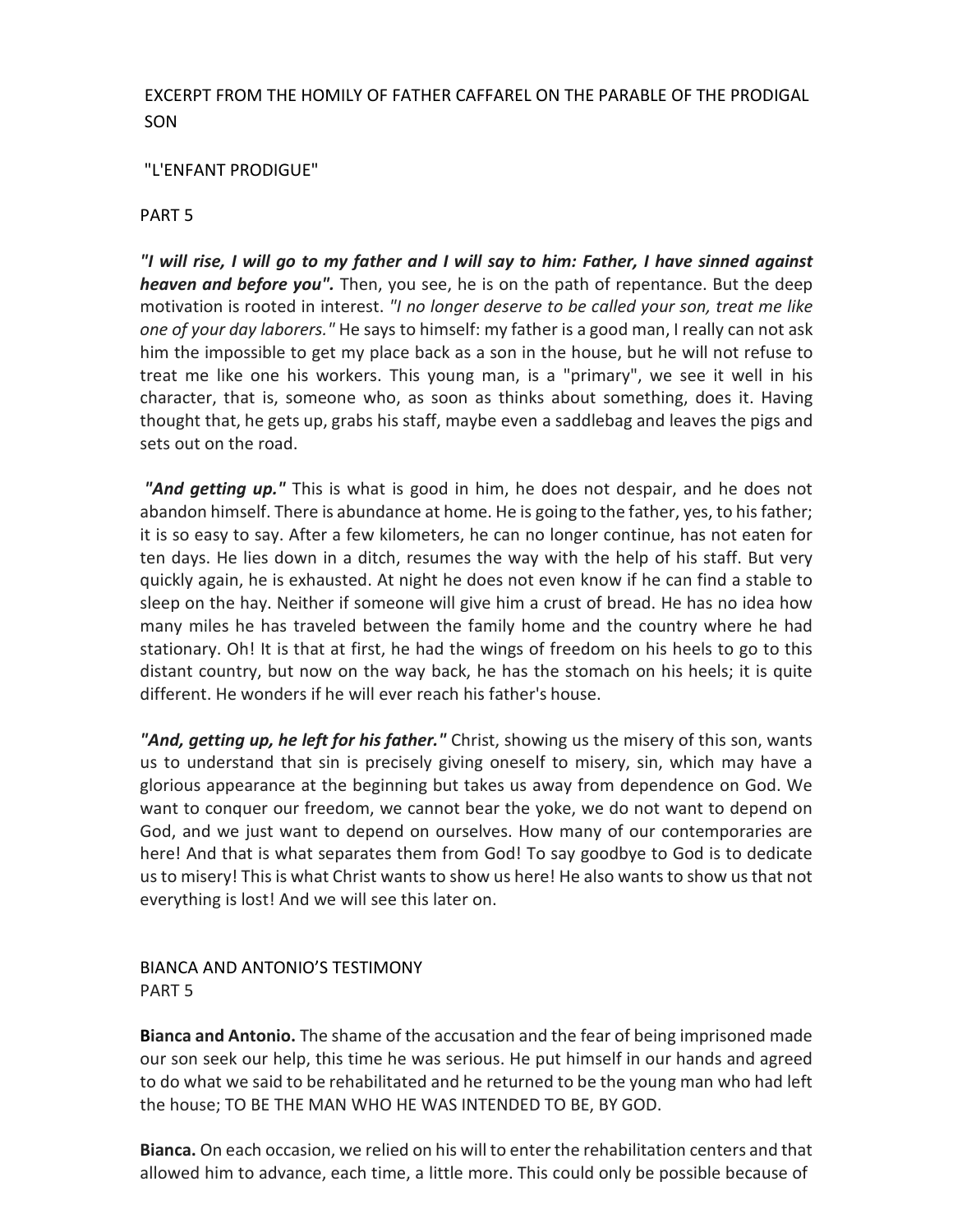God's mercy to us. Every time he entered a therapeutic community, we let him know how brave he was and how much we value his strength. This occasion was no exception. Sometimes, it was difficult to see the light in him, because his dark sides obscured that brightness. Occasionally, we even thought that the light of God did not shine at all on him. But we kept alive the hope that our son had been called by Him for a purpose he would later find. Meanwhile, we had to keep fighting and praying.

**Antonio** On the other hand, we as parents, with the help of the therapies received and the professionals visited, had undergone a conversion process. The look on our son was more compassionate than before, we could see that despite living under the same roof as his brothers and sisters, and receiving the same care and admonishments, he had a unique personal story that had marked him differently. We understood then that he was our special son and we began to amend the mistakes we had made with him.

# MARIO AND MARITZA'S TESTIMONY PART 5

**Mario.** I understood the mistake I made; thinking of a passing illusion, I left what I from the beginning had chosen for my life and with it I made suffer those I loved most and I suffered too; I caused pain to many people who loved me and, above all, I betrayed the trust that God had placed in me.

I began to change my life, I began to approach my wife and daughters again, in a way that could create back some trust in me. I did not know if I was going to achieve it or if they could forgive my mistakes and the suffering I inflicted on them.

At that time, I let my wife know I was aware of my mistake, of my intention to change and my hope to rebuild our lives. I understood the chance of not getting a positive result, but with faith and humility I tried. I did not know what our daughters' response would ultimately be, for they too, had suffered a great deal and had lost the trust they once had in their father. As our eldest daughter once said: "I had my father on a pedestal, he fell and broke into pieces, and now, how can I rebuild him?"

Today, I also know that at this difficult stage in our lives we were not alone; that many of the people who knew us and loved us, were praying for us, giving support to Maritza and asking God for my conversion.

### **Other recommended readings can be read in Annex 5**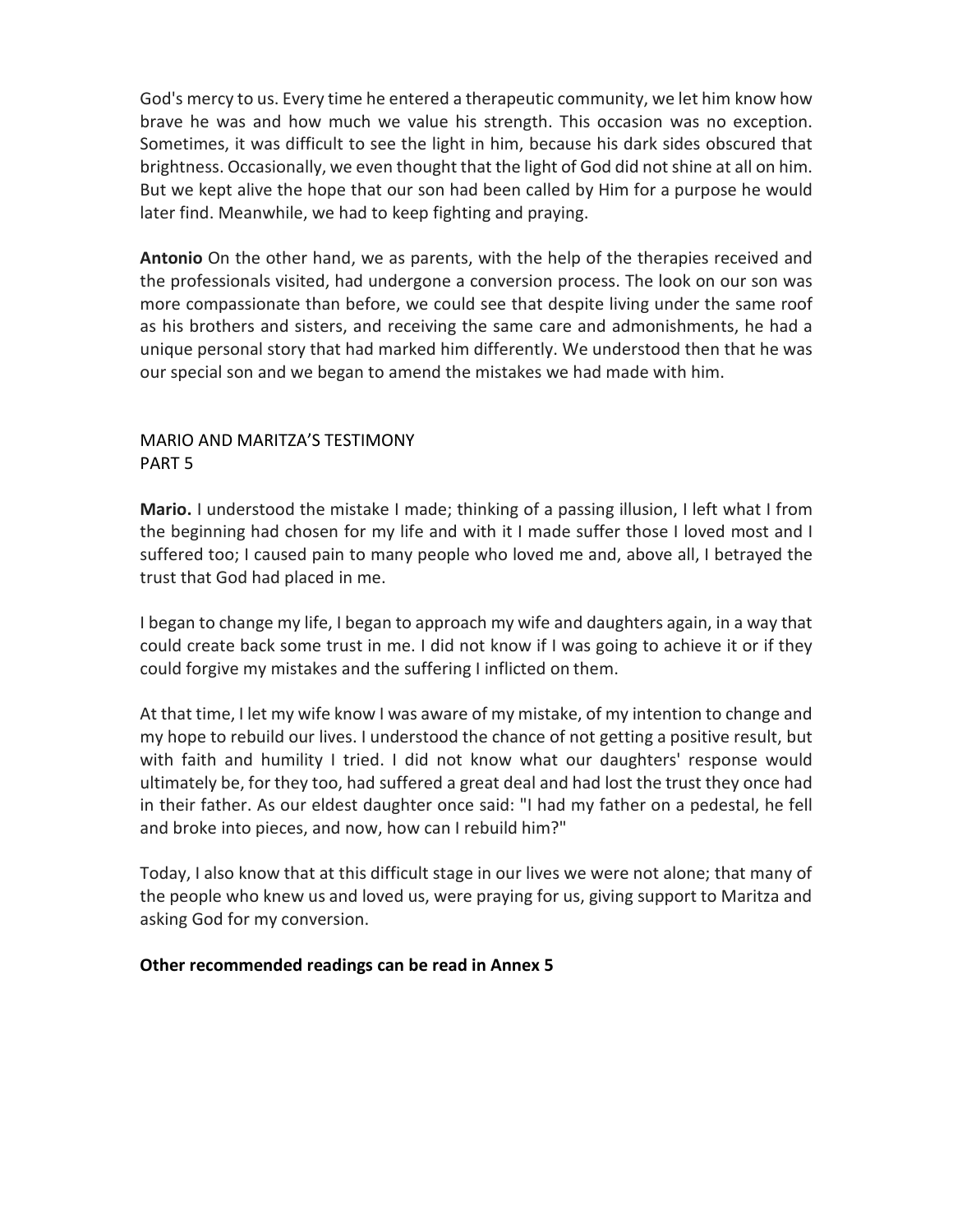# **4. QUESTIONS TO GUIDE THE COUPLE REFLECTION/SIT DOWN**

What behavior do we assume when our spouse is experiencing pain and sadness due to a fault committed?

What faults from our spouse have caused us pain? How do we overcome it?

Does remorse necessarily imply repentance?

### **5. THE TEAM MEETING**

### **A. - GENERAL SHARING**

Couples must have previously conversed at home, before sharing during the team meeting, some episode of pain - conversion - repentance, that they had during their married life and that can serve as testimony to help others in a similar situation.

# **B. - PRAYER TIME**

### PROCLAMATION.

# 1 John 3: 1-6

*"See what love the Father has bestowed on us that we may be called the children of God. Yet so we are. The reason the world does not know usis that it did not know him. Beloved, we are God's children now; what we shall be has not yet been revealed. We do know that when it is revealed we shall be like him, for we shall see him as he is. Everyone who has this hope based on him makes himself pure, as he is pure.*

*Everyone who commits sin commits lawlessness, for sin is lawlessness. You know that he was revealed to take away sins, and in him there is no sin. No one who remains in him sins; no one who sins has seen him or known him".*

### PERSONAL REFLECTION

This reading invites usto recognize the love of the Father, to become like him, and to take care of each other and not to cause any evil to one another, which can occur in any circumstance of our personal life and conjugal life.

We recommend a few minutes of silence so that we meditate and then freely share what the Lord has spoken to us, how he challenges us, and how this affects our lives.

### COMMUNITY PRAYER

We propose that each participating couple make a brief prayer. It can be done according to personal needs or by choosing a segment of the biblical passage. At each request that is freely made, we will respond: "Lord, hear to our prayer."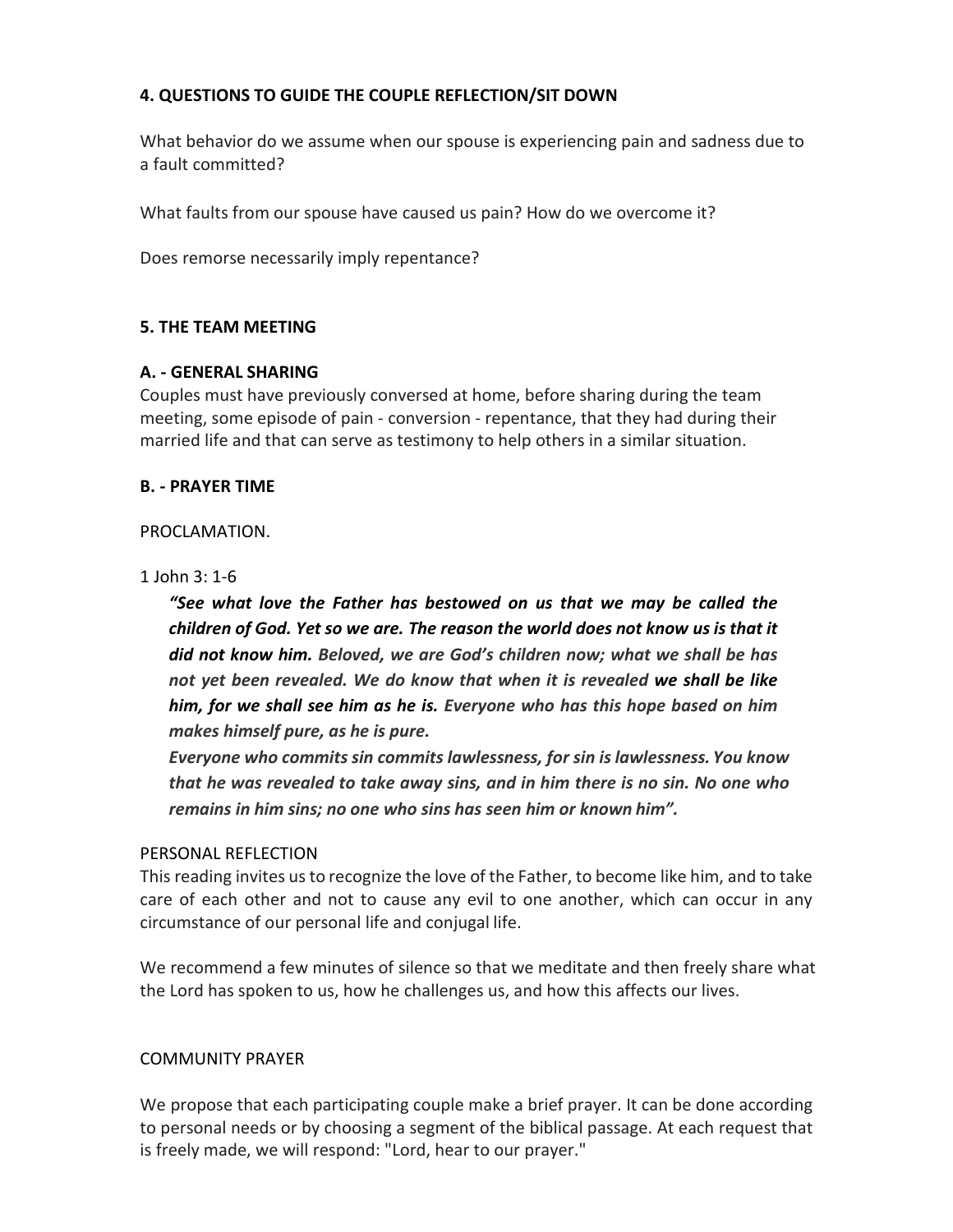### **C. – PARTICIPATION**

As we review this chapter on remorse, repentance, the journey of conversion and penance, we suggest that during the month there be a lot of personal and conjugal prayer and a dialogue. Reflect on your journey of conversion while members of TOOL and come up with endeavours as a result of this dialogue. We also propose to attend an Eucharistic celebration during the week and take the opportunity to go to confession.

# **D. - QUESTIONS FOR THE INTERCHANGE ON THE TOPIC STUDY**

How are we living the sacrament of Reconciliation? Do we go often?

Team life, is it useful for your way of conversion? In what way?

### **E. – LITURGICAL PRAYER**

Psalm 51: 2-13

**R / Create in me, oh God, a clean heart.**

*When Nathan the prophet came to him after he had gone in to Bathsheba. Have mercy on me, God, in accord with your merciful love; in your abundant compassion blot out my transgressions. Thoroughly wash away my guilt; and from my sin cleanse me. R/.*

*For I know my transgressions; my sin is always before me. Against you, you alone have I sinned; I have done what is evil in your eyes*

*So that you are just in your word, and without reproach in your judgment. R/.*

*Behold, I was born in guilt, in sin my mother conceived me. Behold, you desire true sincerity; and secretly you teach me wisdom. R/.*

*Cleanse me with hyssop, that I may be pure; wash me, and I will be whiter than snow. You will let me hear gladness and joy; the bones you have crushed will rejoice. R/.*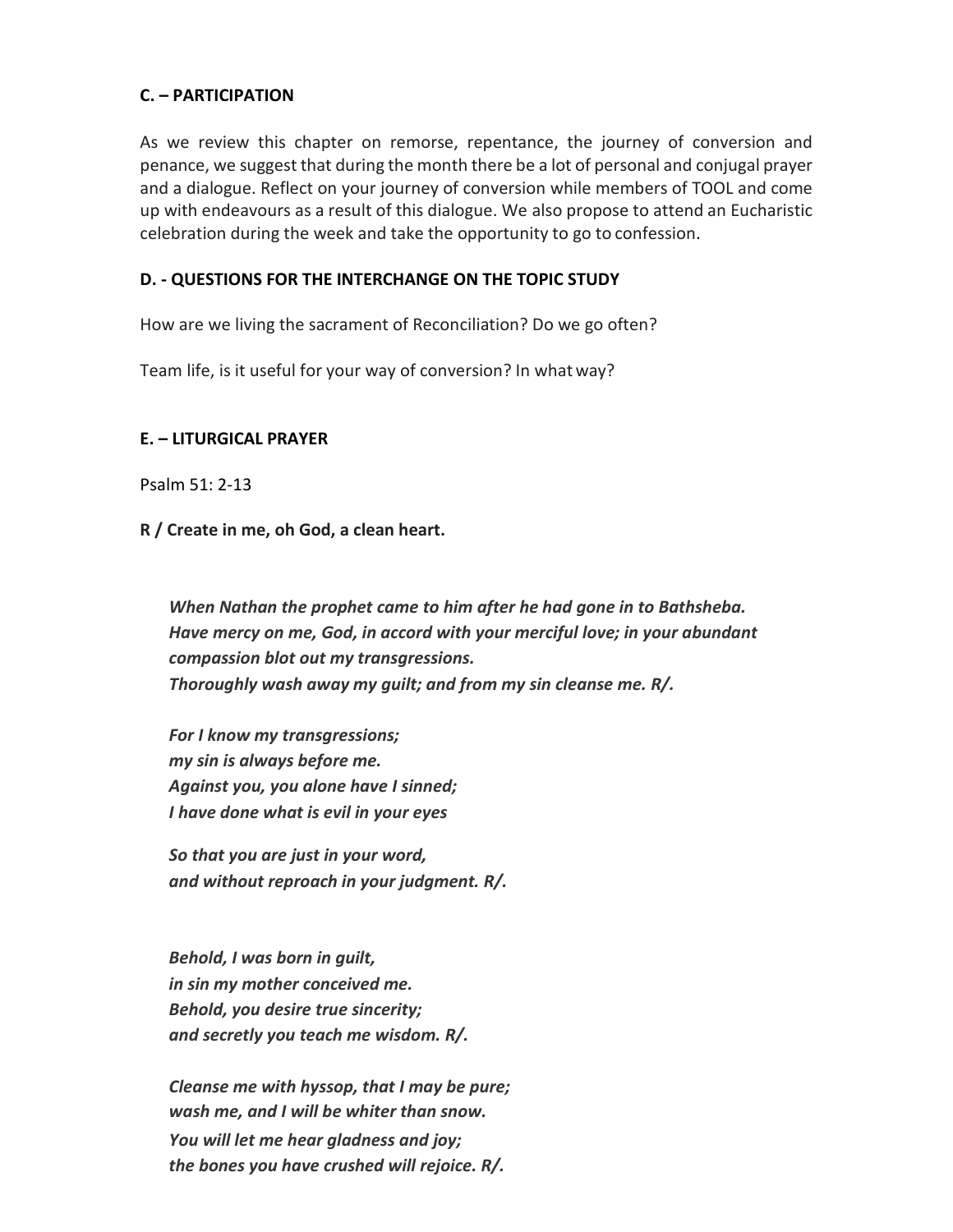*Turn away your face from my sins; blot out all my iniquities. A clean heart create for me, God; renew within me a steadfast spirit. Do not drive me from before your face, nor take from me your holy spirit. R/.*

#### **F.- FINAL PRAYERS:**

FOR THE BEATIFICATION OF THE SERVANT OF GOD, HENRI CAFFAREL AND THE MAGNIFICAT

# **ANNEX 5**

#### **OTHER RECOMMENDED READINGS**

EXCERPT FROM THE HOMILY OF POPE FRANCIS. CUSTODY THE HEART. CONFESSION AND FORGIVENESS OF SINS. ACIPRENSA, 22 FEBRUARY 2015.

RICARDO YEPES STORK. "UNDERSTAND THE WORLD OF TODAY". ED. RIAL, 4th EDITION, 2001, PAGE 133-134.

ENRIQUE ROJAS. "REMEDIES FOR THE DESAMOR". ED. PLANET, ARGENTINA. APRIL 2000. 7TH EDITION, PAGE. 85.

MIGUEL ÁNGEL MONGE SÁNCHEZ - JOSÉ LUIS LEÓN. "THE SENSE OF SUFFERING". ED. PALABRA, S.A., 1ª EDICIÓN, 1998, PÁG. 19.

JUAN LUIS LORDA. "TO BE CHRISTIAN". EDICIONES RIALP, S.A. 1991. PAGE 43.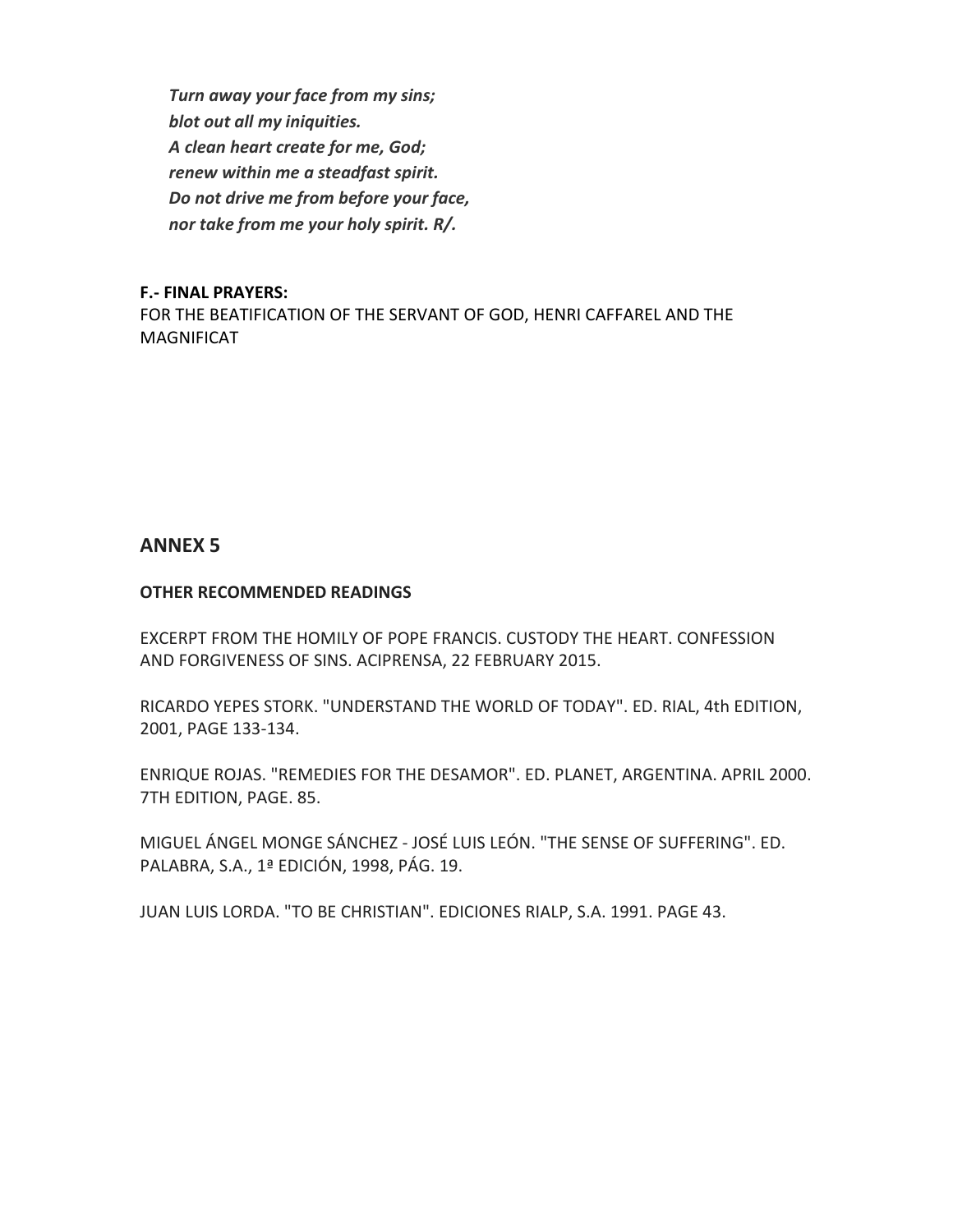# **TEAMS OF OUR LADY STUDY TOPIC 2018 RECONCILIATION, SIGN OF LOVE**

# **CHAPTER 6**

# **MERCY AND FORGIVENESS, SIGNS OF LOVE**

# **1. - LISTENING TO THE WORD.**

*"But while he was still a long way off, his father saw him and felt compassion for him, and ran and embraced him and kissed him. "And the son said to him, 'Father, I have sinned against heaven and in your sight; I am no longer worthy to be called your son.'*  "But the father said to his slaves, 'Quickly bring out the best robe and put it on him, and *put a ring on his hand and sandals on his feet; "* Luke 15: 20-22

# MEDITATION

This moving text highlights the compassionate and merciful attitude of the father as he sees his son return. The Sacred Scriptures reveal to us two of the attributes of God; first, is Compassion*: " If someone who has worldly means sees a brother in need and refuses him compassion, how can the love of God remain in him?"* (1 John 3:17); and the second, is Mercy*: "But God, who is rich in mercy, because of the great love he had for us, even when we were dead in our transgressions, brought us to life with Christ (by grace you have been saved),"* (Ephesians 2:4-5).

Let us meditate on this attitude full of feelings, which allows us to know the response of God our Father, who full of compassion and mercy, despite our faults, is always on the lookout, anxiously awaiting our return and when he sees us, he runs to give us an effusive welcome kiss. It is a great consolation to see that God is shown to us as a true Father, and it fills us with joy to know that this will always be his answer, because the essence of his being is to BE LOVE; "*Whoever is without love does not know God, for God is love."* (1 John 4: 8). Could we aspire to be and act, as a reflection of our heavenly Father, with our neighbor?

### **2. - INTRODUCTION TO THE CHAPTER AND ELEMENTS FOR REFLECTION**

**The purpose of this chapter is to recognize that God always awaits all sinners with open arms and comes out to meet us. It is the heart of the merciful Father who always forgives us, welcomes us and gives us back our dignity, redeeming us. We are forgiven by the grace of God and not by our merits. In the image of the Father, love in the different areas of our life and particularly in the life of the couple, should resemble the attitude of welcoming and forgiving without conditions.**

The prodigal son had the courage to admit his guilt, repent, decide to humbly return to his father and even tell him that he was unworthy to be treated as a son and accept the conditions imposed on him; However, despite his bad behavior, the surprising thing is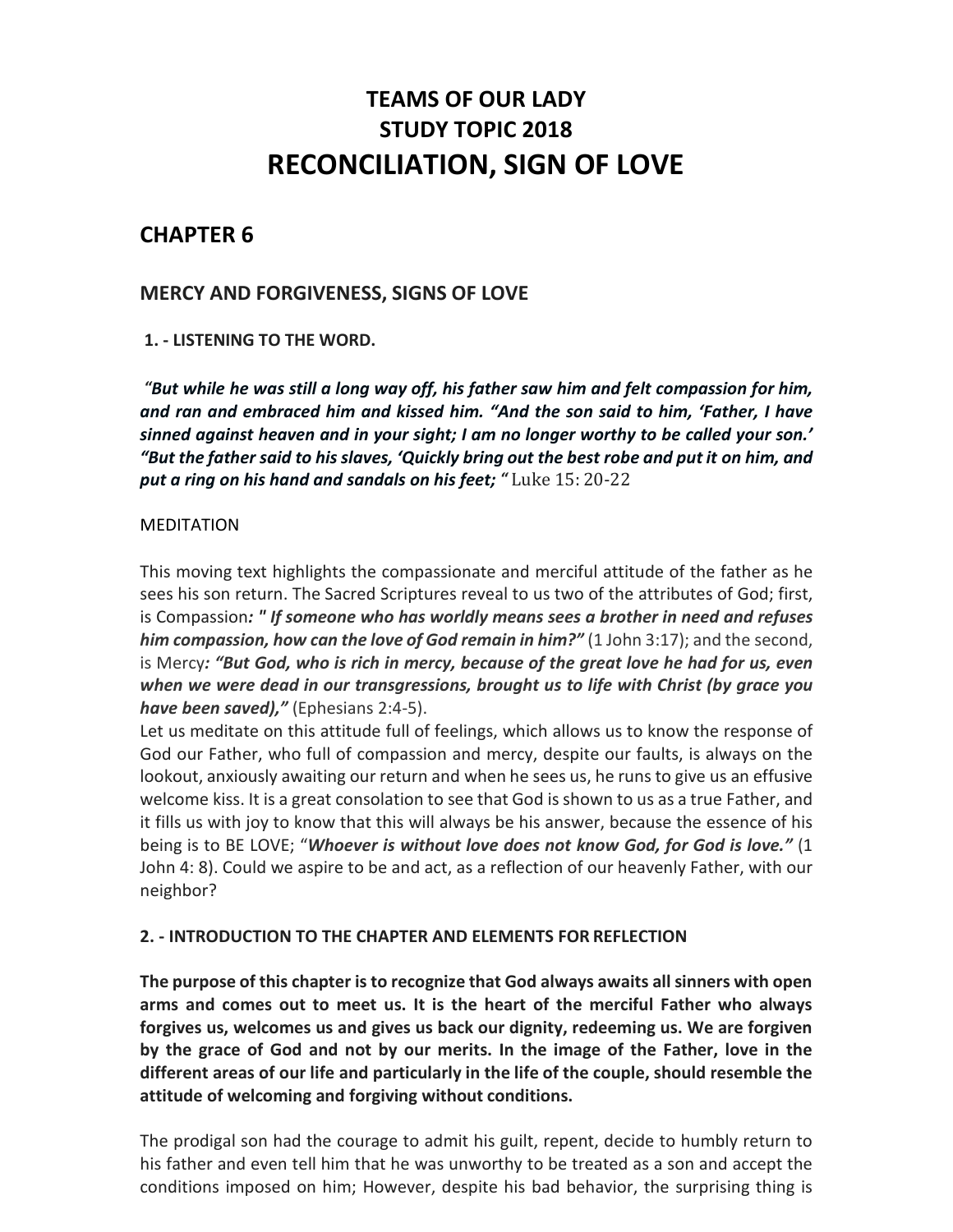that his father reacts totally different to what he expected, he goes out to meet him, to forgive him, accepting him and without any conditions, also giving him back his dignity as a son.

As Fr. Henri Caffarel says, *"God is not in search of those whose values are worthy of his love; he seeks the poor, in the biblical sense of the term, that is, the sinner, the fool, the weak, in a word, the one in whom he finds a void to fill. But behold, the sinner, as he ignores that quality of divine love, thinks that God is going to despise him, and as St. Peter says to him: `Get away from me, Lord, I am a sinner! ' Well, God is never going to withdraw, and the misery of the sinner will be like a monstrance in which His Love is manifested. "* (In the Presence of God, PPC Publishing, 2nd edition, 2015. P.49, 2nd paragraph.)

In the image of the Father, love in the different areas of our personal and couple life should be similar to the Lord's attitude of welcoming and forgiving without limitations. In family life, the spouses are called, out of love, to help each other in sanctification and salvation. Therefore, when one of them commits a serious or minor offense, in order to achieve true reconciliation, it is first necessary for the spouse to recognize his fault and have sincere repentance, to forgive himself and then ask for forgiveness from his spouse. This has two conditions: the first is absolute forgiveness, without any reservations, and the other is the determination to not commit this fault again.

This is an opportunity to dialogue and strengthen the marriage relationship. We can reflect with what signs we manifest love to our spouse or what prevents us from expressing it. Many times we assume ourspouse knows he is loved, but he may be feeling different. Take the example of the father who went out to meet the son, threw himself on his neck and kissed him effusively. How many times have we been enthusiastic by the efforts of our spouse to alleviate a situation that caused us pain? Have we acknowledged our spouse and manifested our joy because the "return" is greater than the pain caused to us by the "departure"? With this attitude we would be demonstrating that we are able to feel true love for our spouse.

It is important to analyze attitudes of coexistence contrary to love, such as selfishness and to distinguish false love, as Von Gebsattel says, "*under the banner of love, many frigates of selfishness sail*". "*Often this love is simple vanity or a form of self-formation, or a way of satisfying an affective or sexual need, or a kind of compensation for other needs. The happiness of the other is not intended, but fundamentally the own happiness and the own narcissist splendor.* "4

It is advisable to work every day to acquire these divine attributes in order to apply them in all aspects of our lives, remembering that love without compassion or mercy is interest and that the one who really wants to love must necessarily respond to the needs of the other.

<sup>4</sup> Rafael Llanos Cifuentes -Egoísmo y Amor, Minos publishing house, 2000 edition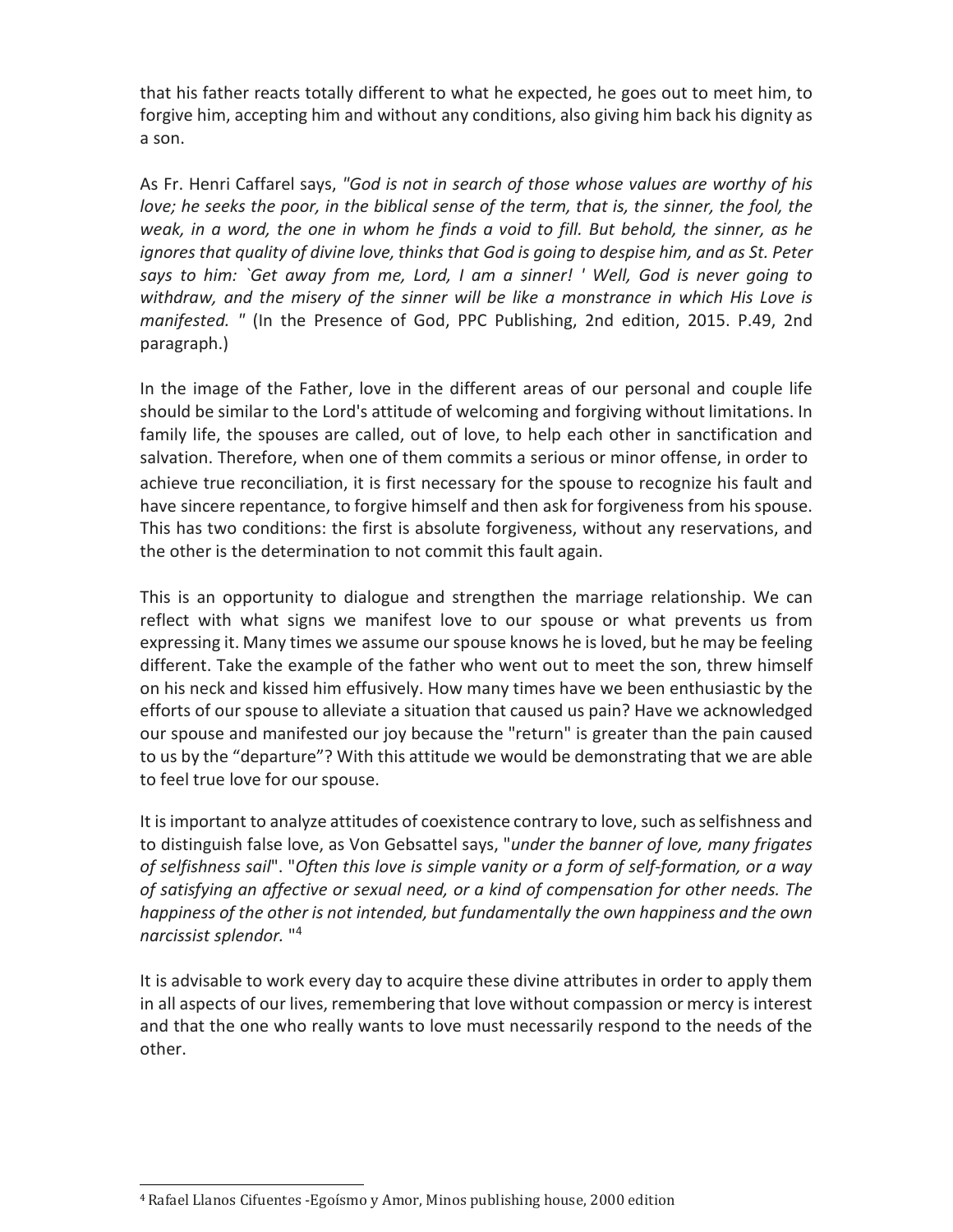# **3. REFLECTION DOCUMENTS**

EXCERPT FROM THE HOMILY OF FATHER CAFFAREL ON THE PARABLE OF THE PRODIGAL SON

"L'ENFANT PRODIGUE"

# PART 6

The main character of this part will no longer be the son but the father. And it is there where Christ will unfold all the resources of his imagination and his heart, and will try to make us discover something about his admirable father.

**"But while he was still a long way off, his father saw him".** This suggests that the father, for months, went every day at the bend of the road, from where you could see the valley all the way down to the horizon, always hoping to see a small silhouette in the distance; at dawn he returned home.

It is to reveal to us the God Almighty that Christ shows us this Father who, every day, watches on the horizon, hoping to see the son return, the lost son.

This small silhouette on the horizon is that of the prodigal son, any other person would not have been able to recognize it. Someone said: love is the ability to predict. The father, immediately, without any hesitation, said: This is my son. "*That small blurred figure on the horizon, wobbly, not because he was drunk, poor boy, but because he was exhausted by fatigue, is my son."*

"And felt compassion for him, and ran." If now it surprises us, how much more must it have surprised Jesus listeners, especially since among the Jews it was quite unusual to see a father running. He was giving up his dignity. With this he incites us to say: You are old in age! You risk a heart attack! It's not edifying! Wait for him! It is not reasonable! It could be. But love is never reasonable! The father runs. He doesthisto make us understand the tenderness of God the Father towards a poor and sorrowful sinner.

Then, the father runs to his son. I, instead of the father, assuming I could run, with both fists on my hips I would have said: So! What happened! But he father instead embraces him, as if he were the one asking his son for forgiveness. "*He embraced him".* This is what Christ says to tell us about the God Almighty with respect to the poor sinner. And he embraced him for a long time. The son did not expect that at all, poor boy, he was very surprised.

A father who goes down to the street to receive a child who returns from afar is not common. That the father runs to meet his son, in some cultures: never, it is crazy. This is not conceivable for us. Maybe in the case of a mom, she would often run to the street to receive her son but a dad, very rarely.

It means that Christ has made quite unusual comments. He may even have scandalized his audience, but he does not regret it. This is the way in which Christ makes us discover the unimaginable and scandalous love of the Father in Heaven.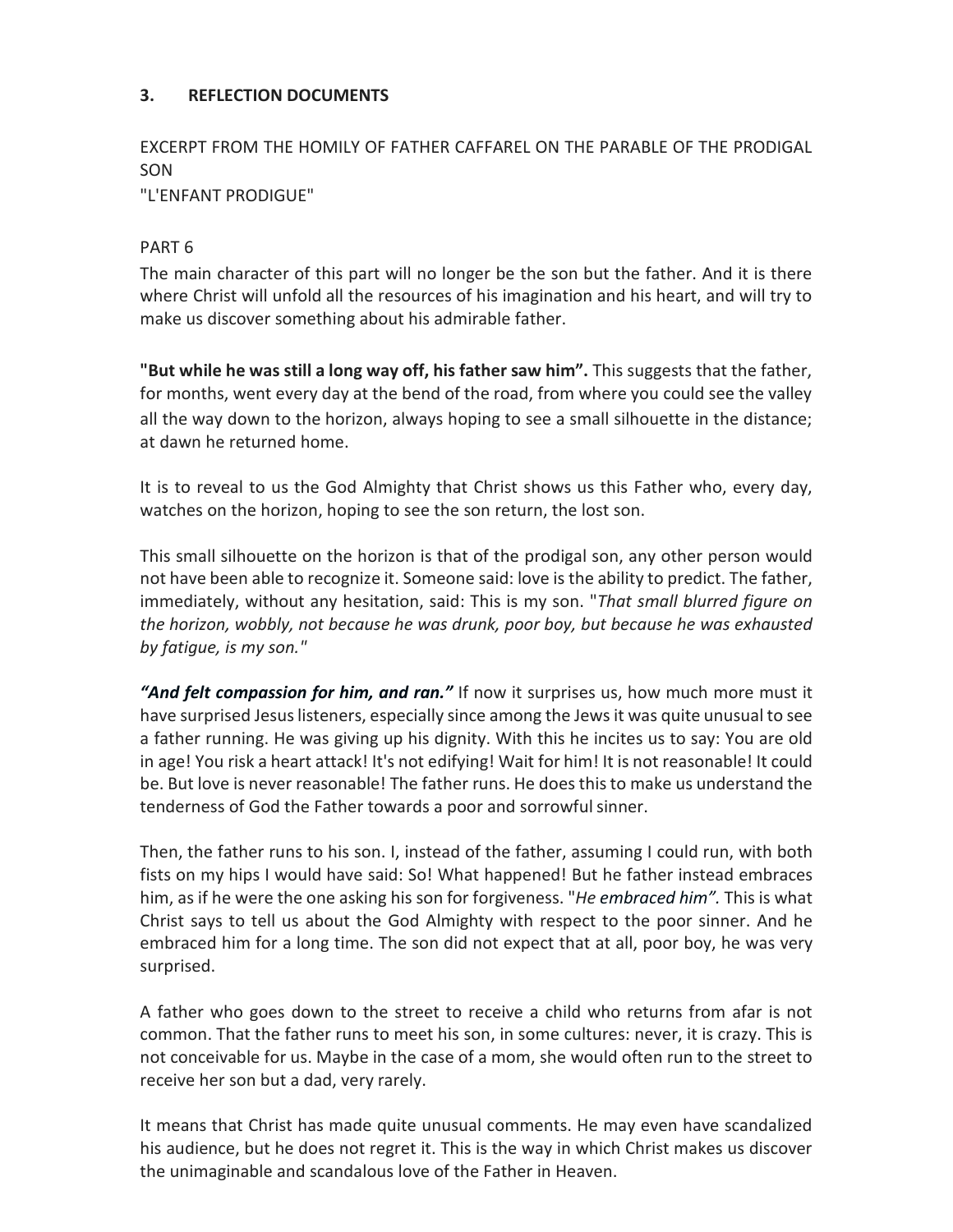**And the Gospel continues:** *"But the father said to his slaves".* The father and son take the road again and head to the house. They see the servants in the fields around the house and the father calls them. When they arrive, the servants who probably do not recognize this young boy, emaciated, smelly, who may seem like a vagabond of the lowest condition, listen to the father tell them to bring the best robe for him. This was the way in which guests and distinguished visitants were welcomed and honored. And it was also very pleasant for the traveler who had sweated his clothing and was full of dust, to have fresh and clean clothes to put on after histrip.

Although! Be attentive! Before that, the father said to the servants: quickly! That reminds me of what we view at the beginning: after a few days, the youngest son left, he was eager to conquer his independence. It draws our attention that the father seems impatient as he is shown saying this unpleasant expression, because he is eager to see his son regain his place in the family. And that's why the servants should bring the robe. And listen; do not let any words escape. And the most beautiful thing: I think the servants had to be quite amazed and confused: some might have said, "*This is still a disaster"*. Having behaved like a pig, we are giving this young man the most beautiful robe in the wardrobe! That is not reasonable, but love is not reasonable. It is a parable to speak to us about the Father in Heaven welcoming a sinner.

*"Quickly bring out the best robe and put it on him."* The most surprised is still the son; he really did not expect that.

*"Put a ring on his hand."* The ring, thorough, is not a common ring like you or anyone else can use. It is a seal ring, the kind that was used to sign documents. The servants are not wrong if they think: "*and if the father ceased to exist, the young man can sell the house,*  the stables, the fields, and the older brother will sleep on the straw and so will we. It is not *reasonable to put the ring in this son's hand.* "

"*Put the ring in his hand.*" Yes! The Lord Jesus Christ only wants us to understand something: to forgive is to return all trust. This is what Jesus did with Peter. When he forgave him, he restored the Church: "*Feed my lambs, feed my sheep*".

Look at his poor feet " *and sandals on his feet*." Not the sandals of the servants, but the shoes worn by the masters. "Put shoes on your feet," his poor feet bloody, covered with dust.

BIANCA AND ANTONIO'S TESTIMONY PART 6

**Bianca and Antonio**. Regretful and with allthe desire to change, ourson accepted to enter again to rehabilitation; but this time his attitude was different, he seemed certain of his recovery and asked not to have a prolonged internment because he knew he did not need it. There was a change in him and both doctors, us as his parents, agreed to his request. He left the rehabilitation with a different attitude, much more mature and apologizing for everything his family had gone through.

**Bianca**. When our son returned, I was surprised that Antonio asked to prepare a lunch with the best that was in the house, to celebrate his return and even toasted with wine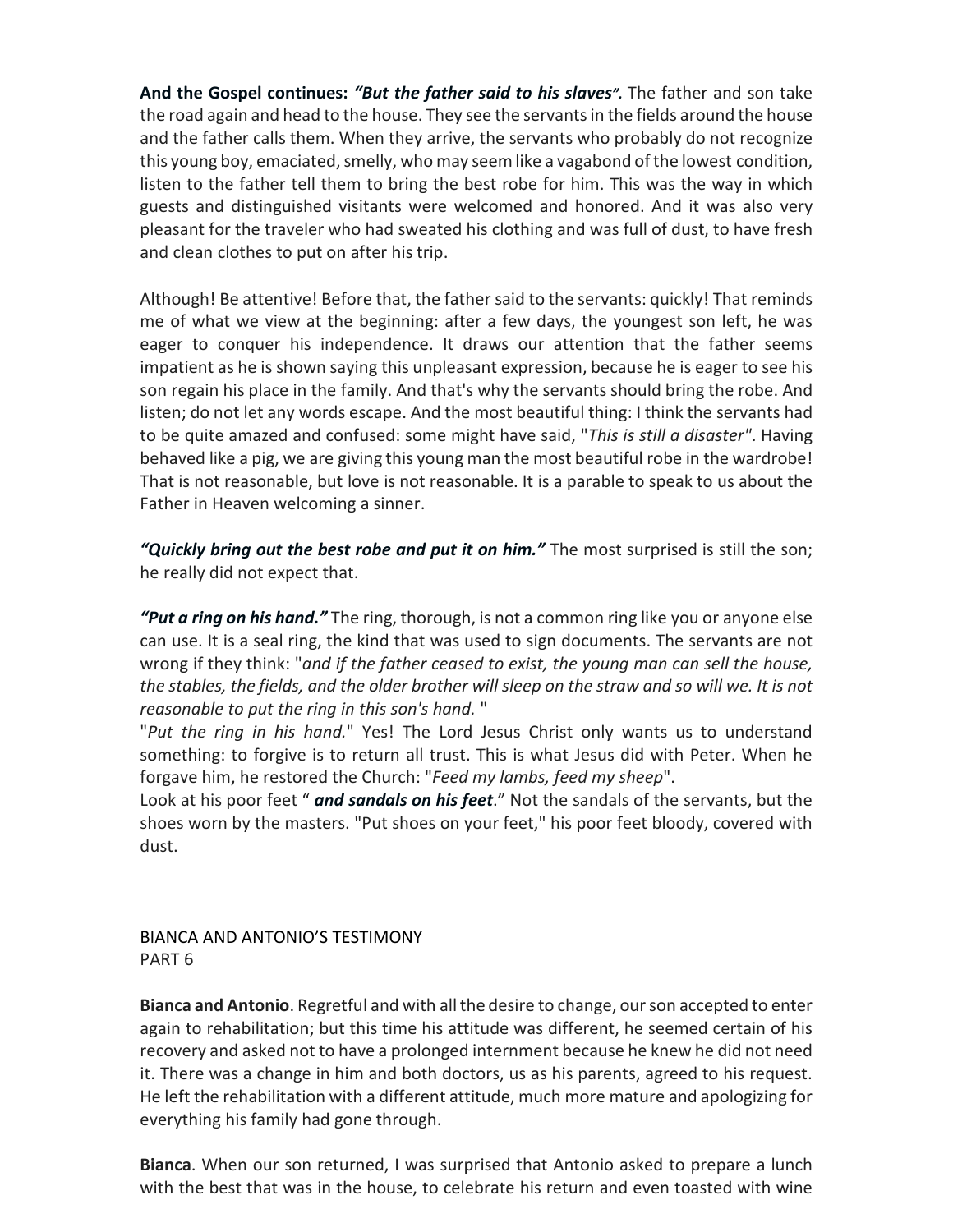and contagious all with his joy. The table was more decorated that usual; his return was a good reason. I could perceive a light in my husband, but I did not understand well how this contradiction was happening in which after giving usso much suffering, we were now celebrating his return. He raised his glass and gave our son a welcome home, confirming how much he loved him and wished him to remain here safe and sound. His brothers did not understand yet how the return of the son who had caused so much pain was celebrated. They respected our conviction that was shown in their behavior, but we knew that they did not understand it.

# MARIO AND MARITZA'S TESTIMONY PART 6

**Maritza.** God gave us the grace and the gift of forgiveness. Mario had to work hard so we could forgive him. Every time I had feelings against my husband, I prayed a lot asking my great God to heal my heart, and give me the strength to show our daughters that our love was true, that Mario recognized that he was wrong and deserved that forgiveness. Our daughters, little by little were seeing in his father that change, that surrender and that love towards them, the repentance of what he had done, that he loved them with all his heart and that he wanted to recover his lost home.

**Mario.** The most significant and wonderful part of this situation was the response of my wife Maritza, who, based on love, mercy and the strength of God's forgiveness, accepted that we could resume a life and a marriage that had been shattered. The love, the hope and the confidence deposited by Maritza, were so great that they allowed us to recover a marriage, a family, which was lost. The strength of prayer, supplications to God and the good advice of many people, bear its fruits. We finally managed to rebuild our lives, recover our family, and today, after many years, we are living a wonderful phase and a very different stage in our marriage.

# **Other recommended readings can be read in Annex 6**

# **3. QUESTIONS TO GUIDE THE COUPLE REFLECTION/SIT DOWN**

Do I consider myself compassionate or rather am I indifferent to the sufferings of the other?

In what ways has God come to meet us in our married life?

How do we manifest love to our spouse or what prevents us from expressing it?

# **4. THE TEAM MEETING**

# **A. - GENERAL SHARING**

The content of this chapter invites couples to make an assessment regarding love and forgiveness: in what have we fail, know how to forgive, how much we love and if we express it.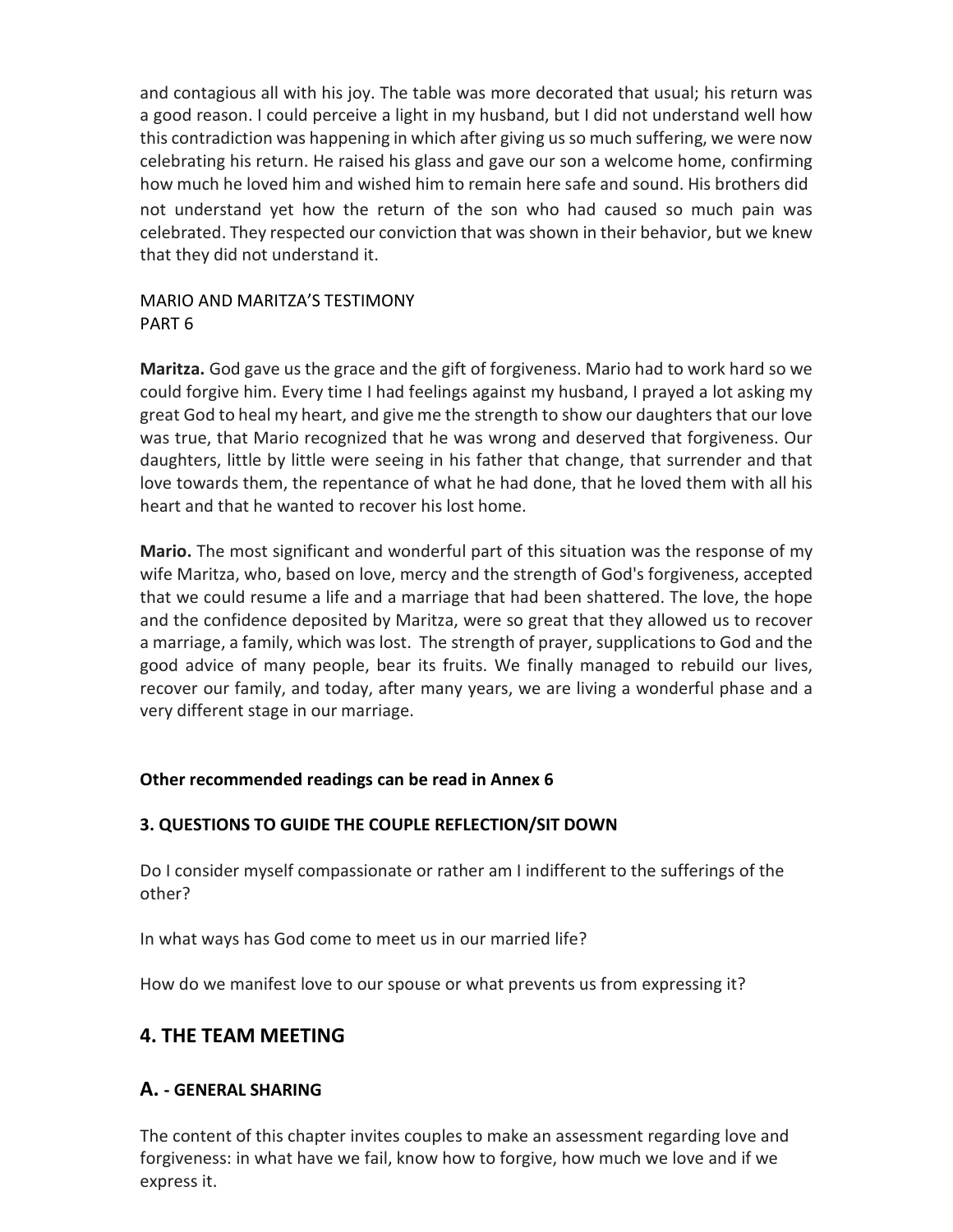#### **B. - PRAYER TIME**

#### PROCLAMATION.

#### **Mateo 18, 21-35**

*"Then Peter approaching asked him, "Lord, if my brother sins against me, how often must I forgive him? As many as seven times?" Jesus answered, "I say to you, not seven times but seventy-seven times. That is why the kingdom of heaven may be likened to a king who decided to settle accounts with his servants. When he began the accounting, a debtor was brought before him who owed him a huge amount. Since he had no way of paying it back, his master ordered him to be sold, along with his wife, his children, and all his property, in payment of the debt. At that, the servant fell down, did him homage, and said, 'Be patient with me, and I will pay you back in full.' Moved with compassion the master of that servant let him go and forgave him the loan. When that servant had left, he found one of his fellow servants who owed him a much smaller amount.He seized him and started to choke him, demanding, 'Pay back what you owe.' Falling to his knees, his fellow servant begged him, 'Be patient with me, and I will pay you back.' But he refused. Instead, he had him put in prison until he paid back the debt. Now when his fellow servants saw what had happened, they were deeply disturbed, and went to their master and reported the whole affair. His master summoned him and said to him, 'You wicked servant! I forgave you your entire debt because you begged me to. Should you not have had pity on your fellow servant, as I had pity on you?' Then in anger his master handed him over to the torturers until he should pay back the whole debt. So will my heavenly Father do to you, unless each of you forgives his brotherfrom his heart."*

#### PERSONAL REFLECTION

We recommend emphasizing mercy, love and forgiveness.

After reading the Word, we invite you to take a few minutes of silence so that we meditate and then freely share what the Lord spoken told us, how he challenges us, and how this affects our lives.

#### COMMUNITY PRAYER

We propose that each participating couple make a brief prayer. It can be done according to personal needs or by choosing a segment of the biblical passage.

At each request that is freely made, we will respond: "Lord, hear to our prayer."

#### **C. – PARTICIPATION**

There are so many questions that we can ask ourselves in relation to love, forgiveness, selfishness, etc., but it is worth highlighting the importance of the sit down and to strength it with conjugal prayer and the rule of life.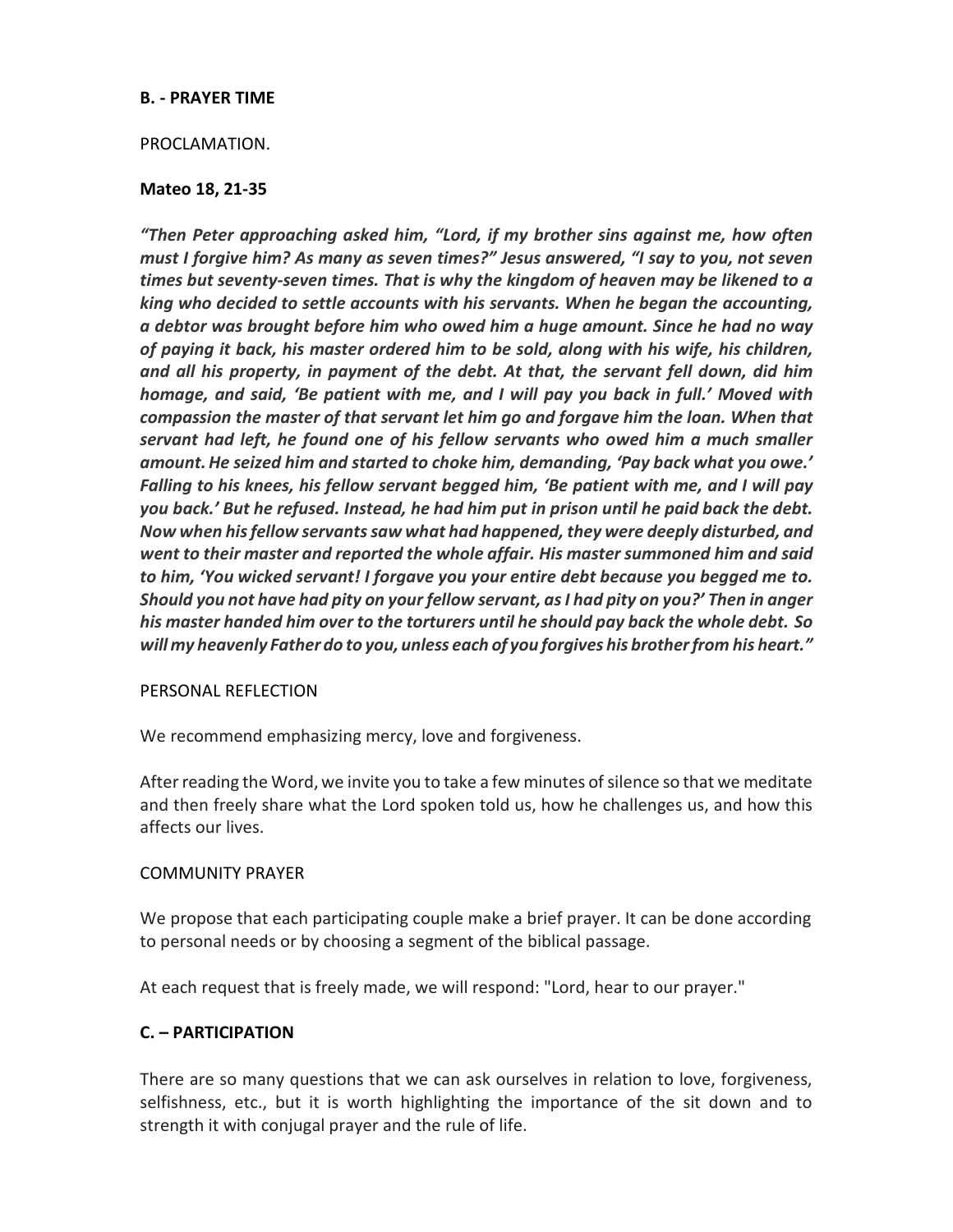# **D. - QUESTIONS FOR THE INTERCHANGE ON THE TOPIC STUDY**

If God is merciful, does it mean that he can forgive everything or is there any condition?

Is it possible to have a concern of love?

### **E. - LITURGICAL PRAYER**

**Psalm 103: 2-13** *R / Clement and compassionate is the Lord*

*Bless the LORD, my soul; and do not forget all his gifts, Who pardons all your sins,and heals all your ills, Who redeems your life from the pit, and crowns you with mercy and compassion, Who fills your days with good things, so your youth is renewed like the eagle's. R/.*

*The LORD does righteous deeds, brings justice to all the oppressed. He made known his ways to Moses, to the Israelites his deeds. R/.*

*Merciful and gracious is the LORD, slow to anger, abounding in mercy. He will not always accuse, and nurses no lasting anger; He has not dealt with us as our sins merit, nor requited us as our wrongs deserve. R/.*

*For as the heavens tower over the earth, so his mercy towers over those who fear him. As far as the east is from the west, far has he removed our sins from us. As a father has compassion on his children, so the LORD has compassion on those who fear him. R/.*

#### **F. - FINAL PRAYERS:**

FOR THE BEATIFICATION OF THE SERVANT OF GOD, HENRI CAFFAREL AND THE MAGNIFICAT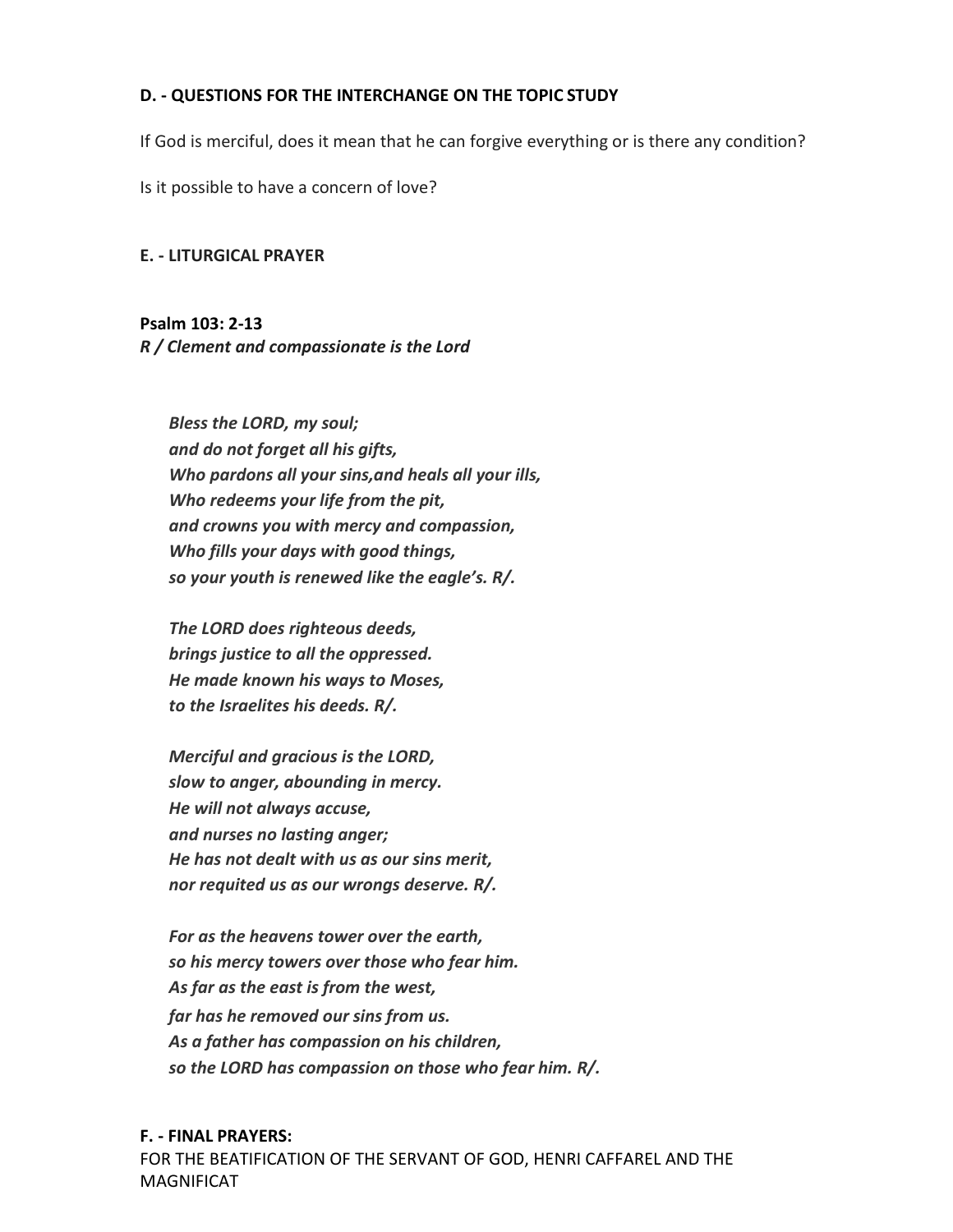# **ANNEX 6 OTHER RECOMMENDED READINGS**

APOSTOLIC EXHORTATION AMORIS LAETITIA. POPE FRANCISCO. 19 MARCH 2016. No. 106 to 108 and 113.

MISERICORDIAE VULTUS. BULLE OF CONVOCATION OF THE EXTRAORDINARY JUBILEE OF MERCY. POPE FRANCIS, APRIL 11, 2015.

FATHER HENRI CAFFAREL. IN THE PRESENCE OF GOD. HUNDRED LETTERS ON PRAYER. PAGE 49. TRANSLATION OF MERCEDES LOZANO. PPC, EDITORIAL Y DISTRIBUIDORA, S.A. PRINTERS. 2015

RAFAEL LLANOS CIFUENTES. SELFISHNESS AND LOVE. EDITORIAL MINOS. EDITION YEAR 2000. PAGE 94.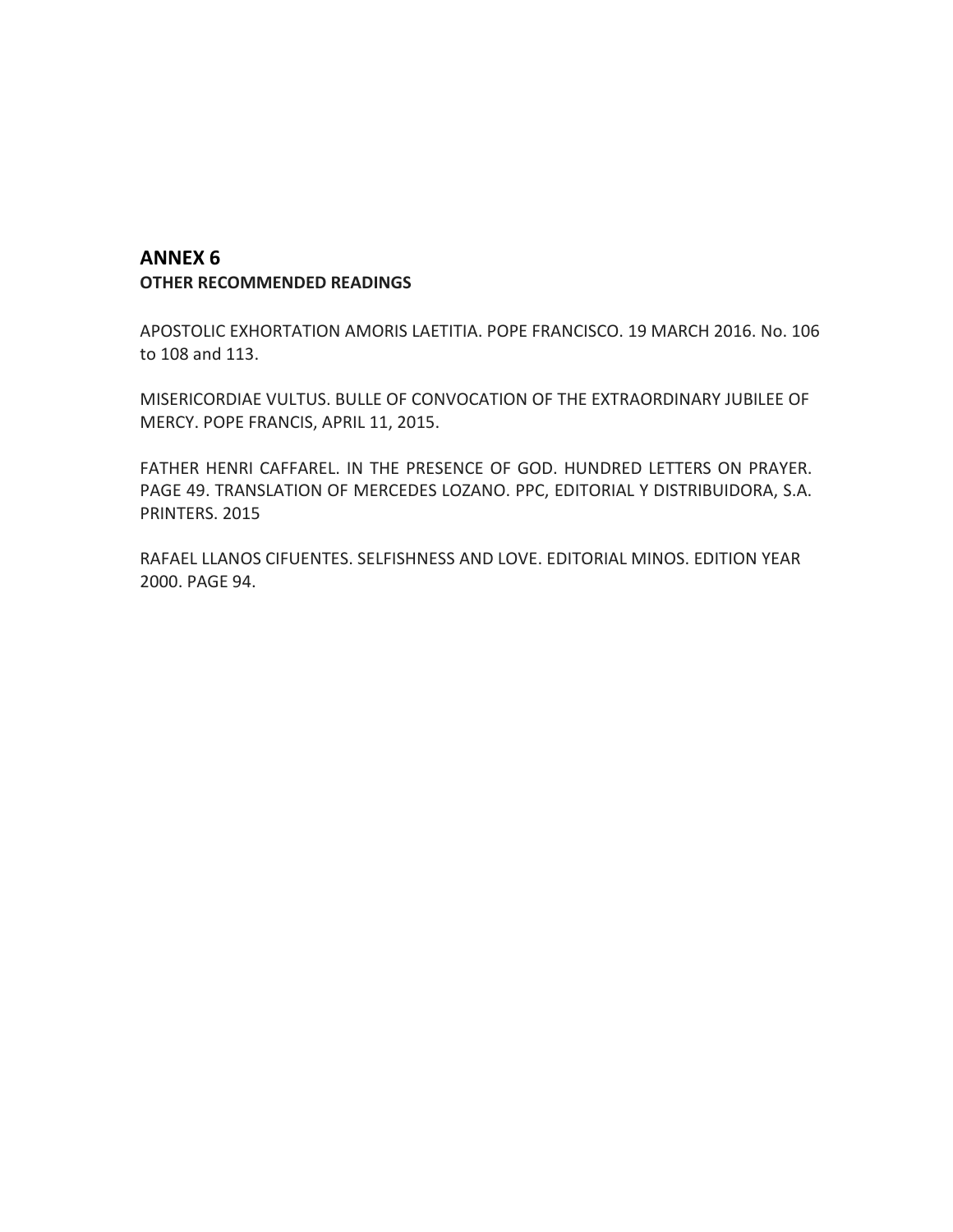# **TEAMS OF OUR LADY STUDY TOPIC 2018 RECONCILIATION, SIGN OF LOVE**

# **CHAPTER 7**

# **THE SENSE OF HUMAN JUSTICE FACING DIVINE JUSTICE**

**1. - LISTENING TO THE WORD.**

*"Now his older son was in the field, and when he came and approached the house, he heard music and dancing. "And he summoned one of the servants and began inquiring whatthese things could be. "And he said to him, 'Your brother has come, and yourfather has killed the fattened calf because he has received him back safe and sound.' "But he became angry and was not willing to go in; and hisfather came out and began pleading with him. "But he answered and said to hisfather, 'Look! For so many years I have been serving you and I have never neglected a command of yours; and yet you have never given me a young goat, so that I might celebrate with my friends; but when this son of yours came, who has devoured your wealth with prostitutes, you killed the fattened calf for him.' "And he said to him, 'Son, you have always been with me, and all that is mine is yours. But we had to celebrate and rejoice, forthis brother of yours was dead and has begun to live, and was lost and has been found.'"* Luke 15:25-32

### MEDITATION

In this part of the parable, Luke shows us some details about the older brother. We see him as a hard-working man who returns home after a day of work and finds himself surprised that his father has had a party to celebrate the return of his younger brother. This, instead of making him happy, irritates him, showing us a facet of resentment and denial towards both father and brother.

Resentment against the father because, until that moment, he had not received from him a recognition for his loyalty and his efforts at work, nor had he allowed him to enjoy his assets with his friends.

He is also resentful towards his younger brother, whom he unsympathetically refersto as "*that son of yours*", because, despite having squandered his heirloom living licentiously, he is received on his return home with all the honors he has neverreceived.

The father implies the assumption that his firstborn did not need incentives or rewards, because he had to know that everything already belonged to him; in addition, in relation to the youngest son, what greatly pleased him was knowing that he was not dead or lost, it did not matter how bad he had acted, the substantial thing was that he had returned to the father.

These verses narrate situations of life that many may disagree with, in regards to the decisions made by the eldest son and the father. Within the order of human justice, what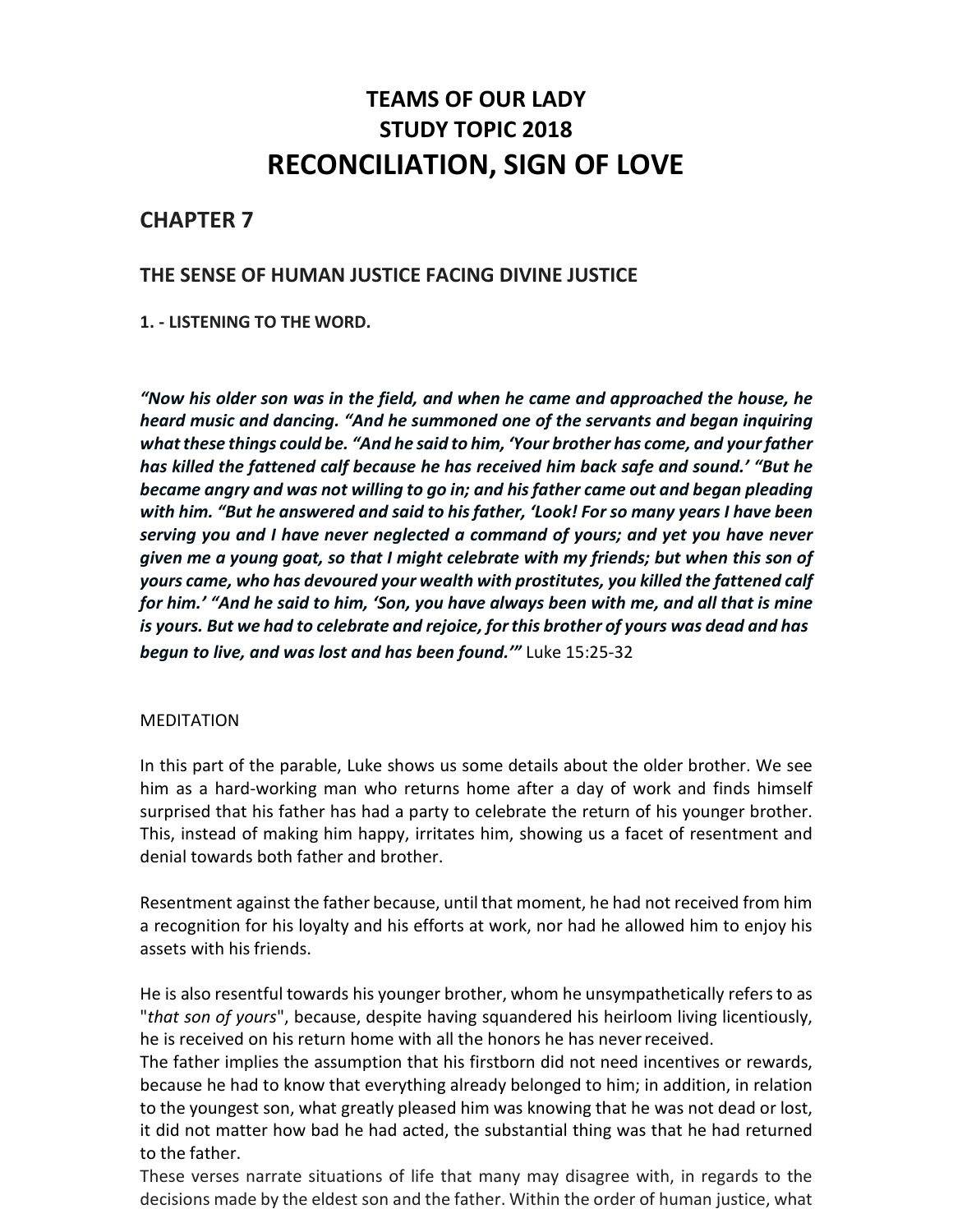the eldest son expected is for his younger brother to receive a reprimand or a punishment, but not a party to welcome him for hisreturn.

It is worth to meditate also that he does not resort to his Father to ask him the reason for the music and dance, instead he asks a servant, showing a lack of confidence towards his father.

In response to his father's actions, his resentments surface, insisting on his loyalty and obedience, but if we reflect on these values, we realizethat they are superficial, because he expected a reward for them; it turns out to be a false love, a "*love with interest*".

The father's response is true love, does not require even explanations or apologies, it is the perfect example of the merciful love of God. This wonderful story teaches us that in spite of all our offenses, what he seeks is to recover his son, the only thing that matters is that he is by his side to help him rediscover himself, to mature and achieve his conversion.

To thisteaching of the love of God many can label it as unjust, but it serves as a reference in situations that can occur in the family environment, where the practice must always be to rescue the one who was "dead" and then bring back to life, without ever despising, or censoring, or pushing away. The divine criterion about justice is contrary to the human one.

# **2. - INTRODUCTION TO THE CHAPTER AND ELEMENTS FOR REFLECTION**

**The objective of this chapter is to become aware of the difference between human and divine justice. Divine justice rejoices for the lost son who returns. However, within human justice, despite having joy, product of forgiveness, some, out of envy, discontent, jealousy, etc., they feel disgusted because the other has been forgiven. It is about showing that forgiveness is synonymous with love and that we should be happy to recover the lost brother.**

According to the Catechism of the Catholic Church, "*Justice is the moral virtue that consists in the constant and firm will to give their due to God and neighbor. Justice toward God is called the "virtue of religion." Justice toward men disposes one to respect the rights of each and to establish in human relationships the harmony that promotes equity with regard to persons and to the common good."* (No. 1807)

For Plato and Aristotle, justice was not a virtue anymore, but the synthesis of all virtues. In the Old Testament, righteous is the man who is faithful to the covenant and fulfills the will of God, inscribed in the books of the Bible. On the other side, God is right when He pacts with Israel, through the covenant, to free it and guarantee its future, but it is also just when it punishes the infidelity of the Jews as individuals and as a the chosen people.

The fulfillment of the Law (Torah) was not only aimed to the divine plan, but it also contained a set of precepts to form a social and community order, with a theocentric concept of justice and government, understanding the divine law equally as the earthly law.

In the New Testament, on the other hand, justice is given by faith in Jesus Christ, by the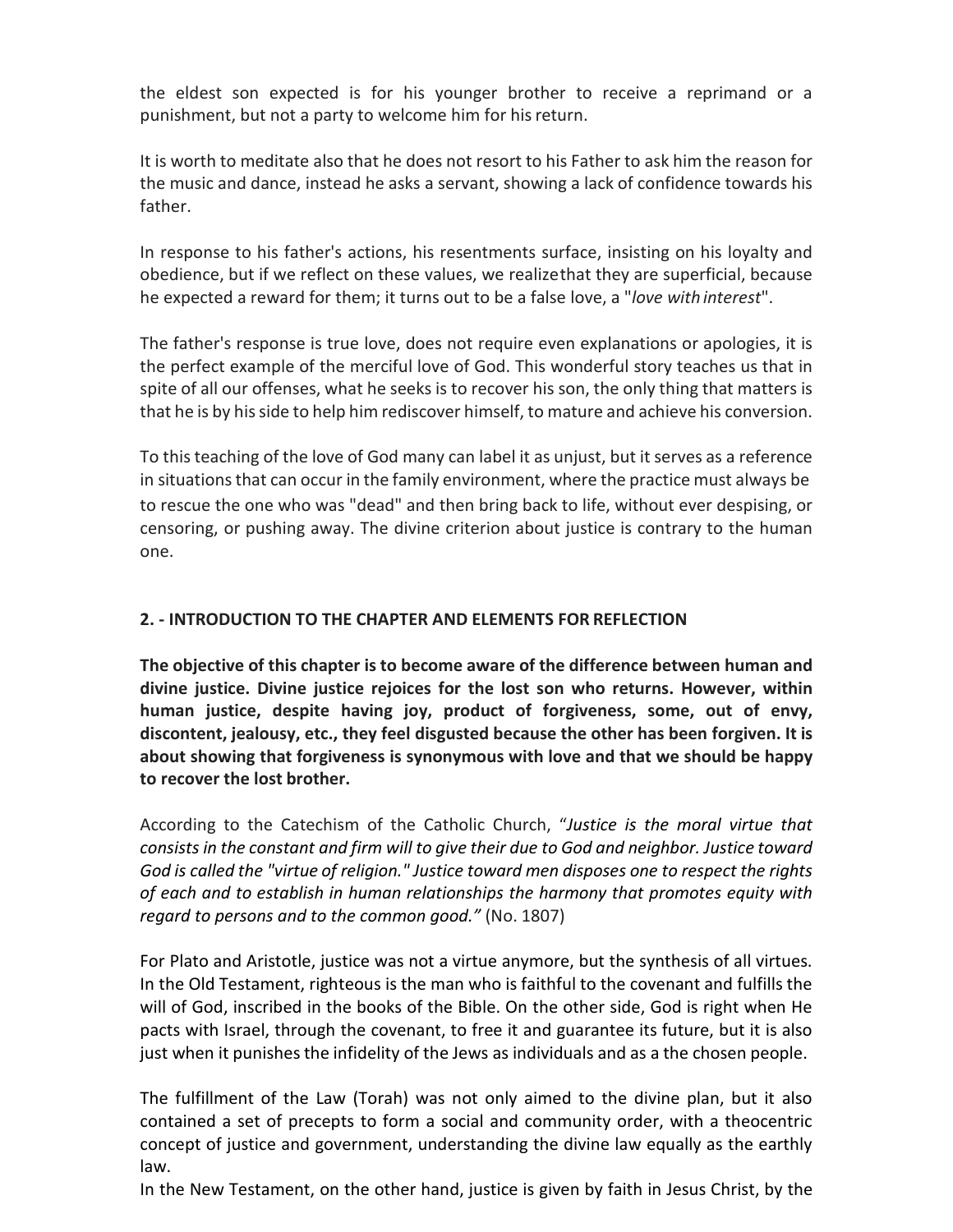gratuitous redemption that man receives as the fruit of his life, passion, death and resurrection, which is the sacrifice that God offers for the salvation of humanity. It is the New Covenant, in which he gives his own Son as expiatory offering.

The new law that Jesus Christ establishes in the world, as the basis of justice, is the love to God and neighbor, which is engraved in the heart of all humanity, and which we Christians strengthen through the action of the Holy Spirit in the sacraments of Baptism and Confirmation.

In the reference verses in this chapter, Luke 15: 25-32, the father and the eldest son, are the two sides of the coin with which we can differentiate divine justice and human justice. In divine justice there islove for neighbor, mercy, forgiveness, and welcome. It is oriented to God and has been revealed by the Father through the prophets and above all, through the life, passion and death of his Son, Jesus Christ. It is resorted, and sometimes as a last resort, to any fault or lack of injustice and produces rest and peace in the soul of the one who asks for it. In return, demands to the person to be guided in life by love andmercy.

Human justice, on the other hand, is world-oriented, imperfect, acts in society, where it is considered that all guilt must be sanctioned and, in some cases, marks an indelible stain on the affected person as an antecedent that will accompany the person for a lifetime becoming subject to discrimination and relegation.

We find it difficult, many times, to try to locate certain situations of life within the supernatural context of divine justice, because our resources and natural dimensions are limited and we cannot understand them. Therefore, we are going to resort to the moral teaching of the Church with the purpose of addressing the virtue of justice.

St. Thomas Aquinas defines virtue as "*good operative habits"* and the opposite as "*bad operative habits*" that he calls "*vices*." All virtues have excesses or shortcomings, for example, in the virtue of order, the lack is called "disorder" and its excess, "mania or obsession with order."

The virtue of justice, whose absence is injustice, is the only one that does not have excesses, because justice is based on giving each one what corresponds each one and can not, therefore, receive more. This is the great difference that exists and where you can identify the action of divine justice, proper to God, which goes beyond what corresponds to human justice, surpassing any criterion and always identifying itself with a response of love. From this understanding of justice, the lesson of God is always to seek and exhaust all means for the salvation of his children.

Within conjugal and family life, we must question and analyze each of our decisions when, by bad habit, we judge the other for any divergence or conflict. This does not favor the solution to a situation, but rather, it can enlarge the problem, due to the reproaches and resentments that are generated, damaging the relationship.

Therefore, we must ask ourselves, how should marriages act when faced with apparently unjust situations? When judging the other, what is it that we intend? Do we want to show that we are always right, and with that, what do we gain?

To find a way to solve problems, the essential thing is to seek the help of God in the light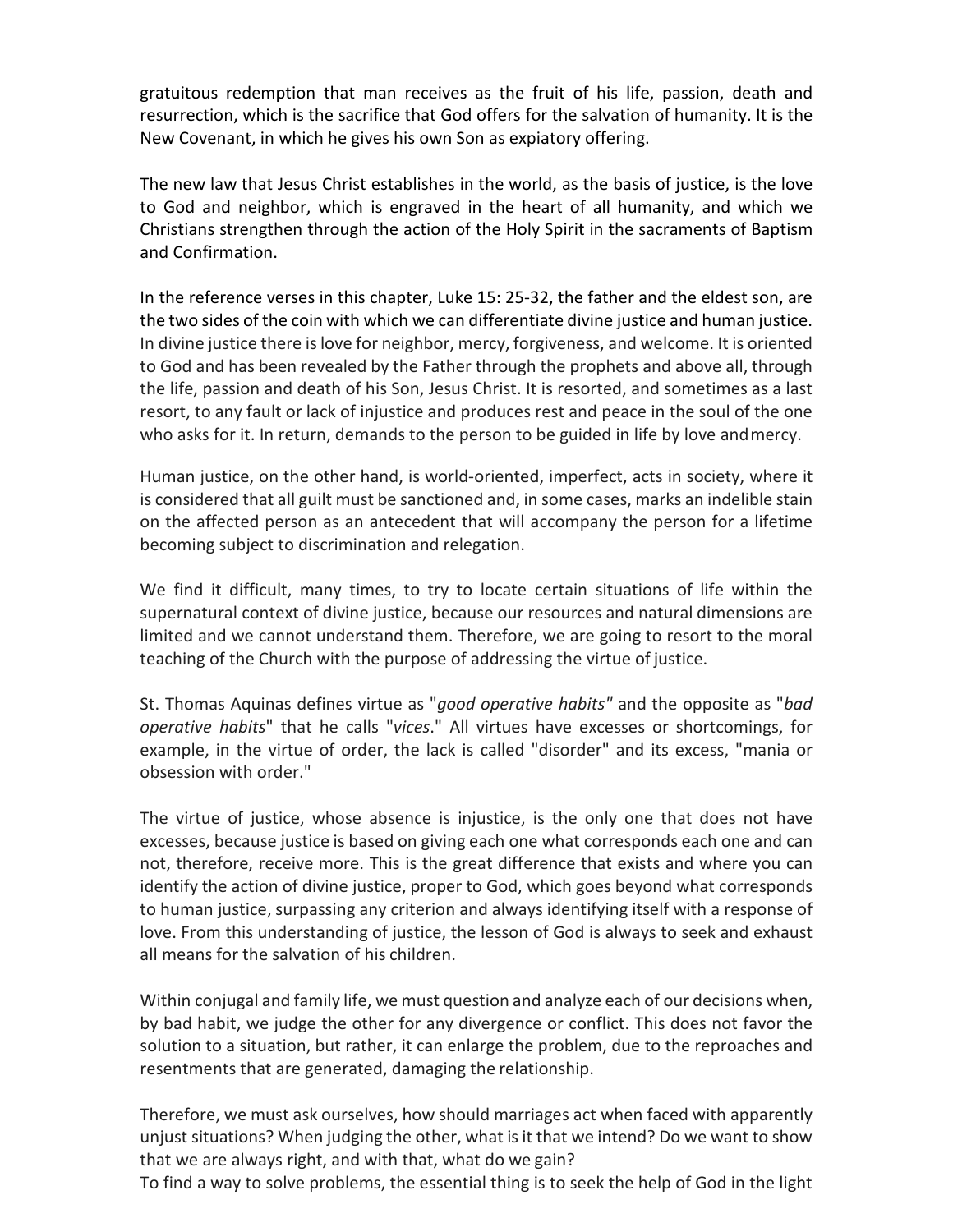of the Gospel, which is Christ himself who speaks to us and helps us to be just and merciful. In addition, we must remember that one of the blessings that our Movement has, is to have a counselor priest or a spiritual companion, who will give us his support and enlightenment to find solutions. Another support will also be the mutual help of the team.

It is worth remembering what Paul mentioned about the theological virtues in his letter to the Corinthians " *So faith, hope, love remain, these three; but the greatest of these is love."* (1Cor 13:13). Applying this to conjugal life means, that out of love, my answers will be those of the Father and I will not have to judge or question, but rather, have the capacity to live loving, as He loves.

To apply divine justice in our conjugal and family relationship, it is advisable to practice the human virtues of respect, fidelity, generosity and humility, in order to improve our daily behavior, seek the good of the other and maintain a happy coexistence in order to achieve the sanctification of the other, as the Gospel tells us in 1 Corinthians 7: 16: *"For how do you know, wife, whether you will save your husband; or how do you know, husband, whether you will save your wife?"* and in 1 Peter 3: 1*:" Likewise, you wives should be subordinate to your husbands so that, even if some disobey the word, they may be won over without a word by their wives' conduct."*

# **3. - REFLECTION DOCUMENTS**

EXCERPT FROM THE HOMILY OF FATHER CAFFAREL ON THE PARABLE OF THE PRODIGAL SON "L'ENFANT PRODIGUE" PART 7

The last part of the parable will show us God's attitude towards the righteous, that is, towards those who are not mayor sinners and also the Pharisees.

*"Now his older son was in the field* ", and since returning after working, he goes home with his tools on his shoulder and as he approaches, he hears music and dances. It is not possible, he says to himself. He gets closer, and that is precisely what is happening; music and dances. Then his heart turns evil. How? He encounters one of the servants, probably one of those who left the banquet room to go find a piece of firewood or a bottle of wine. He calls him and asks what is happening? We must recognize that this servant is not a great psychologist or a diplomat. He responds quickly: "*'Your brother has come, and your father has killed the fattened calf because he hasreceived him back safe and sound.'* He did not want to say it was because he recovered him alive.

*"But he became angry and was not willing to go in*." Then the Gospel does not tell us anything else, but it is necessary to provide the missing words. The servant came to the house, went to the father, bowed, whispered to his ear and said, "*You know that your eldest son is really the utmost*." In his joy, the father had forgotten that he had an older son. And it happens that he does not want to enter the house, he is furious. I, instead of the father, would have told the servant: listen, you will go and look for him and tell him that if he is jealous, like a twelve-year-old child, he should just stay where he is. But that is not our father.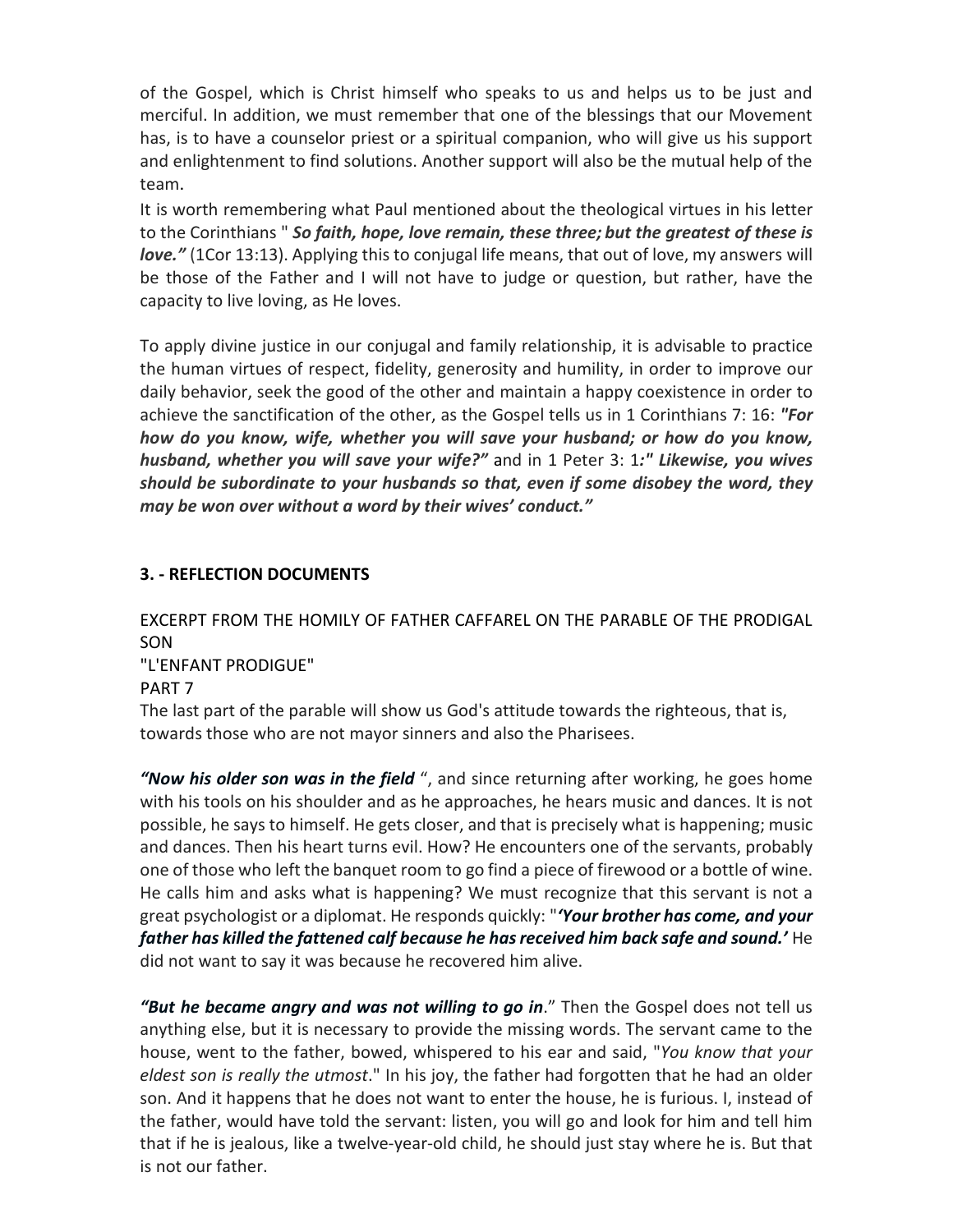**"And his father came out and began pleading with him."** He begged him, which really is not reasonable, but love is not reasonable. He begged to his irritated and angry older son.

*. "But he answered and said to his father, 'Look! For so many years I have been serving you and I have never neglected a command of yours."*. It does not matter who this eldest son was. He believed his stand was really "just", he had been a virtuous man and for this the father never gave him something to celebrate with his friends. He gets aggressive with his father*: "but when this son of yours came, who has devoured your wealth with prostitutes. "* He is not aware, but he is also humiliating his brother. He also tells him: *"that son of yours*", he does not say: "*my brother*". He does not want to have anything to do with his brother; **"***you killed the fattened calf for him!"*

But then the father, almost insulted by his eldest son, says "*my son*", almost the same words used by the Virgin Mary when she meets Jesus in the temple. This is how he speaks to this eldest son who has insulted him and who shows no contrition, but who has a bitter loyalty to the father.

*" Son, you have always been with me."* This father seems naive because he considers it to be the supreme happiness of a son to be always with his father. Here, Christ wants to tell us about the happiness of men to be with God, to share the life of God.

*"You have always been with me, and all that is mine is yours."* That was something I had never suspected. This verse speaks to us of a God in relation to men, of God who wants us to know his intention to offer us all his riches. *"But we had to celebrate and rejoice, for this brother of yours was dead and has begun to live, and was lost and has been found."*

We have the feeling that the eldest son remains in his bitter and hostile attitude. It does not change and it's over. But no, the story is not over. There is still the final point that tells us many things. Only this small and simple point: The rest of the story propounds, what became of the eldest son? Did he return to the banquet hall? We do not know. The parable is truncated, mutilated, but full of meaning. And to understand this final point, one should think that at Jesus' public hearings there were not only good people listening. All these men and women, who had the joy of listening to Jesus, seem very simple people, people of the town, but there were also scribes, Pharisees, wrapped in their virtuous dignity, who tried to trap Jesus, who did not forgive "His impiety", because Jesus was considered ungodly as he sat at the table with sinners. A story like this could only have a not so happy ending.

Jesus speaks. If there is an endpoint, we do not know, the probabilities are not assured. For Jesus, the eldest son represents the Pharisees and Jesus does not decide if the eldest son came back or stayed outside. But we know the story oh! The Pharisees did not return to the banquet hall!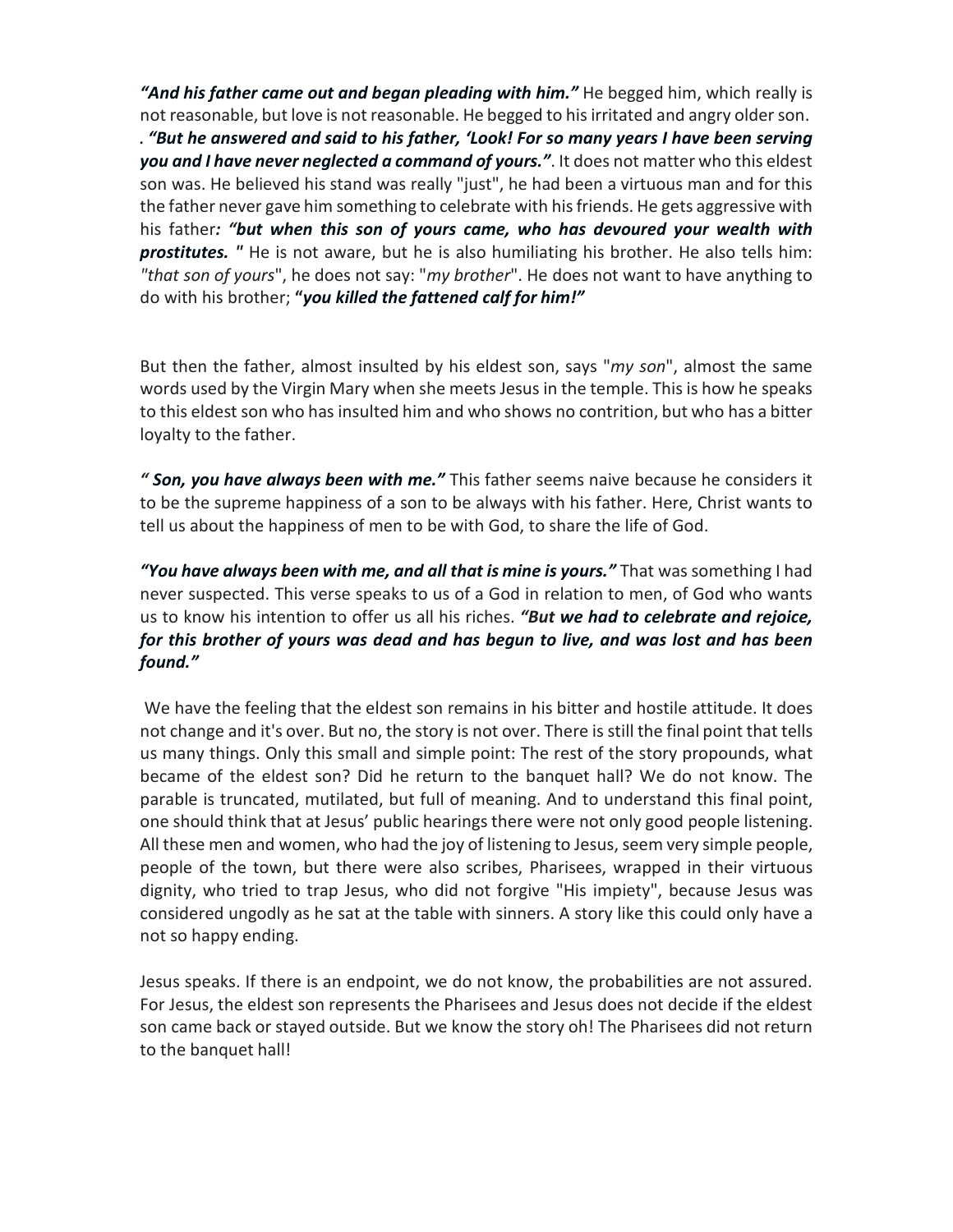### BIANCA AND ANTONIO'S TESTIMONY PART 7

**Bianca and Antonio**. Our son changed to a life free of consumption of drugs. He was healed, mostly from the wounds that led him to that situation. He became an ally of the Blessed Sacrament and found in Him his greatest benefactor. He established a relationship with God and affirms that it was He who gave him the idea of the work he does, which today has made him mature, feel a useful and functional person, and has managed to contribute to the family, psychologically, materially and spiritually. His light is already visible and although there is still some more to shine, we believe that by persevering in prayer, our son will be a faithful apostle of the Lord, and if He allows it, he will keep on his daily healing. However, it took a while for his brothers to believe that this was true. Although they were happy for the change, they feared that he would fail again.

**Bianca**. From this process, which we knew our children were enduring, I remember a painful moment when I came to realize that one of them, perhaps the one who most wanted to rationalize this drama, had fallen into despair. He had the sad belief that his older brother would never change. I remember my pain at his words, which were said during a family therapy and before all his siblings.

# MARIO AND MARITZA'S TESTIMONY PART 7

**Mario.** The joy of receiving the forgiveness and mercy of God through my wife and daughters had its complicated moments, because there were people who reprimand Maritza on how was it possible for her to return with a man who had cheated and left her, who did not deserve forgiveness; she was making a mistake.

The return home was not easy at all. At the beginning it was very difficult to regain confidence and sometimes very painful. It was logical for things to be this way, because a life had been broken, a relationship of many years. But I was not alone; I had the help of God, with prayer and with a good deal of humility to accept many questions, many moments of bad memories and crying.

**Maritza.** It was not easy for me to tell my husband to come back, I had my friends and family against me, they were by my side in such pain and could not understand why I made the decision to forgive him and start over. They told me that he was going to betray me again; that if I returned with Mario, I would not count on their support and that they would not let him into their homes, that they would not talk to him, and so on, among many other things.

I decided to move on to rebuild our marriage; trusting in God I said, I believe in you and I trust in you, help me to be happy next to my husband and daughters, for as long as you want; what you want to give me I accept, but I need to heal my heart to be able to forgive him; every time the doubt came to me, I would squeeze my heart with my hand and say to the Lord, heal me, heal me. And so he did.

### **Other recommended readings can be read in Annex 7**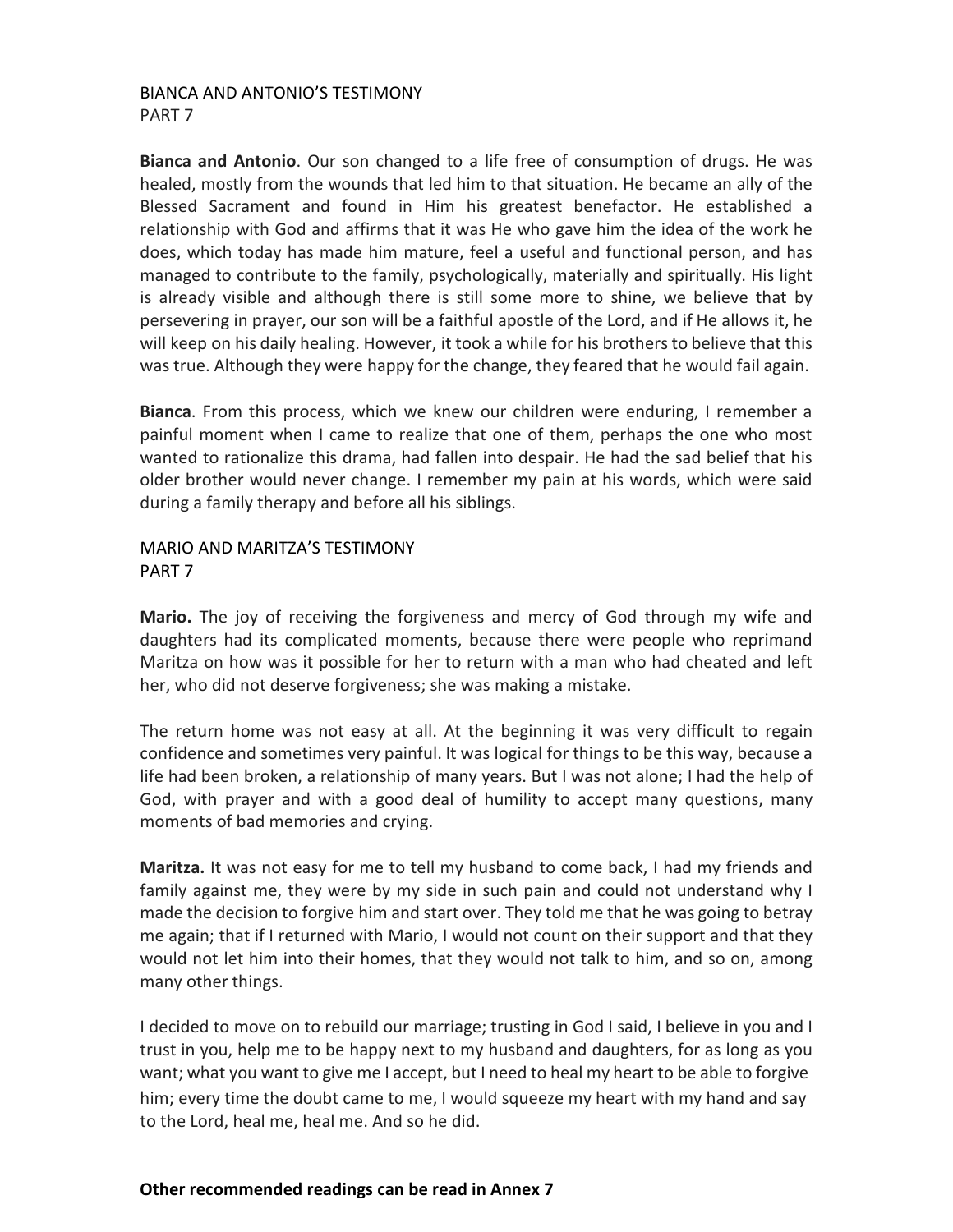# **4. QUESTIONS TO GUIDE THE COUPLE REFLECTION/SIT DOWN**

Do I recognize myself as capable of having the merciful attitude of the Father?

What can we do to have the merciful attitude of the Father?

Do I identify with some of the attitudes of the older son?

What virtues do we need in our conjugal life?

# **5. THE TEAM MEETING**

# **A. - GENERAL SHARING**

We invite couples to share, previously agreeing, an episode in their lives involving justice and mercy, within or outside of their marriage.

#### **B. - PRAYER TIME**

PROCLAMATION.

### Mathew 20:1-16

*"The kingdom of heaven is like a landowner who went out at dawn to hire laborers for his vineyard. After agreeing with them for the usual daily wage, he sent them into his vineyard. Going out about nine o'clock, he saw others standing idle in the marketplace, and he said to them, 'You too go into my vineyard, and I will give you what isjust. So they went off. [And] he went out again around noon, and around three o'clock, and did likewise. Going out about five o'clock, he found others standing around, and said to them, 'Why do you stand here idle all day?' They answered, 'Because no one has hired us.' He said to them, 'You too go into my vineyard.' When it was evening the owner of the vineyard said to his foreman, 'Summon the laborers and give them their pay, beginning with the last and ending with the first.' When those who had started about five o'clock came, each received the usual daily wage. So when the first came, they thought that they would receive more, but each of them also got the usual wage. And on receiving it they grumbled against the landowner, saying, 'These last ones worked only one hour, and you have made them equal to us, who bore the day's burden and the heat.' He said to one of them in reply, 'My friend, I am not cheating you[.\\*](http://www.usccb.org/bible/matthew/20#48020013-1) Did you not agree with me for the usual daily wage? Take what is yours and go. What if I wish to give thislast one the same as you? [Or] am I notfree to do asI wish with my own money? Are you envious because I am generous?' Thus, the last will be first, and the first will be last."*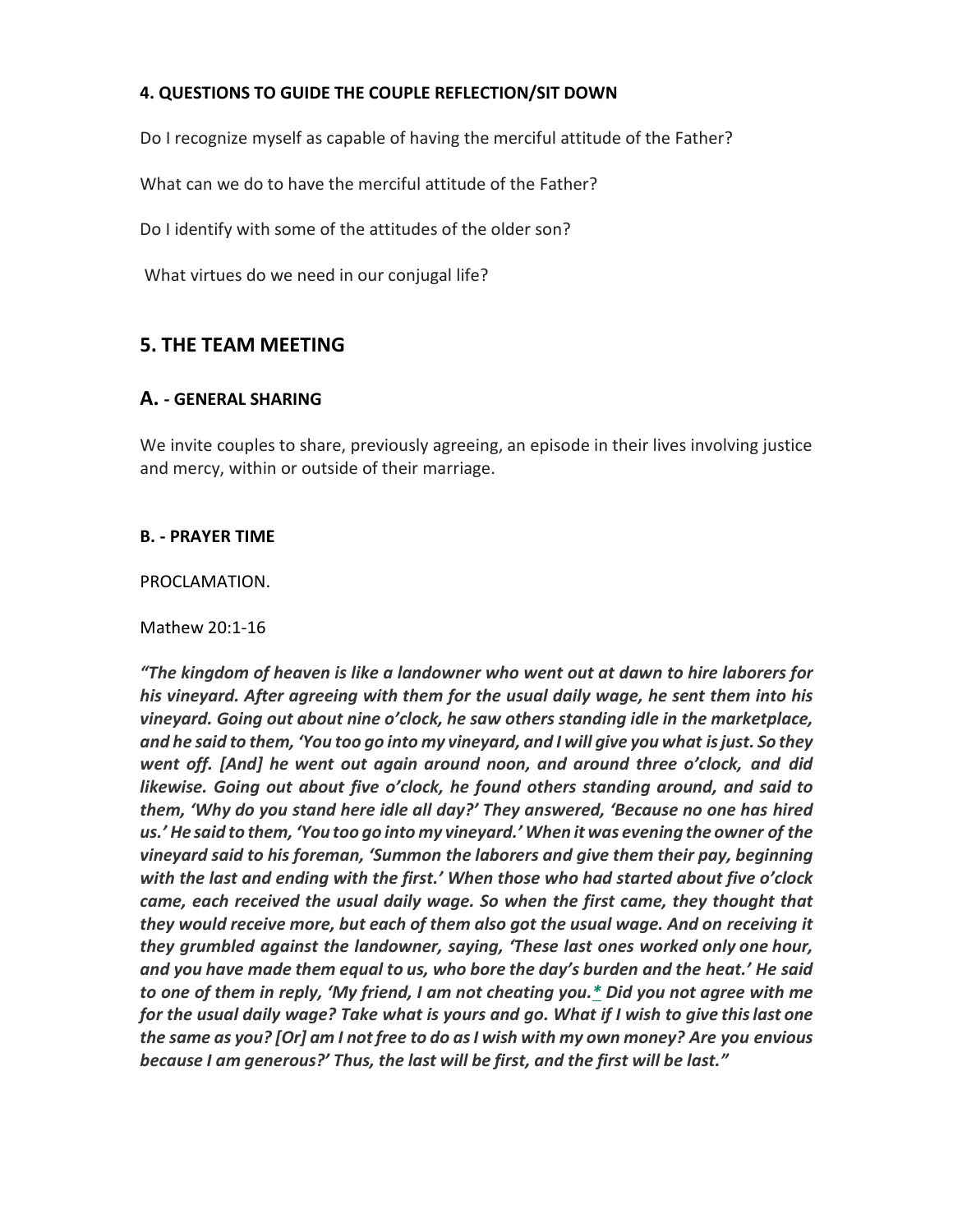#### PERSONAL REFLECTION

After reading the Word, we invite you to take a few minutes of silence to meditate and then freely share what the Lord has spoken to us, how he challenges us and how it affects our lives. We recommend emphasizing in justice and mercy.

### COMMUNITY PRAYER

We propose that each participating couple make a brief prayer. It can be done according to personal needs or by choosing a segment of the biblical passage. At each request that is freely made, we will respond: "Lord, hear to our prayer."

### **C.- PARTICIPATION**

A spiritual retreat would be the propitious moment to reflect on the injustices that we have committed in our lives, both individually and in marriage. If a retreat were not possible, personal and conjugal prayer, along with the rule of life, would be a good alternative. Let us dispose our hearts to participate to our teammates the feelings that have emerged from the practice of these specific endeavors.

# **D. - QUESTIONS FOR THE INTERCHANGE ON THE TOPIC**

To be able to have the merciful attitude of God before the difficulties that come our way in life, seems at first very difficult to fulfill, but as Christians in search of truth and good, it motivates us to seek Him and listen to Him in order to act like Him. Then we question ourselves:

If I cannot be merciful, is it because of lack of faith?

What virtues are we missing or in which we are weak and how can we strengthen them to be merciful?

Given the faults of our spouse, does human justice or mercy prevail?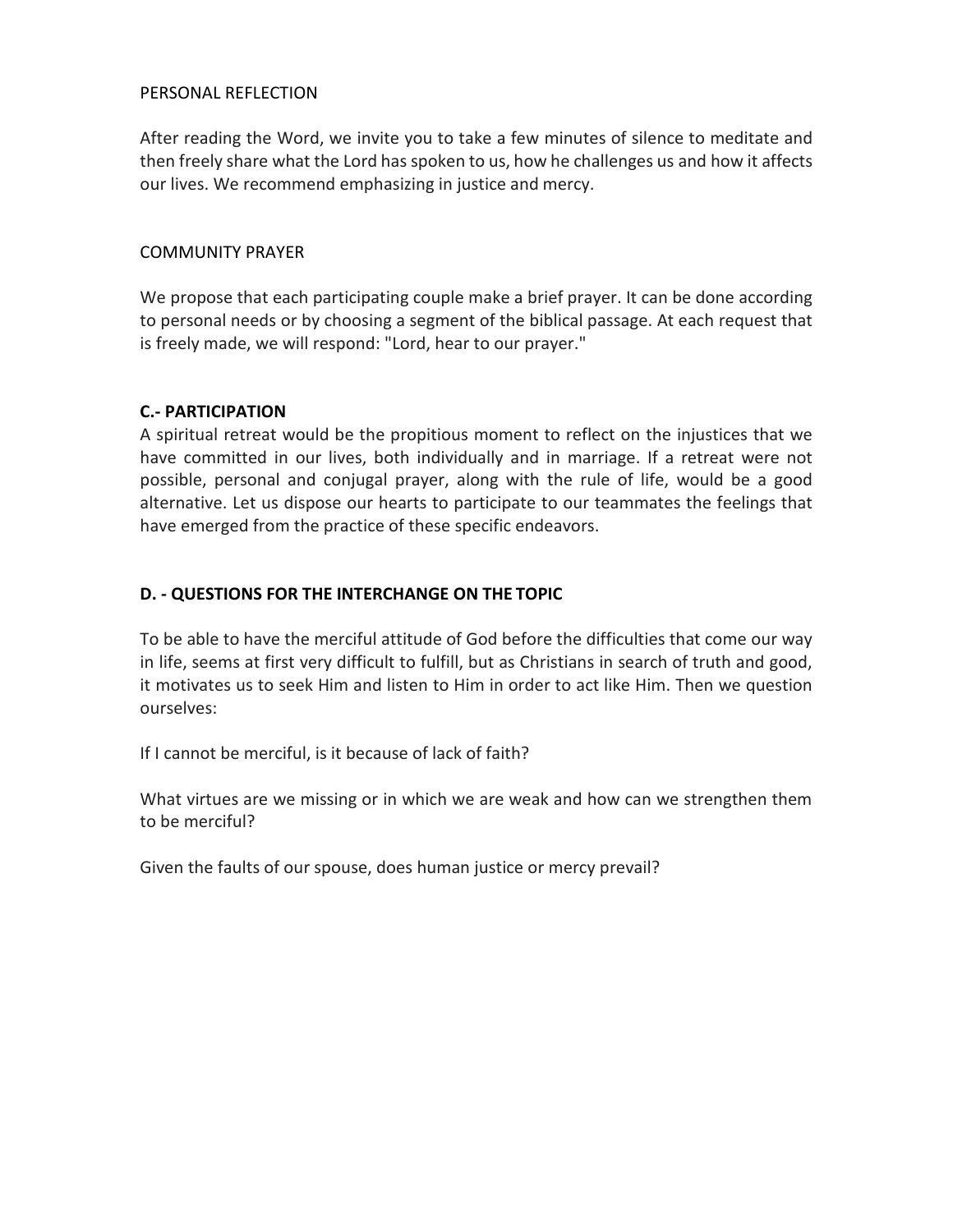#### **E. – LITURGICAL PRAYER**

#### Psalm 51: 3-17

**R / In your mercy, Lord, have mercy on me.**

*Have mercy on me, God, in accord with your merciful love; in your abundant compassion blot out my transgressions. Thoroughly wash away my guilt; and from my sin cleanse me. R/.*

*For I know my transgressions; my sin is always before me. Against you, you alone have I sinned; R/. I have done what is evil in your eyes So that you are just in your word, and without reproach in your judgment. R/.*

*Behold, I was born in guilt, in sin my mother conceived me. Behold, you desire true sincerity; and secretly you teach me wisdom. R/.*

*Cleanse me with hyssop, that I may be pure; wash me, and I will be whiter than snow. You will let me hear gladness and joy; the bones you have crushed will rejoice. R/.*

*Turn away your face from my sins; blot out all my iniquities. A clean heart create for me, God; renew within me a steadfast spirit. Do not drive me from before your face, nor take from me your holy spirit. R/.*

*Restore to me the gladness of your salvation; uphold me with a willing spirit. I will teach the wicked your ways, that sinners may return to you. R/.*

*Rescue me from violent bloodshed, God, my saving God, and my tongue will sing joyfully of your justice. Lord, you will open my lips; and my mouth will proclaim your praise. R/.*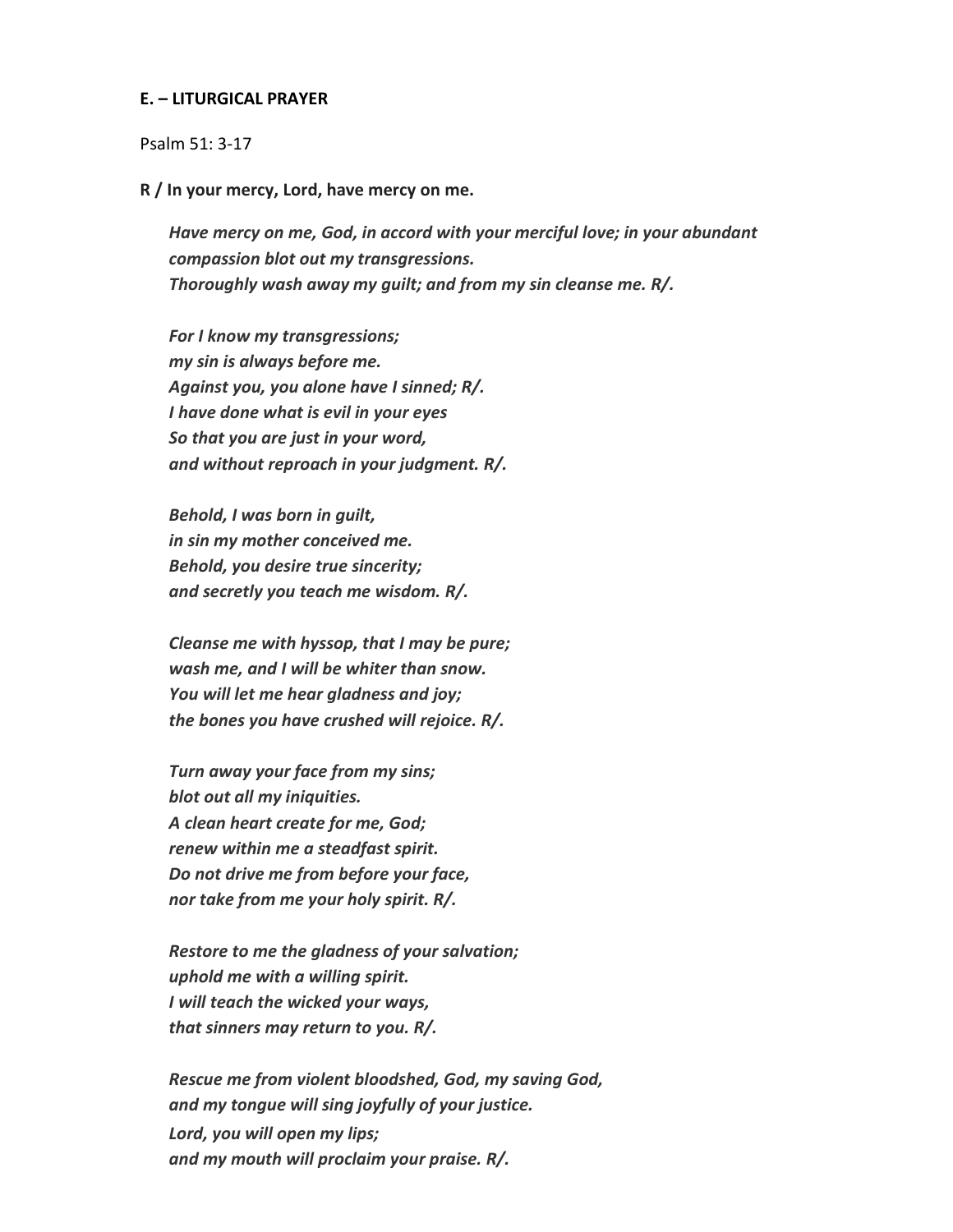### **F. - FINAL PRAYERS:**

FOR THE BEATIFICATION OF THE SERVANT OF GOD, HENRI CAFFAREL AND THE MAGNIFICAT

# **ANNEX 7 OTHER RECOMMENDED READINGS**

TAKEN FROM THE CATECHESIS OF POPE FRANCIS ON PERFECT JUSTICE AND INFINITE MERCY. FEBRUARY 3, 2016. ZENIT.ORG

ENCYCLICAL LETTER DIVES IN MERCY OF THE SUPREME PONTIFF JOHN PAUL II ON DIVINE MERCY. NOVEMBER 30, 1980. NUMERAL 5, 5º PARAGRAPH.

ENCYCLICAL LETTER DIVES IN MERCY OF THE SUPREME PONTIFF JOHN PAUL II ON DIVINE MERCY. NOVEMBER 30, 1980. NUMERAL 4, 11th PARAGRAPH .

JOACHIM JEREMÍAS. ABBA AND THE CENTRAL MESSAGE OF THE NEW TESTAMENT. BIBLICAL STUDIES LIBRARY. EDICIONES CRISTIANDAD, 1977.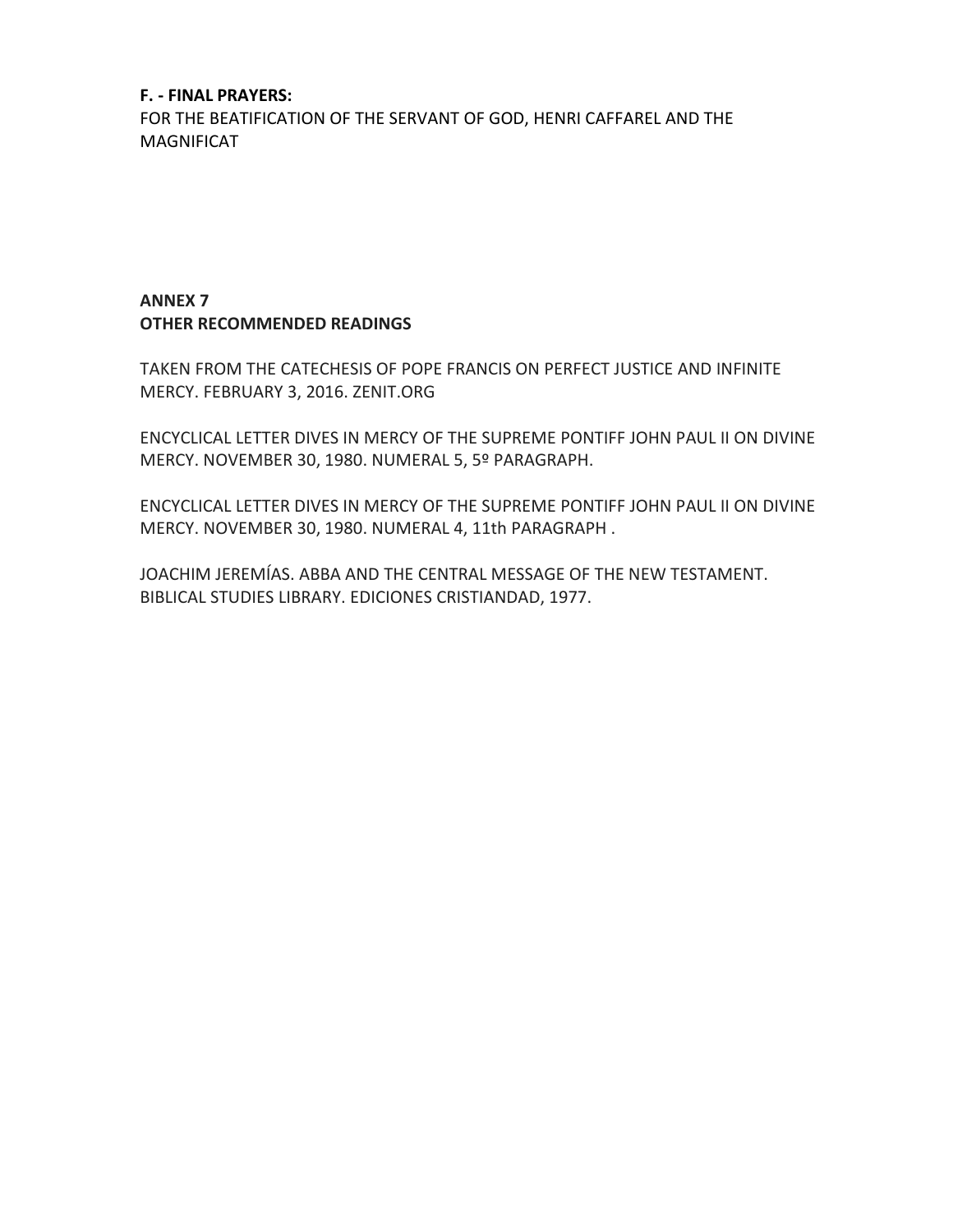# **TEAMS OF OUR LADY**

# **STUDY TOPIC 2018**

# **RECONCILIATION, SIGN OF LOVE**

# **CHAPTER 8**

# **THE JOY OF THE REUNION**

**1.- LISTENING TO THE WORD**

*"Bring the fattened calf, kill it, and let us eat and celebrate; for this son of mine was dead and has come to life again; he was lost and has been found. And they began to celebrate***."** Luke 15: 23-24

#### MEDITATION

Every festivity is synonymous with celebration, in this case, the passage shows us the reason: "*for this son of mine was dead and has come to life again; he was lost and has been found"*. How much joy this father shows that he wants to celebrate, and that is the natural attitude of every father who finds a lost son, and the way to manifest it isthrough a gathering whose meaning is to participate and share with others of his joy. The gospel relates joy and happiness with hope because happiness is the fruit of joy and joy, the fruit of hope. *" May the God of hope fill you with all joy and peace in believing, so that you may abound in hope by the power of the Holy Spirit."* Romans 15:13.

Hope as the mother of the '' await '', translates into wanting something to happen and with the sustenance of faith is believing that it will happen. This is what keeps alive an illusion, a longing, a cure, an aspiration, and a return. *" Rejoice in hope, endure in affliction, persevere in prayer."* Romans 12: 12.

Then, beginning from faith, to hope we remain in it, because we already know that true love never abandons and never fails. It is the aid of these three theological virtues, infused by the same Spirit, which allows us to live in permanent joy, keep our feelings intact before what we love, wait with open arms, and participate in the joy ofreunion.

In addition, the action of the Spirit of God is manifested in us through its fruits and one of them is joy, which commits us to be its bearers and to be witness at all times of our lives, especially within the family. These fruits are mentioned in Galatians 5: 22-23: "*In contrast, the fruit of the Spirit is love, joy, peace, patience, kindness, generosity, faithfulness, gentleness, self-control. Against such there is no law."*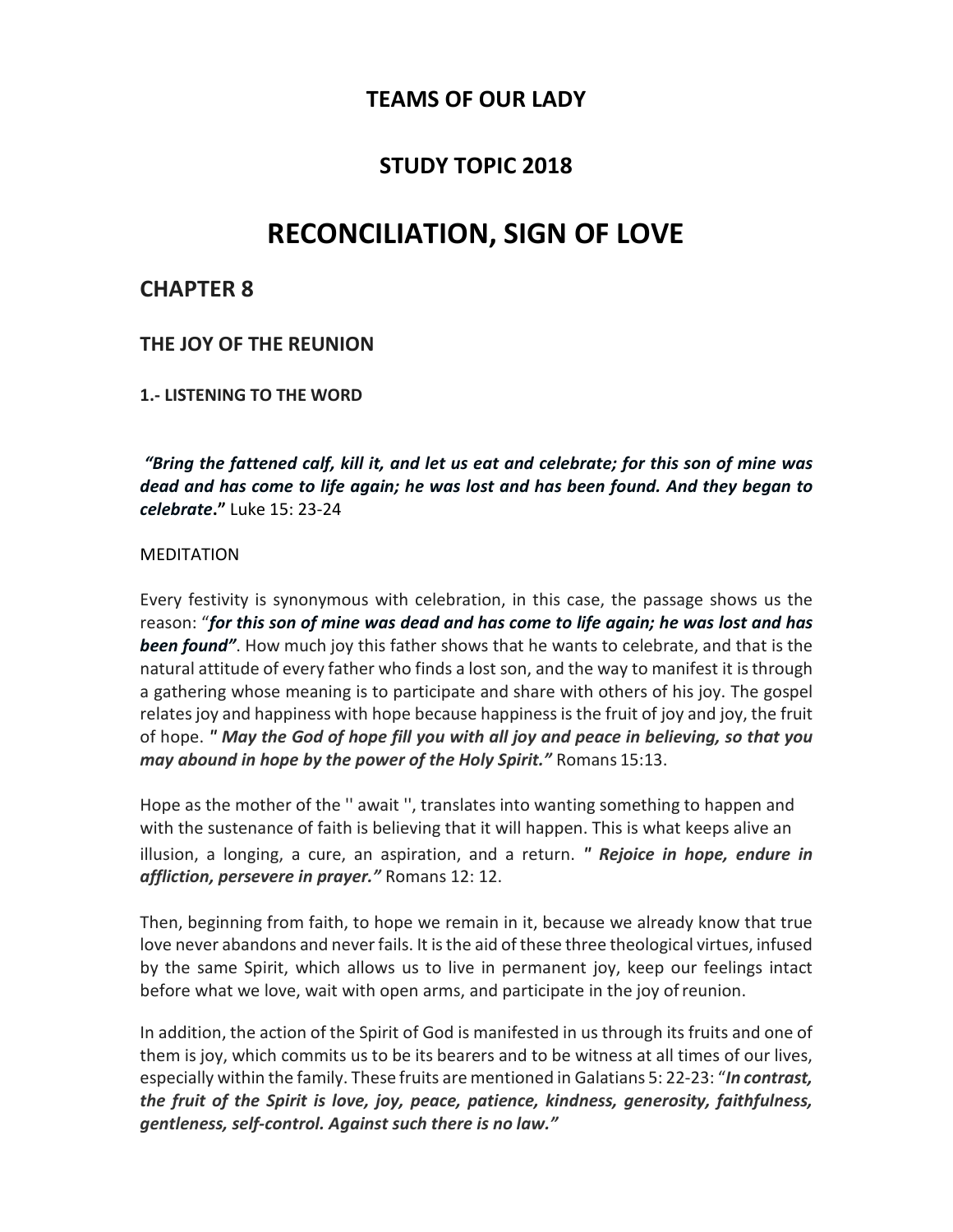### **2. - INTRODUCTION TO THE CHAPTER AND ELEMENTS FOR REFLECTION**

**The objective of this chapter is to motivate us to live fully the joy of reunion. We also celebrate the joy of return, the feeling of welcome, the value of repentance, the conquest of conversion, the joy of forgiveness, the grace of mercy, the beginning of a new life in true freedom. Definitely, we celebrate Love.**

*"Joy is a natural movement of the soul that is known to possess goods. According to the assets that are possessed, so will be the joy they produce. There is a joy that comes from satisfying elementary needs such as eating or drinking. Another that occurs when we are given a gift or we acquire a material good: a house, a car, when we get paid for a job, when they raise our salary, etc. But none is as strong and as elevated as that produced by*  love: knowing oneself loved and understood. Love is the greatest good that man can *possess. That's why love is what produces most joy.*

*And within love, the most stable, the firmest, the most faithful and the most powerful is the love of God. We Christians know we are loved by God, who treats us as his children. For this reason, joy is the natural tone of Christian life: joy is the necessary consequence of divine filiation, of knowing that we are loved with predilection by God our Father, who welcomes us, helps us and forgives us. If we feel as the favorite children of our Father in heaven, which we are! How can we not always be joyful? Think about it ".5*

Within the conjugal life, there are situations in which a tense relationship is lived and others in which a relationship of joy and happiness is lived. This gives us a guideline that there are different types of personalities that reflect varied moods; it is good to clarify that not all moods are due to the personal structure, as some can be generated by diverse causes, such as illness, grief, loss of work, among others. But it is worth questioning about certain attitudes of discouragement that should not be part of our condition as Christians and, being the only ones responsible for being able to change them, we should ask ourselves, why do we show sadness and do not feel joy regularly? The causes could be many, but considering their effect on conjugal living, in most cases they are presented by disappointments, lack of respect, unresolved resentments, permanent incomprehension, feeling abandoned, unloved, unvalued and others.

Providentially and taking it as a gift of grace, we have had to analyze the wonderful development of the parable of the prodigal son, which is a true teaching of the way God acts and who God is, where we can find answers to complex difficulties and situations within our family surroundings.

Finally, we are called to remain faithful to the love of God by living with the two commandments that the Lord left us: *"The first is this: 'Hear, O Israel! The Lord our God is Lord alone! You shall love the Lord your God with all your heart, with all your soul, with all your mind, and with all your strength.' The second is this: 'You shall love your neighbor as yourself.' There is no other commandment greater than these."* Mark 12: 29-31.

<sup>5</sup> Juan Luis Lorda- "To Be a Christian". Fourteenth edition. Ediciones Rialp, S.A. Theme · 10 " La Alegría '' pages. 109 to 111.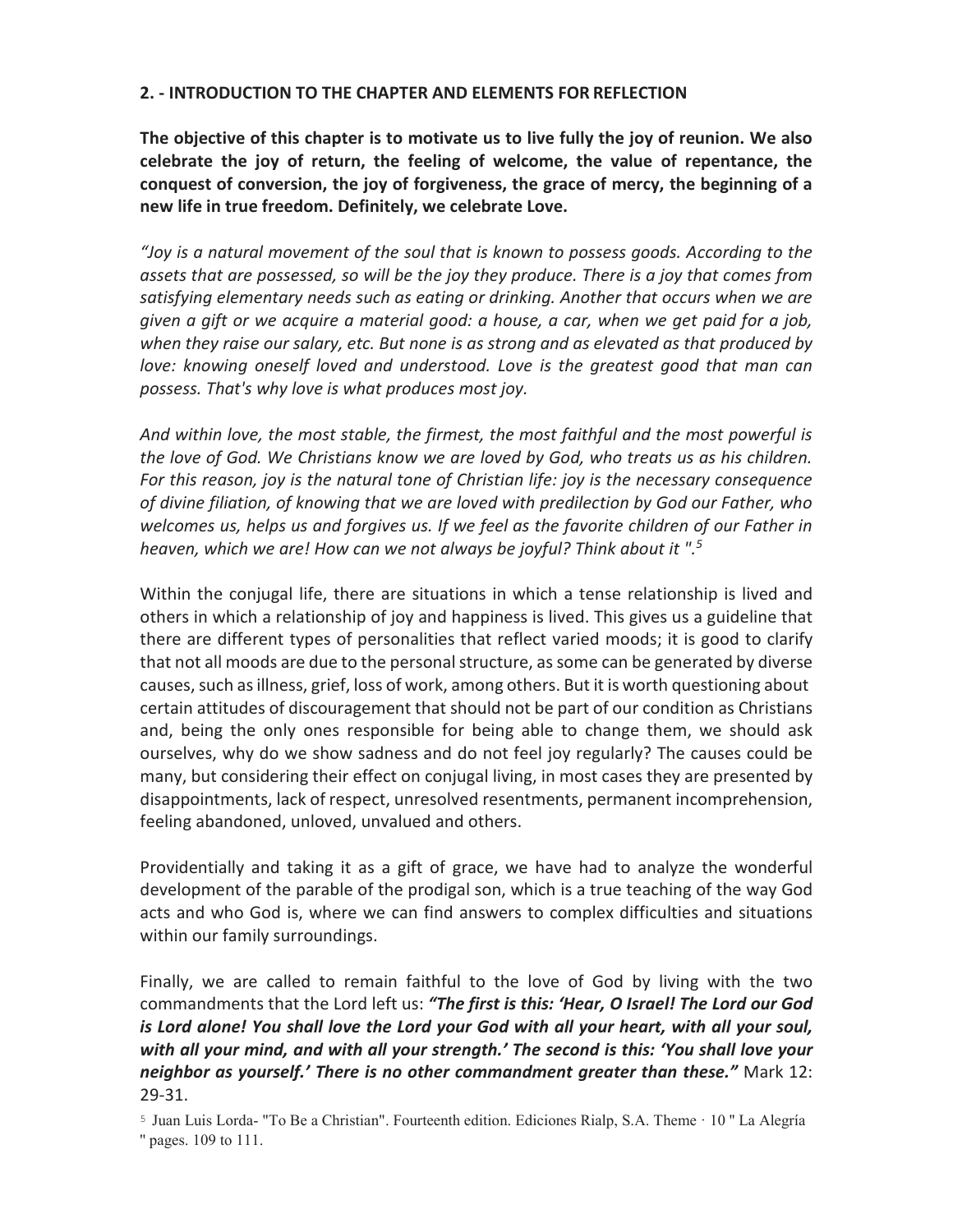However, we can ask ourselves how can we love like that? In our human nature, weakened by original sin, this seems very difficult to achieve. Although, experience allows us to affirm that it can be done, an answer supported by Jesus himself and by the saints, who achieved it not only because of their knowledge, lighting or decision, but, above their limitations, contributed efforts and perseverance to understanding that we are all called to participate in the joy of the Kingdom of God and be missionaries, to fulfill his plan that we all be saved. **"***I tell you, in just the same way there will be more joy in heaven over one sinner who repents than over ninety-nine righteous people who have no need of repentance."* Luke 15:7.

In the conjugal living, to become a testimony of a joyful and happy Christian marriage, it is convenient to develop attitudes of not judging, not separating, not condemning, and rather develop attitudes of respecting, welcoming and celebrating the other, making it clear that these attitudes do not refer to the acceptance of sin or an evil act, but of the unconditional acceptance of the person. This is the way to celebrate the return of the loved one, the reunion, and also seek our holiness that is achieved in "live loving but as God loves" because for God we are all his children and He will never stop loving us.

# **3. - REFLECTION DOCUMENTS**

EXCERPT FROM THE HOMILY OF FATHER CAFFAREL ON THE PARABLE OF THE PRODIGAL SON

"L'ENFANT PRODIGUE"

# PART 8

*And the servants want to leave, go back to the field to work. The father stops them and asks them to: " bring the fattened calf ". This may not mean anything to readers of the twentieth century and city dwellers. But we should know that, on a farm in Palestine at that time, the fattened calf was a great character, it was destined for the next big celebration, for example, the marriage of the eldest son. This is why; the servants feel this request is a sacrilege, to kill the fattening calf for this young man?*

*"Bring the fattened calf, kill it, and let us eat and celebrate." What is the idea of a celebration? The father will invite flutists, tambourine players, will offer a great banquet, but do not get me wrong. The celebration is not the kind of festivity that takes place*  outdoors, the celebration, in this case, is in the heart of the father. And it is because in his *heart there is a celebration that he wants the whole house to become a celebration where everyone will rejoice with him. This is to show us how God welcomes a sinner. "There is more joy in heaven for a returning sinner," Christ said in another passage.*

*A rabbi once told the following story: "I want to make you understand that, through sin, man cuts the link that connects him with God. But when the man repents and returns to*  God, the latter takes the two ends of the tie and makes a knot to have the sinner tied, but *the interesting thing is that as you tie a knot, you shorten the rope. This is done so that*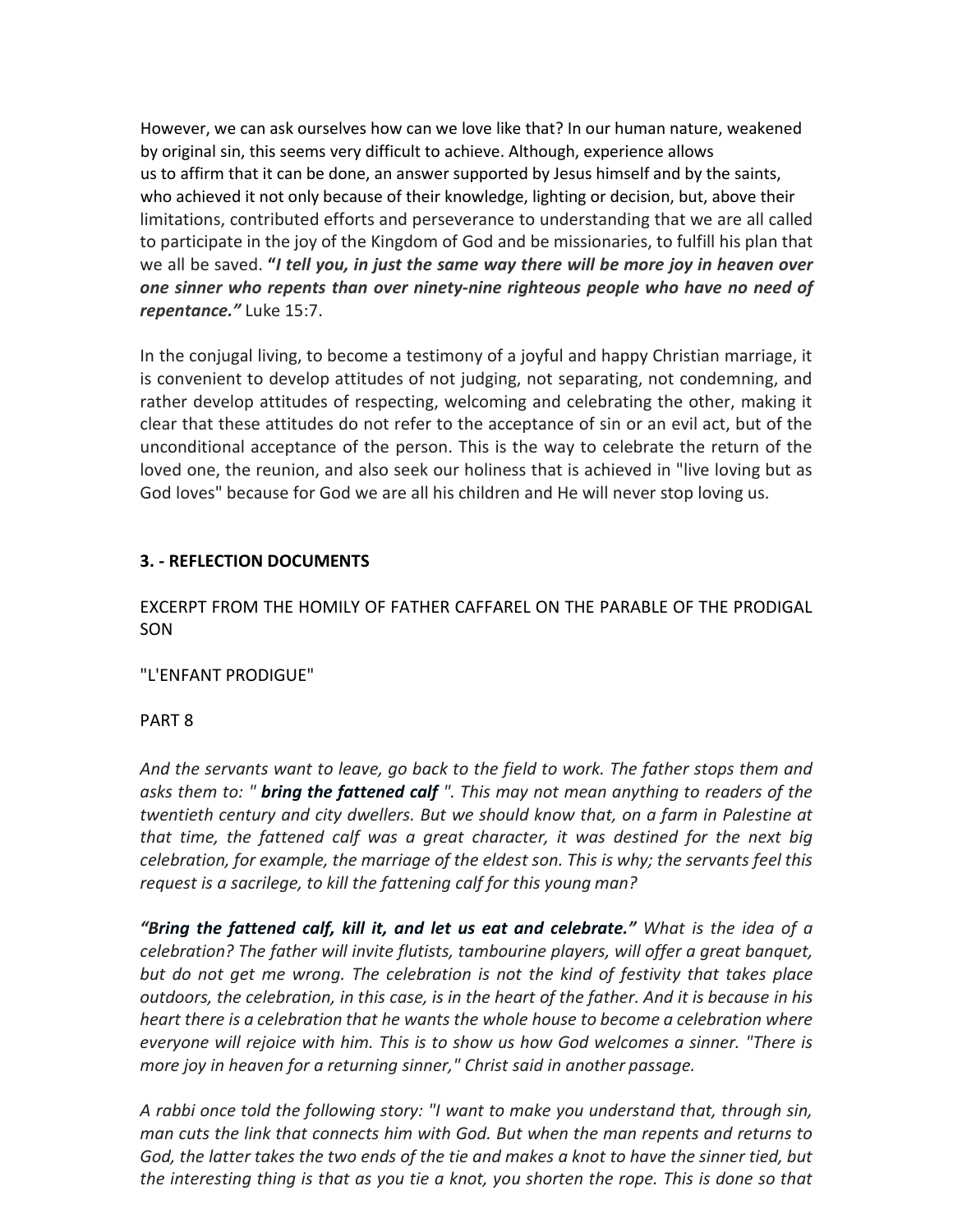*the sinner is closer to God after his sin than before his sin. If we have committed many*  sins, then we have a real rope of knots to go to God. Sounds logical. As the servants are so *confused, the father givesthem an explanation: "Because my son was dead and revived..." he* wants to say emphatically: "He was dead, he was dead..." he was not in good condition, *that was for sure. Because of sin he is considered a dead man. It is as if Christ forgot the*  symbolism and the parable, to tell us about reality. In fact, a sinner is a dead man. A body *without a soul is a corpse, but a body and a soul without the Holy Spirit is a dead person, a spiritual corpse. He was lost, he was found and then they began to celebrate. "*

# BIANCA AND ANTONIO'S TESTIMONY PART 8

**Bianca and Antonio.** When he left his addiction, his brothers and we were also different and we started a new family life with this son who had been renewed to truly live.

We believe that after this experience, he will be able to explain what it means to live in love. We can do the same. The Lord gave us this opportunity. We remain in expectation of what God wants for him and we trust that he will be merciful, as he always has, along this loving journey.

After a while, a man of God contacted to us. He proposed us to join in some solidarity projects in favor of a vulnerable sector. Later, we discover that the true and great project for which God had called us was our son. The most vulnerable was with us and was our priority at that time. This wise man led our son back to the Father's House, he lived a very profound healing experience with him, met God, understood his own wounds and was able to work on them. It was a time of waiting to see what was the next step we had to take together; to continue in this dynamic that already seemed to come to an end.

We never stop doing something for him. When we waited in silence because of his absence, we felt it was part of his freedom. A freedom that our son was using, although it hurt the way he had chosen to use it. We kept praying tirelessly. This was the source of tranquility that allowed us to redeploy resources to restart the various attempts to save our son. In the months of his absence we recharged our soul to be able to startover.

We understood that our life was not a drama that it was a life full of blessings and this pain was part of it. We both knew it. God never got tired of showing us how much He loved us. Now we know that our existence would not be the same if we had not lived this experience. In connection with the suffering that was incorporated naturally, we also had the acceptance that this was part of the decisions that our son took, again and again. We knew about the transforming power of suffering, we allowed ourselves to live it and in some way enjoy it for the good of our family, trying to incorporate it with the greatest joy that the spirit allowed us.

We never lost hope. We thought about our son as "great". God had to have designed a plan for him to go through this *via crucis*, perhapsso that all of us would learn the greatest lesson of our lives: to love unconditionally without dissipate anything for Him.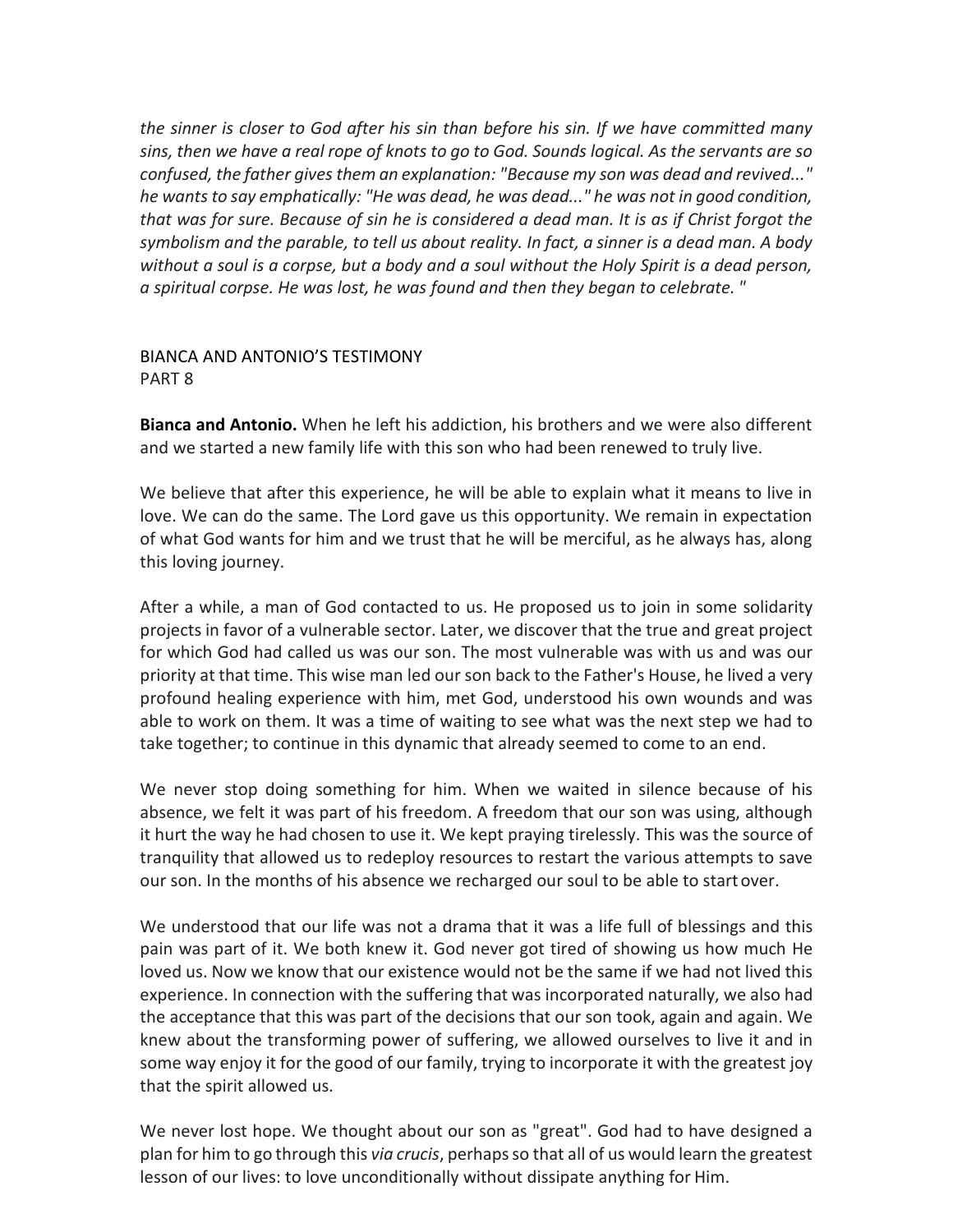# MARIO AND MARITZA'S TESTIMONY PART 8

**Mario and Maritza.** Actually, God our Father is and has been wonderful with us, he loved us and he loves us so much that he was happy to bring us back together, to make us grow as a couple, as a family, as Christians.

We are completely sure that to accomplish this He used many people who surrounded us, who did not leave us alone, whom we know were praying for us, fasting, making efforts. The Lord listened to everything and so He celebrated a great feast with us and for us.

Today we see ourselves - like the phoenix bird that rose from the ashes and took flight being testimony and help for many people who for various reasons experience the same or similar situations that we did. We have disposed our lives to the service of Teams of Our Lady, to the service of the Church, to the service of marriages.

Our daughters, who lived the pain of separation and then the wonderful experience of conversion and forgiveness between us, when they made the decision to join their husbands in marriage, they did it in the Catholic Church, trusting in the grace of the Sacrament of Marriage, as a gift from God.

Today, we have clarity that things must be resolved asthey arise, we can not let problems grow, we need dialogue, good communication, respect, humility, and above all, a lot of love. And it is what we do today to be happy.

# **Other recommended readings can be read in Annex 8**

# **4. QUESTIONS TO GUIDE THE COUPLE REFLECTION/SIT DOWN**

Have we celebrated a reconciliation?

When we have moments of sadness, are we able to discern what is the root of these feeling?

Do we consider our spouse optimistic and cheerful?

For us, where does true joy come from?

# **5. THE TEAM MEETING**

### **A. - GENERAL SHARING**

We invite couples to share , previously agreeing, on any life situation that involves joy, within marriage orfamily life, considering that the chapter invites usto celebrate reunion.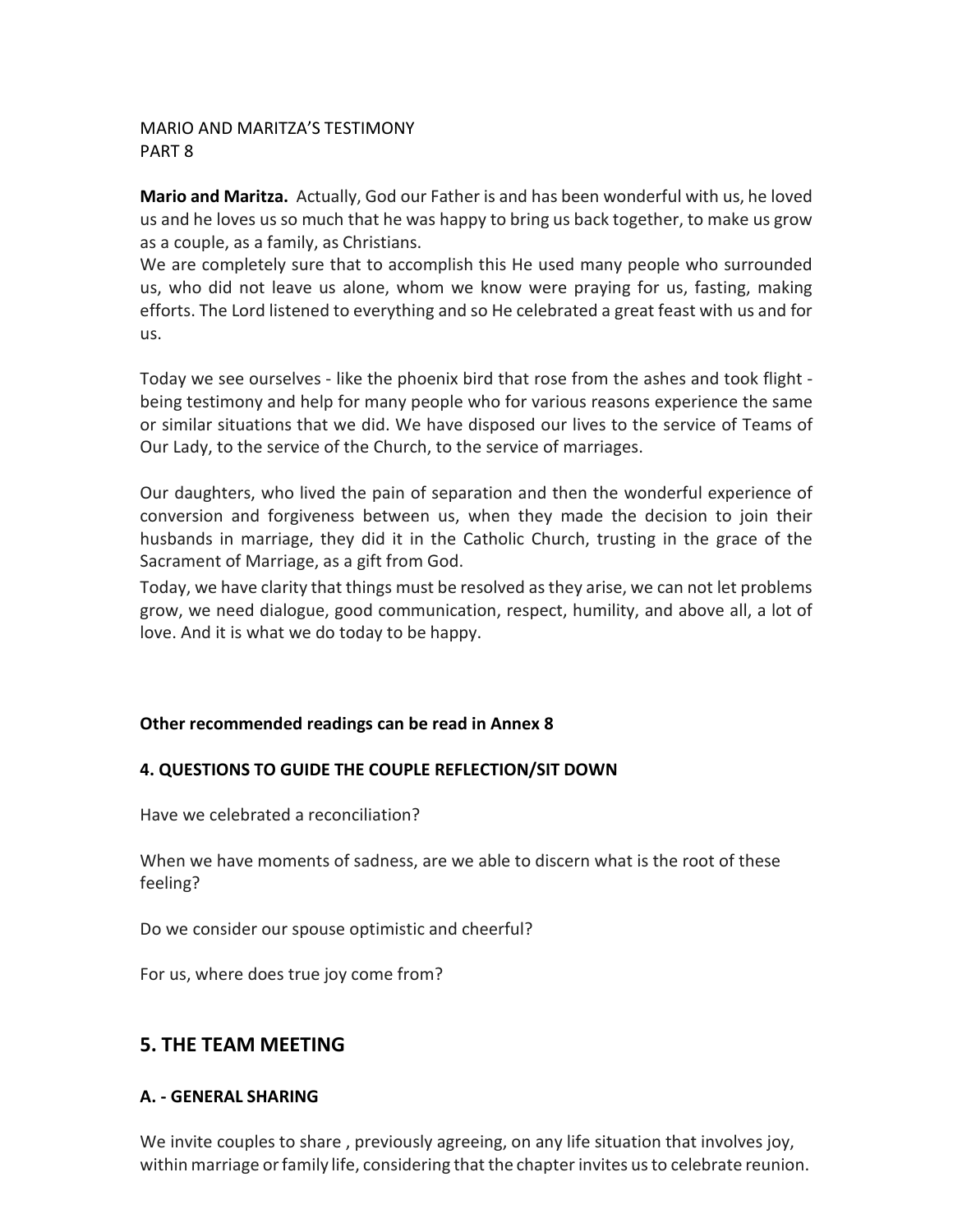### **B. - PRAYER TIME**

#### PROCLAMATION.

Luke 15:4-10

*"What man among you having a hundred sheep and losing one of them would not leave the ninety-nine in the desert and go after the lost oneuntil he findsit?And when he does find it, he sets it on his shoulders with great joy and, upon his arrival home, he calls together his friends and neighbors and says to them, 'Rejoice with me because I have found my lost sheep.' I tell you, in just the same way there will be more joy in heaven over one sinner who repents than over ninety-nine righteous people who have no need of repentance."*

*"Or what woman having ten coins and losing one would not light a lamp and sweep the house,searching carefully untilshe findsit? And when she doesfind it,she callstogether her friends and neighbors and says to them, 'Rejoice with me because I have found the*  coin that I lost.' In just the same way, I tell you, there will be rejoicing among the angels *of God over one sinner who repents."*

#### PERSONAL REFLECTION

After reading the Word, we invite you to take a few minutes of silence to meditate and then freely share what the Lord has spoken to us, how he challenges us and how it affects our lives.

#### COMMUNITY PRAYER

We propose that each participating couple make a brief prayer. It can be done according to personal needs or by choosing a segment of the biblical passage. At each request that is freely made, we will respond: "Lord, hear to our prayer."

#### **C.- PARTICIPATION**

The content and objective of this chapter invites us to carry out a conjugal dialogue during the month, accompanied by personal and conjugal prayer. As a result we must be able to implement the rules of life that will help us be joyful and live a happy marriage. We invite couples to be generous and share their feelings, within the meeting.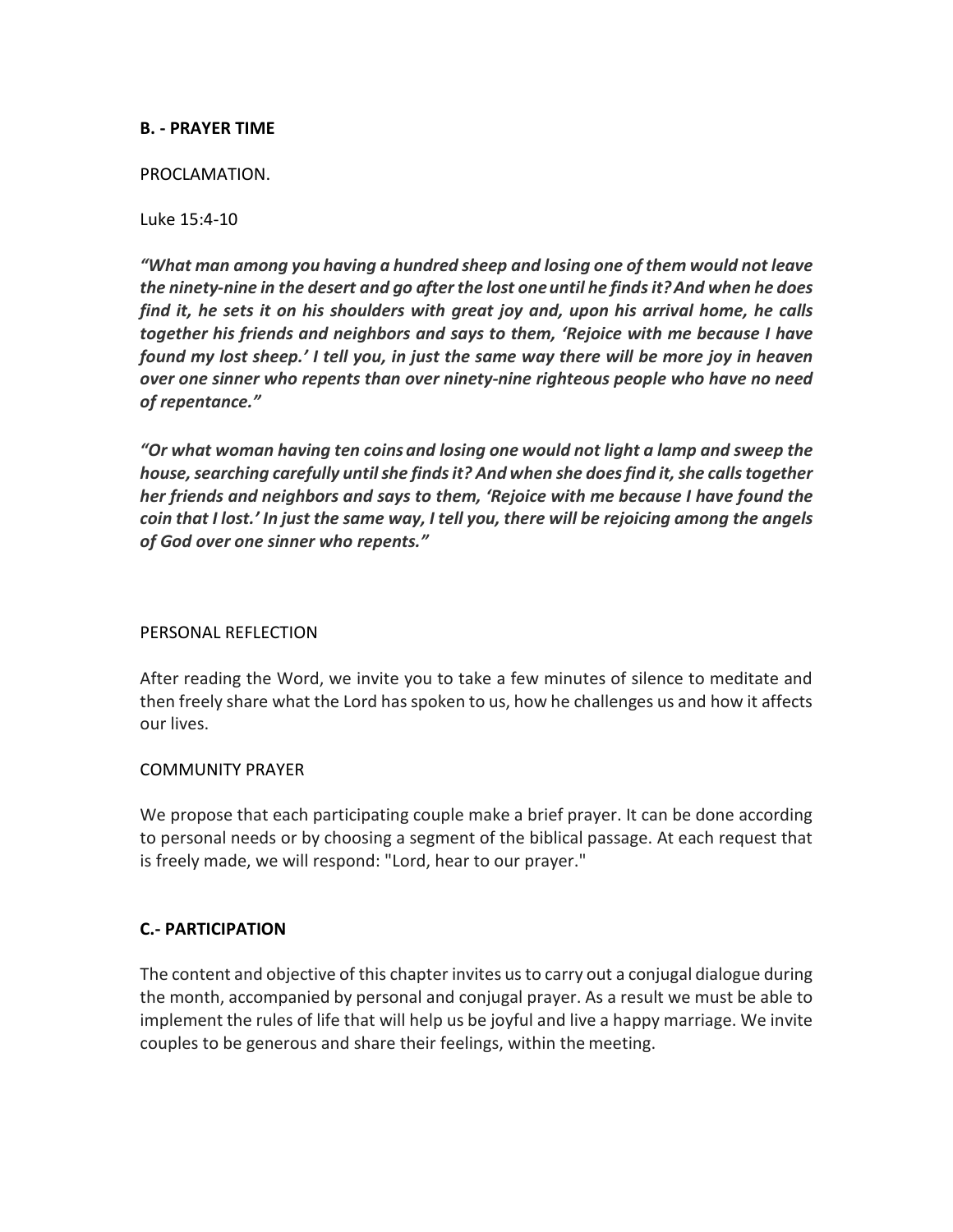#### **D. - QUESTIONS FOR THE INTERCHANGE ON THE TOPIC**

How do we experience the joy of reconciliation?

How do the fruits of the Holy Spirit compromise our lives?

#### **E. – LITURGICAL PRAYER**

Psalm 126:1-6

#### **R / The Lord has done great things for us.**

*When the LORD restored the captives of Zion, we thought we were dreaming. Then our mouths were filled with laughter; our tongues sang for joy. R/.*

*Then it was said among the nations, "The LORD had done great things for them." The LORD has done great things for us; Oh, how happy we were! R/.*

*Restore our captives, LORD, like the dry stream beds of the Negeb. Those who sow in tears will reap with cries of joy. R/.*

*Those who go forth weeping, carrying sacks of seed, Will return with cries of joy, carrying their bundled sheaves. R/.*

#### **F. - FINAL PRAYERS:**

FOR THE BEATIFICATION OF THE SERVANT OF GOD, HENRI CAFFAREL AND THE MAGNIFICAT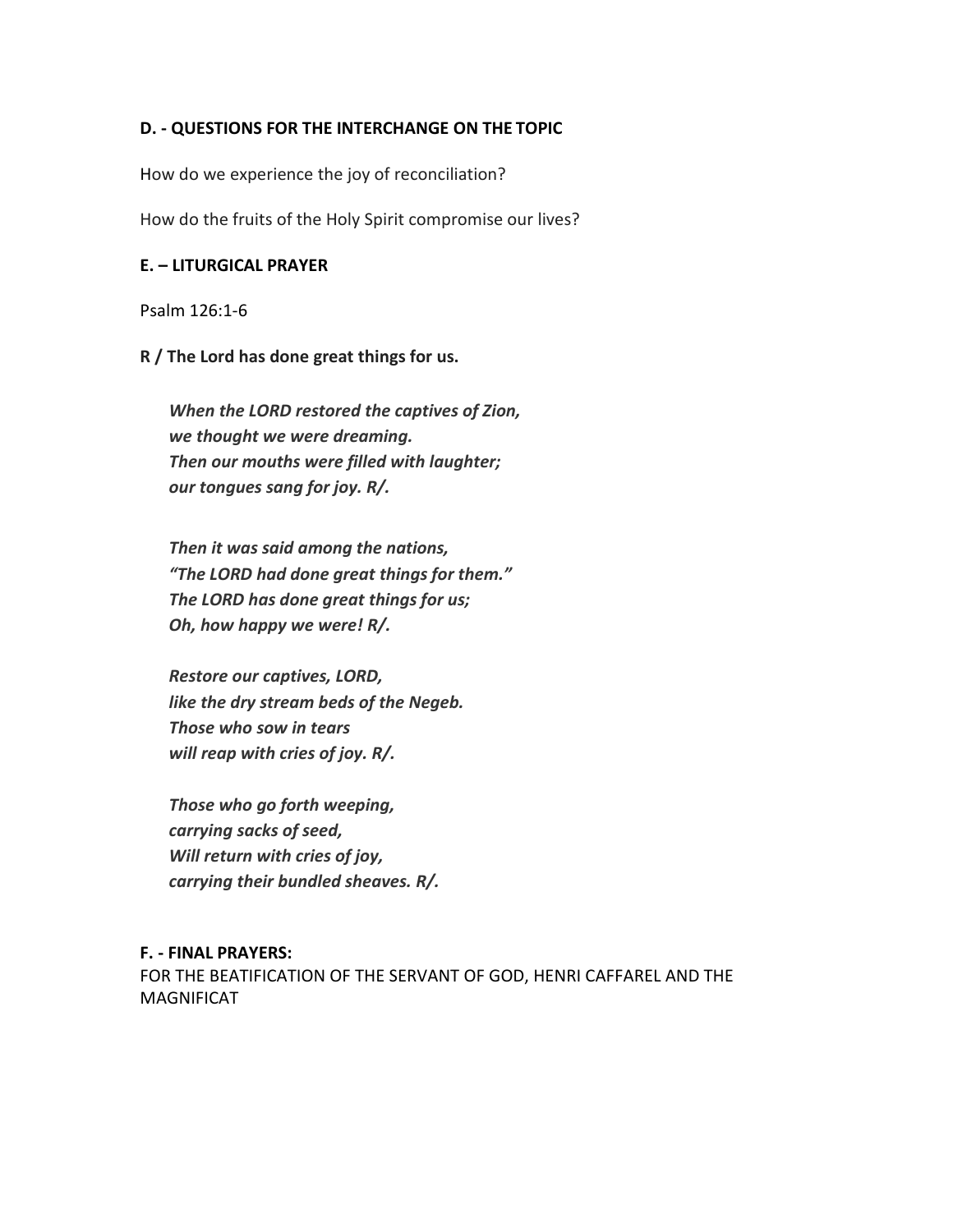## **ANNEX 8 OTHER RECOMMENDED READINGS**

APOSTOLIC EXHORTATION POSTSINODAL AMORIS LAETITIA. ABOUT LOVE IN THE FAMILY. POPE FRANCISCO. 2016

EXCERPT FROM HENRY J. M. NOUWEN. THE RETURN OF THE PRODIGAL SON. PPC, EDITORIAL Y DISTRIBUIDORA, SA. MADRID, 2011, PAGES 121 A 125.

EXCERPT FROM JUAN LUIS LORDA. '' TO BE CHRISTIAN ''. EDICIONES RIALP, S.A., 1991. PAGS 110 AND 111.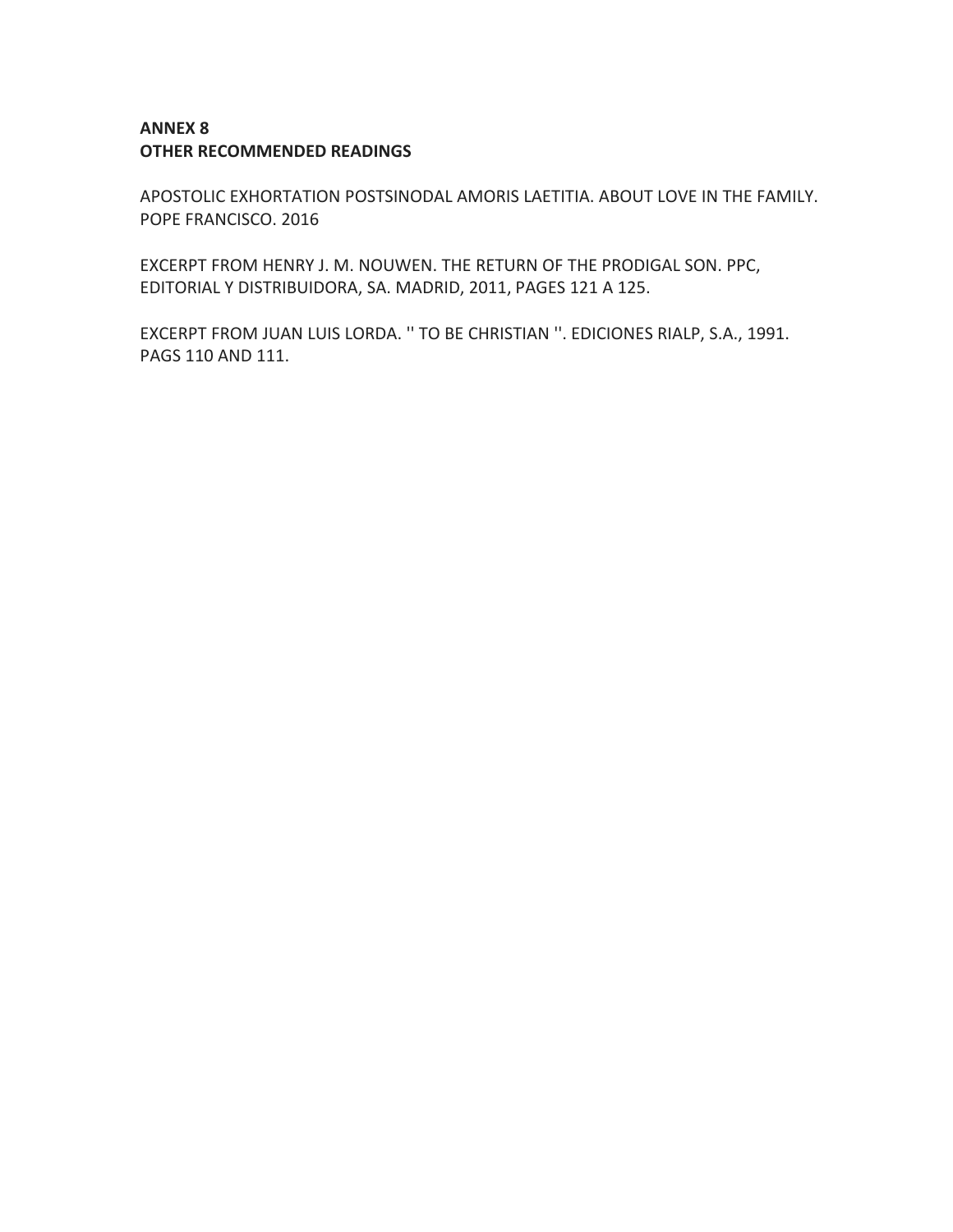# **TEAMS OF OUR LADY**

# **STUDY TOPIC 2018**

# **RECONCILIATION, SIGN OF LOVE**

## **CHAPTER 9**

## **BALANCE REUNION**

#### **OBJECTIVE**

Have an evaluation within the team, in light of this study topic, reflecting on each one of the verses of the parable. Pondering on the influence they have in our lives and collecting the fruits of this great teaching of the "Merciful Father", so that each marriage and team may find a way to imitate this father, which is a reflection of God'slove.

#### **INTRODUCTION**

*"Be merciful, just as [also] your Father is merciful. Stop judging and you will not be judged. Stop condemning and you will not be condemned. Forgive and you will be forgiven."* Luke 6: 36-37.

While studying this theme, our feelings sometimes were closer to the experience lived by the youngest son, and in other reflections, to the attitude demonstrated by the eldest son. Nevertheless, the difficult part was to identify with the father and his main attitude; mercy.

At the end of life and of our times we will be judged by the love and mercy that we gave. The parable of the prodigal son leads us to acknowledge the greatness of the Merciful Father and his invitation to stop being the youngest son, hedonistic, or the oldest son, proud, and become from forgiven sinners to merciful Christians, just like the father was with his children. *"And forgive us our debts, as we forgive our debtors;"* Mathew 6:12.

This parable calls us to become the father who loves, forgives, welcomes and returns the lost dignity. We are the image of God on earth and we are asked to be holy as God our Father is Holy*. "So be perfect, just as your heavenly Father is perfect."* Mathew 5:48. This sanctification is only achieved by loving, "*misericordiando*"6, from a converted heart that has experienced the closeness to the Father.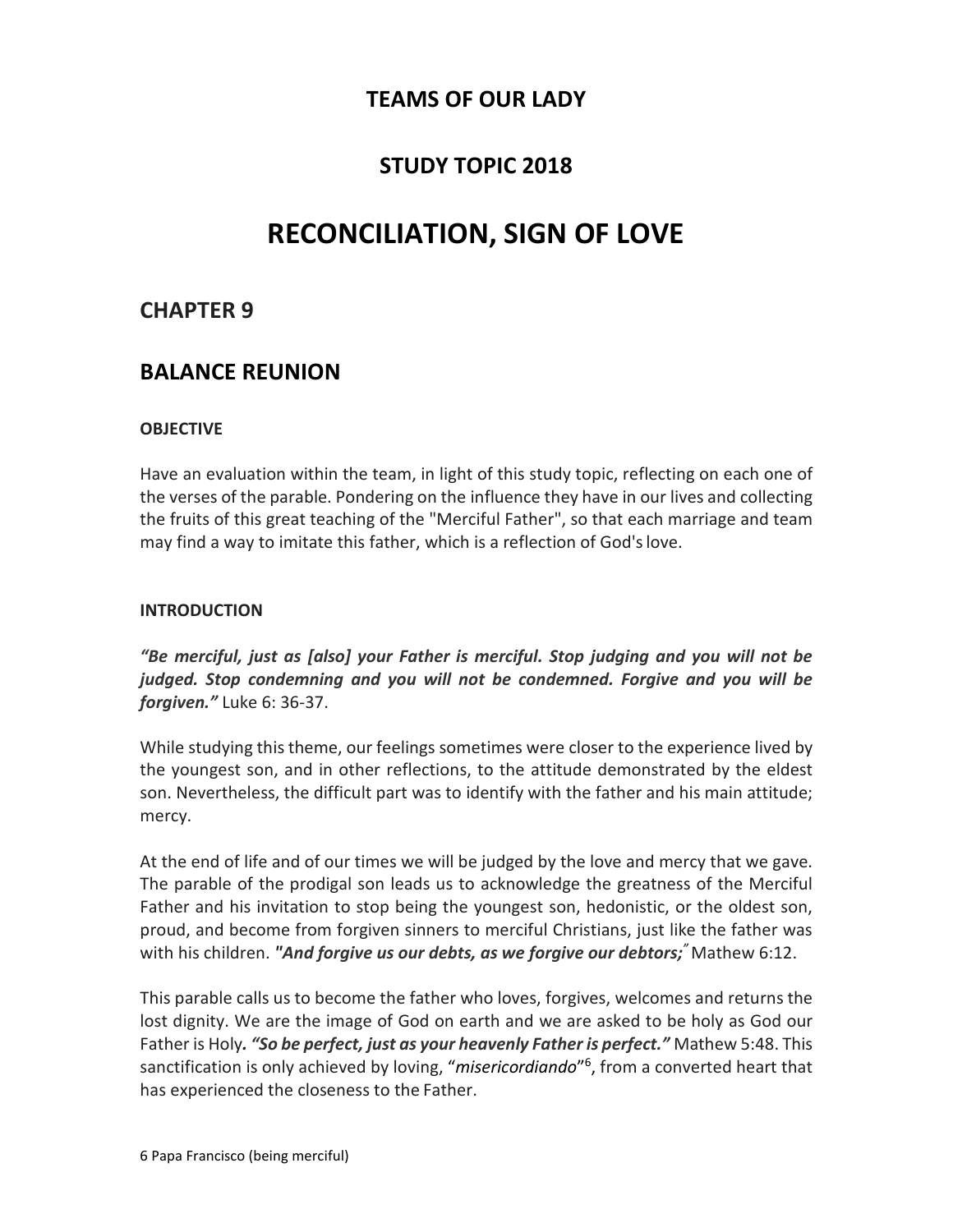Jesus invitation to sinners, represented by both the younger son and the eldest son, is to convert their hearts to love and mercy.

The study topic we have reviewed throughout this year shows us that mercy and love are inseparable. God continually manifests his love by showing us his infinite mercy<sup>7</sup>. This is very clearly expressed by Father Manuel Iceta in his book, "Love, Who Are You?" On chapter four of this book he defines: "*Love is the ability to cope with the miseries of the other ... The feelings and sensations that are awakened when discovering the wounds and weaknesses of the other, could be recapped in one word: mercy. "*

## **LISTENING TO THE WORD**

*" While he was at table in his house, many tax collectors and sinners came and sat with Jesus and his disciples. The Pharisees saw this and said to his disciples, "Why does your teacher eat with tax collectors and sinners? "He heard this and said, "Those who are well do not need a physician, but the sick do. Go and learn the meaning of the words 'I desire mercy, not sacrifice.' I did not come to call the righteous but sinners."* Mathew 9:10-13.

After reading the Word, we invite you to take a few minutes of silence to meditate and then freely share what the Lord has spoken to us. Following, we invite each participating couple to make a brief prayer of petition, thanksgiving and/or praise.

## **MEDITATION**

Matthew's words tell us what happens just after his own conversion as he accepts Jesus' call to follow him. We can say this is an example of a day in the public life of Jesus: welcoming and meeting with the "excluded", with the "different", evangelizing at every moment with his Word and above all with his actions. He is a sign of contradiction for the supporters of the "status quo" and for those who remain only following the law based on their own interpretation, but, above all, He carries out his activities with a clear mission: to convert sinners and take them to the Father.

If we are Christians, it is because we are followers of Jesus, we have made our own his Word, his Gospel, and we try to live according to his message. We are called to bear witness with our actions, the mercy and love that He has first offered us. This path can be difficult to follow in the reality of everyday and is precisely because this way, which for us, is Jesus, that we must commit to always travel by His side throughout our life; what is important is our intention to exercise love for our neighbor the way He loved us: " I give you a new commandment: love one another. As I have loved you, so you also should love one another." John 13: 34.

<sup>7</sup> Ephesians 2: 4 "But God, who is rich in mercy, because of the great love he had for us".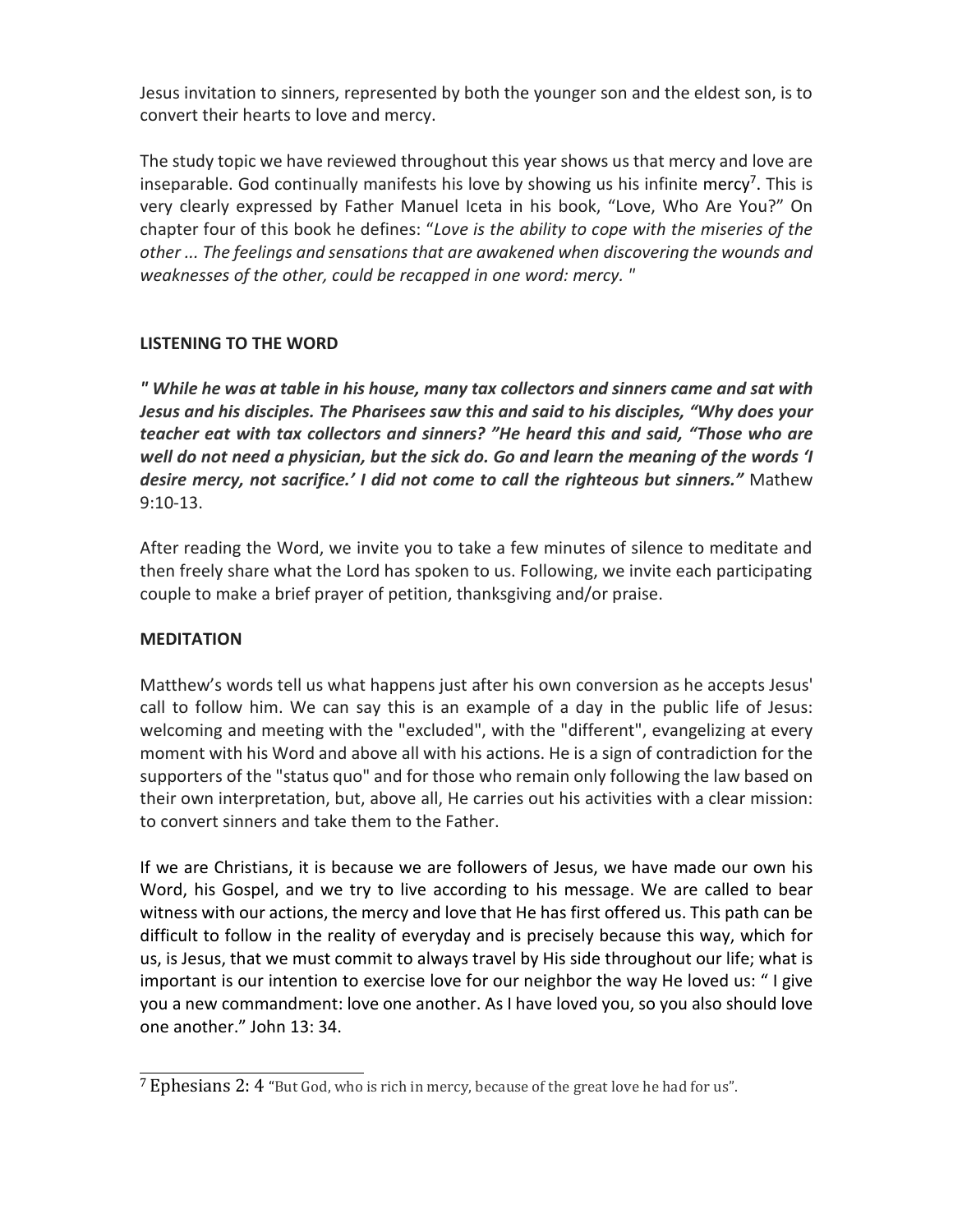#### **REFLECTION DOCUMENTS**

#### EXCERPT FROM THE HOMILY OF FATHER CAFFAREL ON THE PARABLE OF THE PRODIGAL SON

#### "L'ENFANT PRODIGUE"

#### *"And felt compassion for him."*

*"What is compassion? The best definition of compassion I can not find in my dictionary, but in the letter from Madame de Sévigné to her daughter, who had bronchitis, I find compassion as she exclaims: "My daughter, I have chest pains" because of your illness. That is compassion. The pain of the other hurts me. The Father condoles with and for the evil of his son, and Christ wants us to understand that Almighty God, Father of Mercy, is ill because of the illness of his sinful son. Because the sinner is first of all someone hurt before the eyes of God. He is a child who has hurt himself and that is what He finds unbearable. He feels pain in the pain of his son. "*

*"To this boy, we'll give him the most beautiful dress in our wardrobe. And that is not reasonable. But love is not reasonable. This gesture is to speak to us about our Father in Heaven, welcoming a sinner. "*

*"I also think, I'm sure, that the youngest son is upset with himself because the love of his father, which he had never suspected, becomes evident; the festive events are necessary for him to discover how much he is loved. He has a true revelation of love the day he is welcomed back. This is our story; it is the day we come to God with our poor sin and God forgives us. This is the greatness of the sacrament of reconciliation ...I have seen people upset with themselves who do not dare to believe that after terrible sins, they can still be beloved children ... He discovers his father's love, the unimaginable love of his father. And as a result, he never felt so intimate; he never felt so close to his father! "*

*"I would like to point out in conclusion, that the youngest son and the eldestson, who have mediocre feelings, who are sinners, each in their own way, have committed the same sin. Both have a mediocre idea of theirfather'slove. And that is a very serioussin. I understood it one day when I opened the door of my office in Paris and found myself in the presence of a woman whom I almost did not recognize because her face was devastated by pain. She came in, and sat in the chair in front of me. This may have been the only time in my life when I saw someone tell the truth with so much pain: her throat was tense she could not speak. Then she hands me a letter from inside her purse. I look at the letter, I look at the signature, it wasfrom her daughter Helen, and I read: 'Mama, when you find thisletter it will be midnight, maybe two in the morning in my room, I know by this time I will be at the bottom of the canal. I committed an unforgivable sin. Bye, Mom.'*

*This woman was deeply hurt. She made me understand, I would not have guessed this by myself, that what troubled her deeply was to realize that her daughter Helen had such a small idea of her mother's heart, that she could imagine that under her eyes there was an unforgivable sin and that one day she, as a mother would close her door and her heart. That's what hurt this woman.*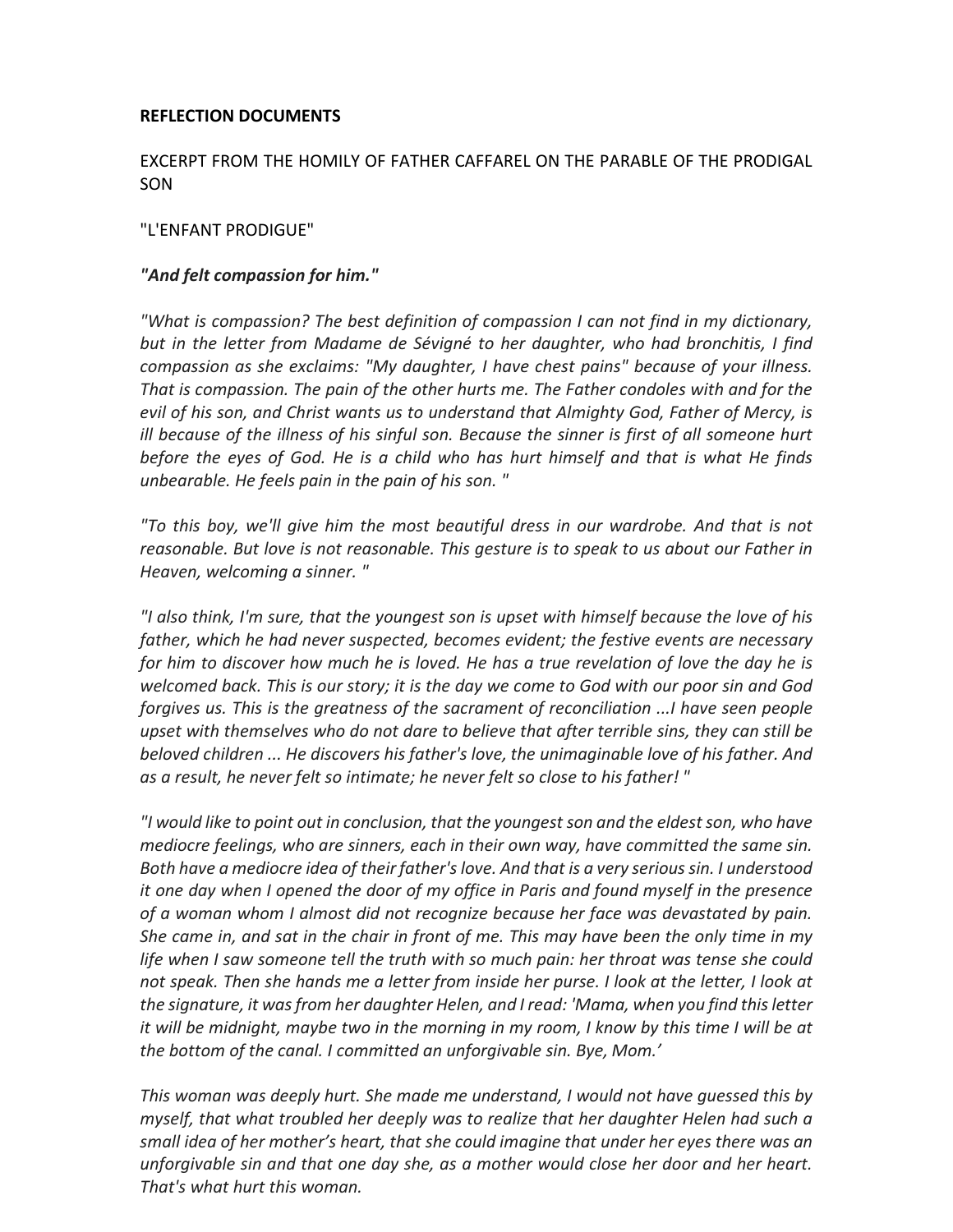Well, I think that it is also one of the most serious sins we can commit against God, to have *a small idea of his heart. The youngerson had a small idea of the father's heart; he thought he would only accept him as a servant. The elder, however, did not dare to ask the Father about the younger brother, he also had a small idea of the father's heart.*

*Having a small idea of the heart of God is precisely what offends the heart of God. To have a great idea of the heart of God in all mediocre and sinful circumstances of our life allows us to be able to glorify God. We must ask ourselves from time to time: do I have a great idea of God's heart, of his love? Of His paternal love for me? Of His mercy?*

*This is what Christ wants us to understand…he hopes for each one of us, as we read this parable again, that we would be able to share in awe the unimaginable love of his Father. I firmly believe that there can be no greater joy for Christ and the Father that for us to have a great idea of his love.*

## **QUESTIONS TO GUIDE THE BALANCE MEETING AS COUPLES AND TEAM**

We invite you to do a sit-down, first each couple and then, in the monthly meeting, as a team, in order to evaluate the path traveled during this year, in light of this study topic, and your participation in the activities of the Life of the Team and the Movement.

Let us ask the Holy Spirit to open our hearts and our minds, as we look back, so that we can make decisions to help us live more deeply our marriages as a sacrament and towards our future path in the team.

In this part, we want to emphasize, as our Movement has been proposing, to set in motion our mission within the Church, for which Jesus and Mary, our Mother, have prepared us with much love**.**

- 1. If we have learned to accept the other, do we accept with love the freedom that others have to make their own decisions, even to make mistakes?
- 2. If we are aware of the gifts received, do we use mutual help to put these gifts at the service of the team, of other married couples and of the Church?
- 3. If we have faith in the power of personal, conjugal and team prayer, especially in times of crisis, how have we practiced it? How has the power of prayer been manifested? Do we pray for marriages? Do we pray with faith?
- 4. If we consider that one of the most difficult endeavors is conjugal dialogue or the sit down, do we set clear goals, prepare ourselves to do the sit down well and obtain the expected results? Do we set ourselves rules of life, as a couple, as a result of conjugal dialogue, that allow us to fulfill ourmission?